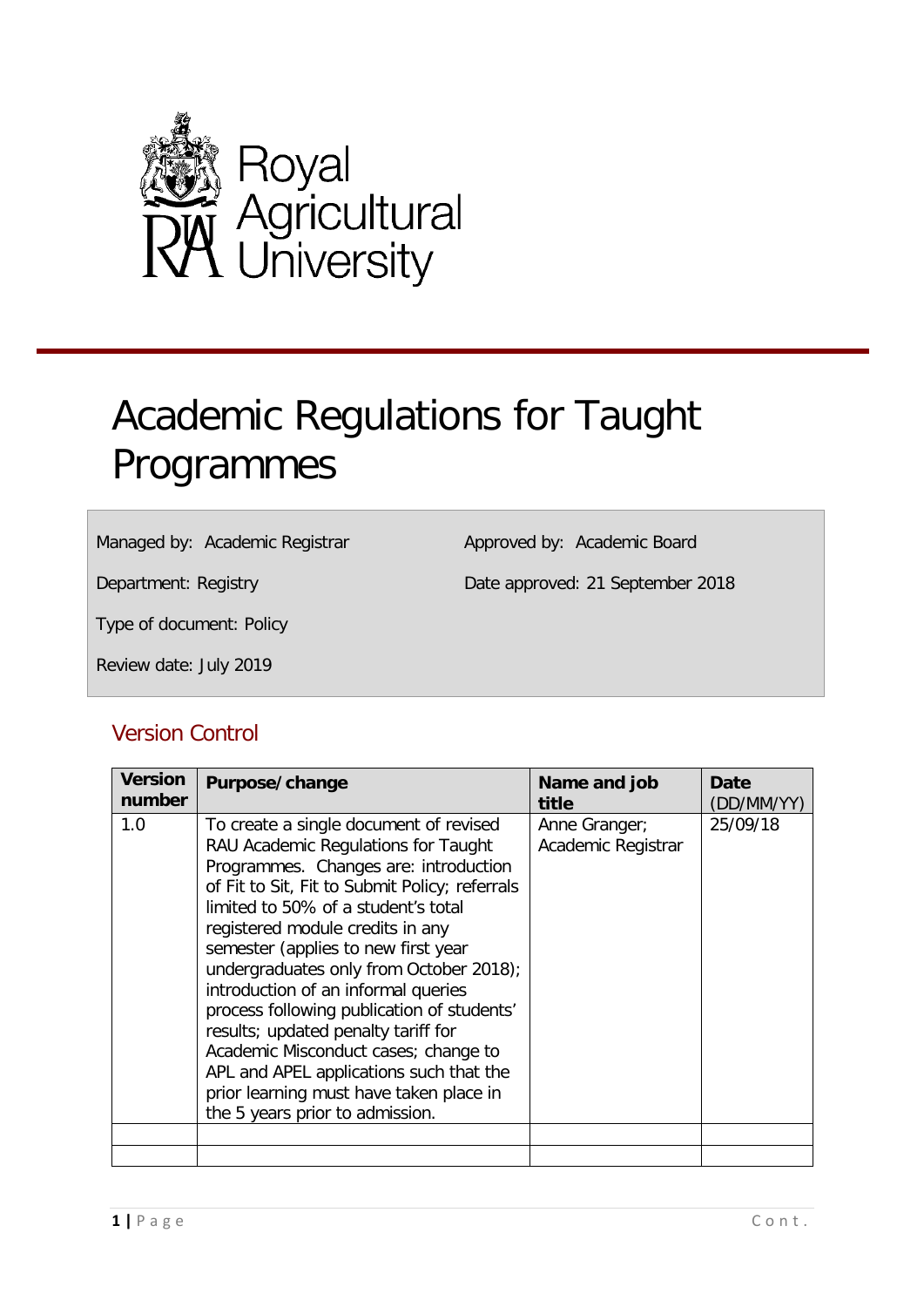# **CONTENTS**

| STUDENTS AT THE CENTRE OF RAU DECISION MAKING ON THE QUALITY OF PROVISION.7 |  |
|-----------------------------------------------------------------------------|--|
| ADMISSION, ENROLMENT, CONTRACTUAL OBLIGATIONS AND ATTENDANCE  8             |  |
|                                                                             |  |
|                                                                             |  |
|                                                                             |  |
|                                                                             |  |
|                                                                             |  |
|                                                                             |  |
|                                                                             |  |
|                                                                             |  |
|                                                                             |  |
|                                                                             |  |
|                                                                             |  |
|                                                                             |  |
|                                                                             |  |
|                                                                             |  |
|                                                                             |  |
|                                                                             |  |
|                                                                             |  |
|                                                                             |  |
|                                                                             |  |
|                                                                             |  |
|                                                                             |  |
|                                                                             |  |
|                                                                             |  |
|                                                                             |  |
|                                                                             |  |
|                                                                             |  |
|                                                                             |  |
|                                                                             |  |
|                                                                             |  |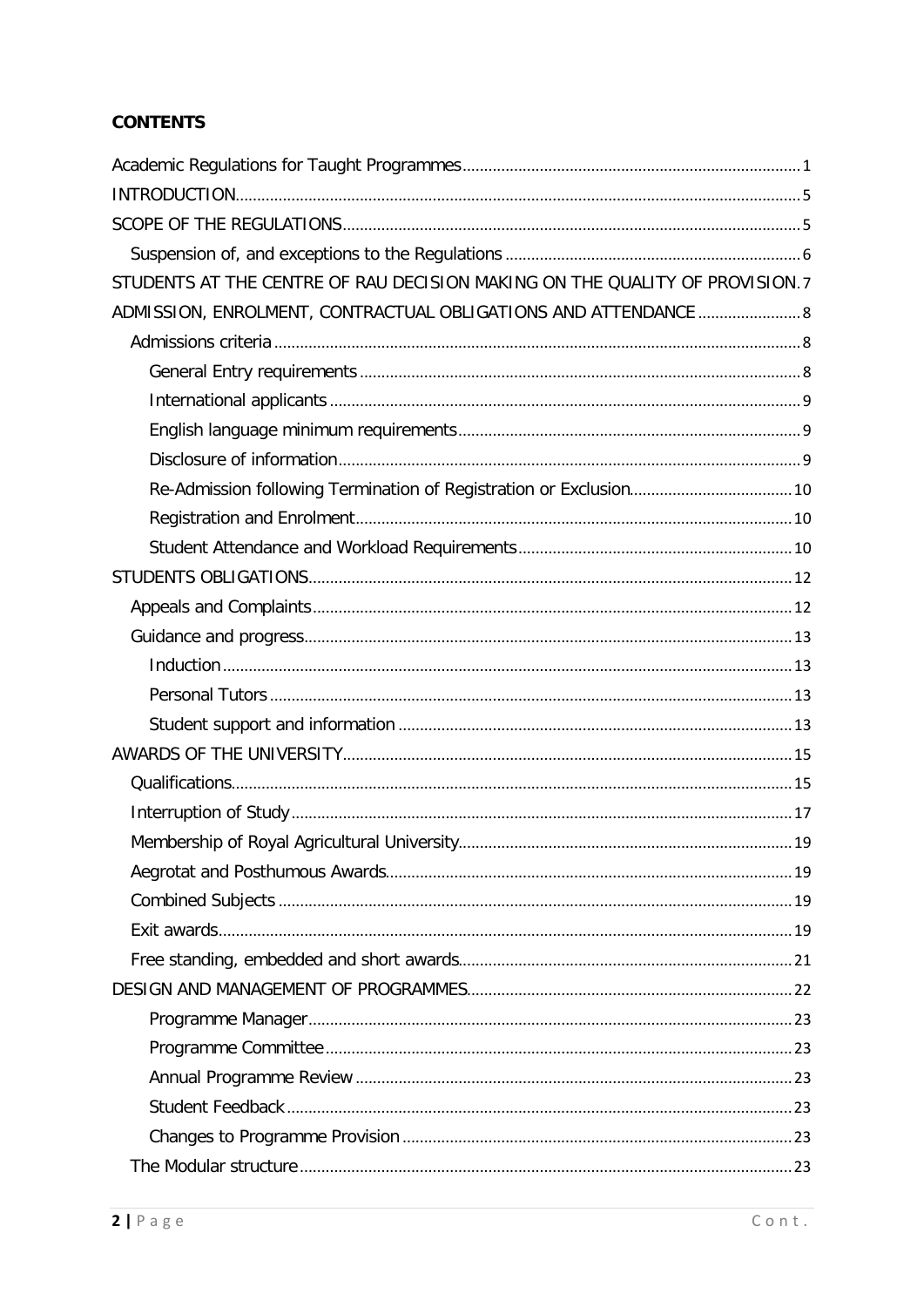| . 36                                                                |  |
|---------------------------------------------------------------------|--|
|                                                                     |  |
|                                                                     |  |
|                                                                     |  |
|                                                                     |  |
|                                                                     |  |
|                                                                     |  |
| Assessment of dyslexic students or students with additional needs39 |  |
|                                                                     |  |
|                                                                     |  |
|                                                                     |  |
|                                                                     |  |
|                                                                     |  |
|                                                                     |  |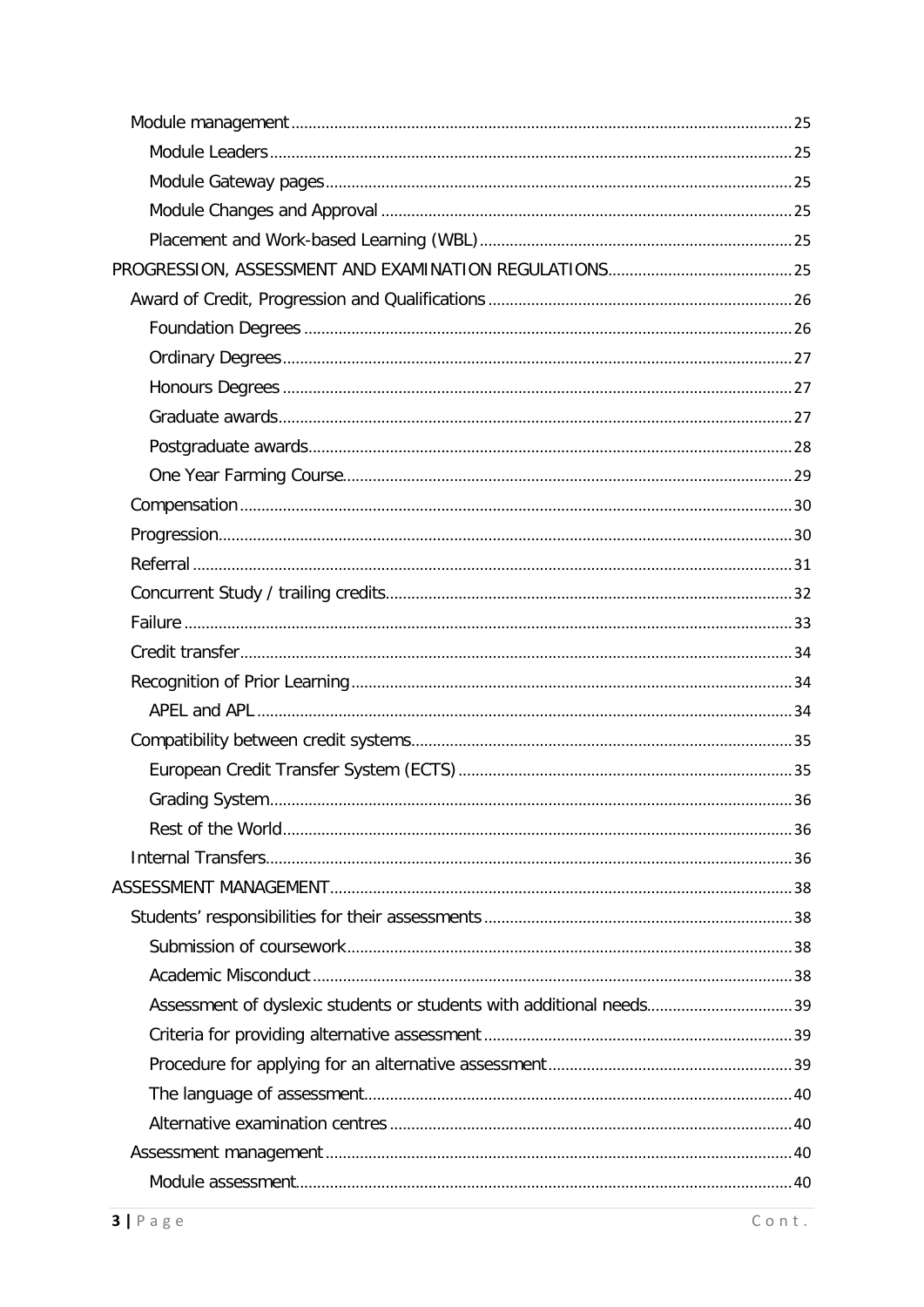| Student Progress and Review Board, Programme Boards and University Examination |  |
|--------------------------------------------------------------------------------|--|
|                                                                                |  |
|                                                                                |  |
|                                                                                |  |
|                                                                                |  |
| Membership and purpose of the University Examinations Committee (UEC)51        |  |
|                                                                                |  |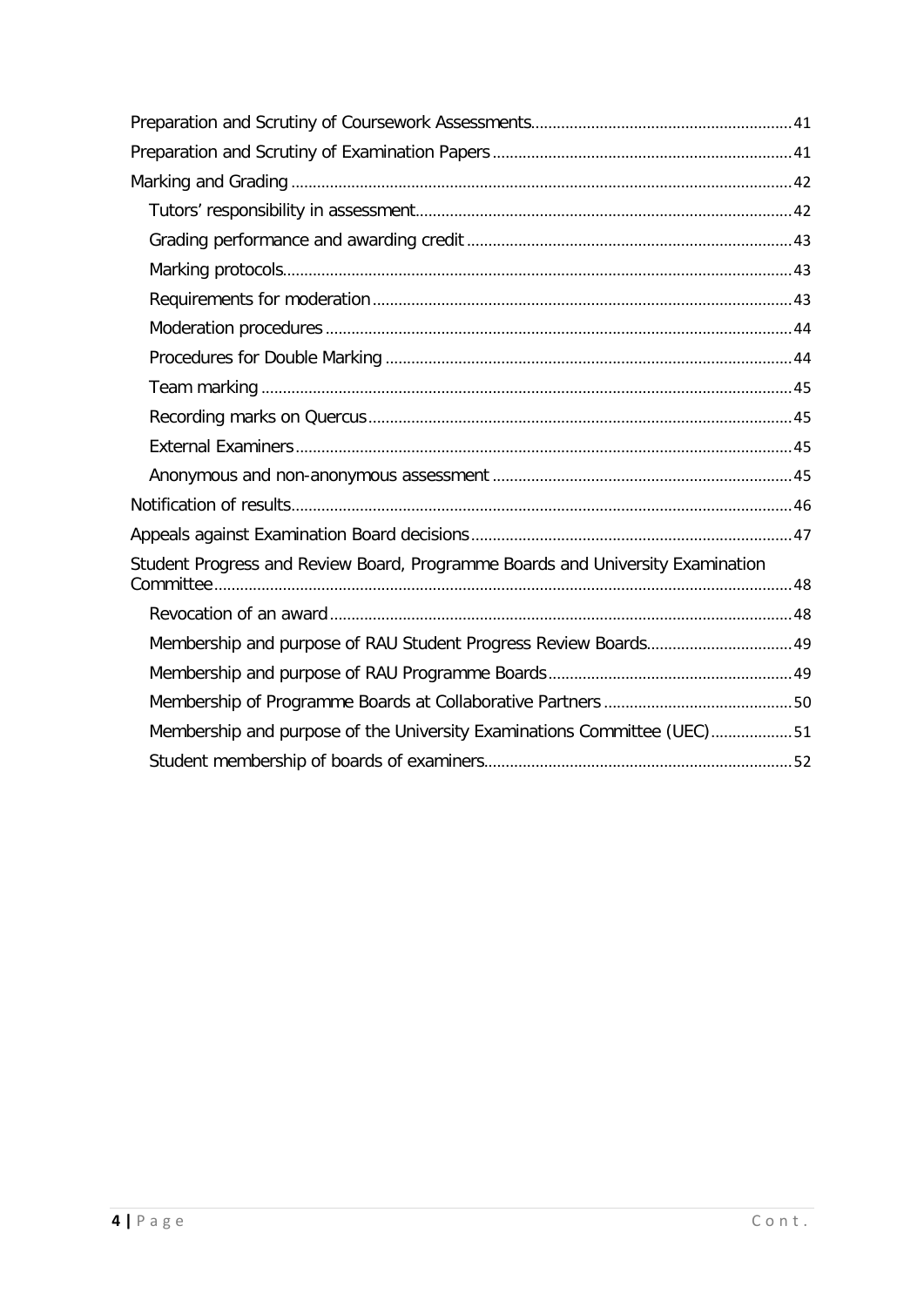# INTRODUCTION

- <span id="page-4-0"></span>1. The Royal Agricultural University (RAU) ensures that the Certificates, Diplomas, Undergraduate Degrees and taught Masters Degrees that it awards and the research and academic writing it carries out will be recognised as being of an academic standard which is at least equal to that of any other recognised and comparable higher education institution in the United Kingdom.
- 2. The RAU's ethos commits the University to providing a positive environment for learning and academic achievement which supports and develops students through high quality learning and teaching, together with services that underpin an enhanced student experience.
- 3. The Regulations of the RAU provide students and staff with an authoritative record of the requirements, rules and procedures through which the University admits, teaches, and examines students and awards qualifications.
- 4. The University's qualifications align with the Framework for Higher Education Qualifications (FHEQ) and recognise and adhere to the expectations of the Office for Students and the Quality Assurance Agency (QAA) Revised Quality Code for Higher Education in terms of academic quality and standards.

# SCOPE OF THE REGULATIONS

- <span id="page-4-1"></span>5. The Regulations are agreed by the University's Academic Board. They are developed and revised through consultation with students and staff. The Regulations form a central element for providing confidence for the RAU Governing Council, students, employers and the general public in the quality assurance of the academic standards and the integrity of awards at RAU.
- 6. The University recognises that freedom of speech is a fundamental right of students and staff. Nothing shall restrict the freedom of academic staff or students within the law to question and test received wisdom and to put forward new ideas and controversial or unpopular opinions without placing themselves in jeopardy or losing any privileges they may have at the University.
- 7. No premises of the University are denied to any individual or group of people on the grounds of his or her or their beliefs or views or expressions of such, except where there are clear risks to either health or safety, or where there is a clear intent to express such beliefs or views in such a way as to incite an audience to violence or to a breach of the peace.
- 8. Regulations apply to all taught provision at the University. Regulations are expanded and applied through a range of policies and procedures. Regulations shall apply in their entirety to all taught provision leading to credit or qualification of the University irrespective of the site of delivery or if the delivery is through one of the University's collaborative partners. A collaborative programme is one that leads to an award, or to specified credit towards an award, of the University that is delivered and/or supported and/or assessed through an arrangement with a partner organisation or individual.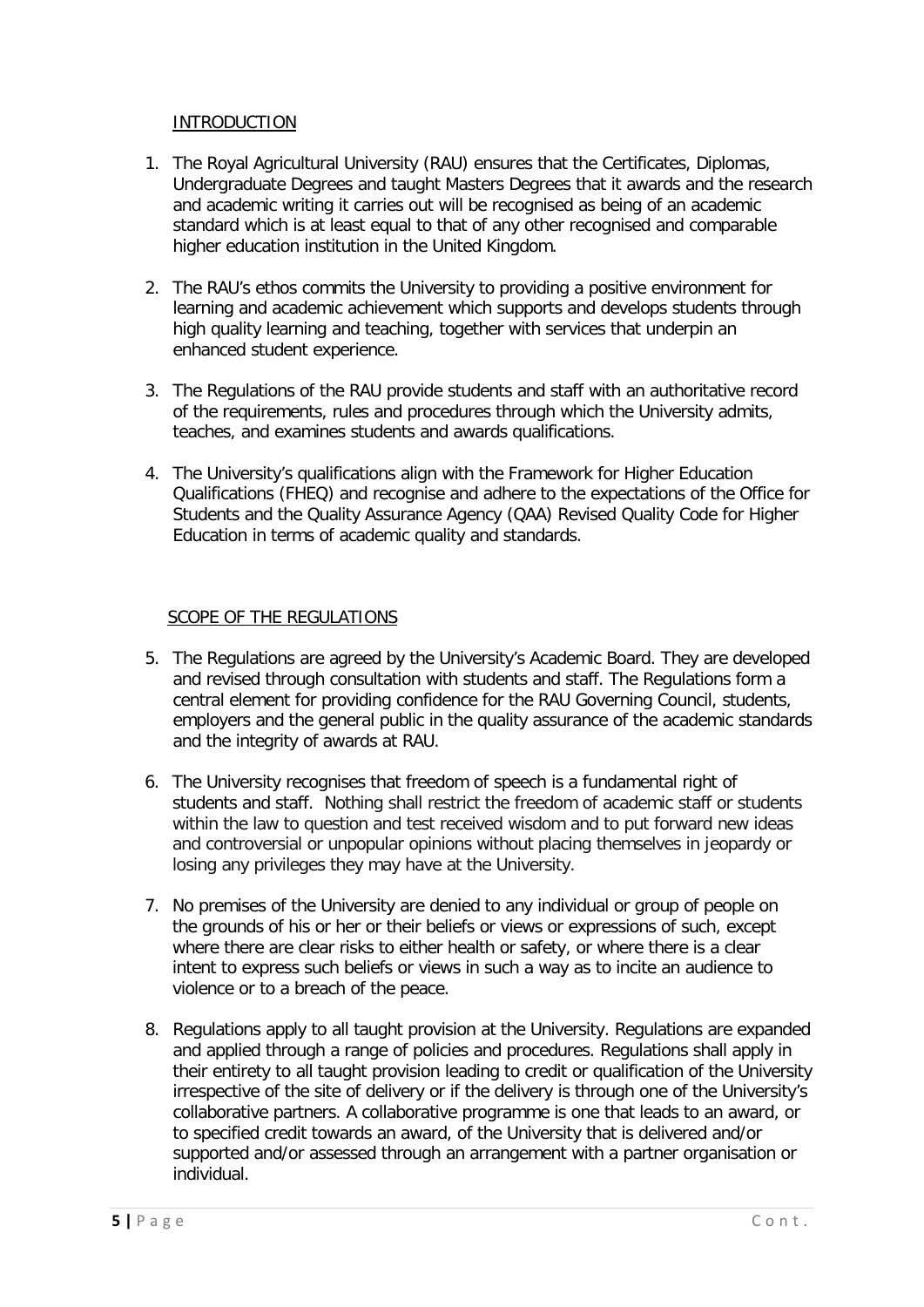- 9. The Regulations apply to all students studying at the RAU and to students studying for an RAU award following a franchised programme, students studying on-line or studying for a RAU award validated at a Collaborative Partner. The University maintains a public register of all its collaborative provision that is published on the University's website, where the University Policy for Collaborative Provision is also available.
- 10. The University requires all students to comply with these Regulations as a condition of admittance to the University.
- 11. The Regulations in force at the time of a student's annual registration shall be those for that academic year, unless specified otherwise within the Regulations. When a student registers part way through an academic year, the student shall sign up for the Regulations for that academic year. When a student resumes study after an interruption, the student shall sign up for the Regulations in force at the time of resumption.
- 12. Students studying for postgraduate research degrees are registered with the RAU and their awarding University, as stated on their letter of admission. Research students should meet the RAU standards for student non-academic conduct where these are more demanding.

#### Suspension of, and exceptions to the Regulations

- <span id="page-5-0"></span>13. In rare and specific circumstances, a Regulation may be suspended or amended for a programme of study. Where this is necessary this will form part of the programme approval, and shall be included within the validation documentation. Any such suspension of Regulations will be reviewed and reconfirmed as part of the revalidation processes.
- 14. Specific exceptions to Regulations may be approved to indicate where, for good reason and without detriment to academic standards, one or more Regulation shall not apply to an individual student or programme or to a specified group of students or programmes. Exceptions to the Regulations may only be approved through processes approved by Academic Board.
- 15. The University reserves the right to, within reason, amend or withdraw University regulations and policies, and to introduce new regulations and policies. When this happens the University will use its best endeavours to avoid detriment to students affected by the change.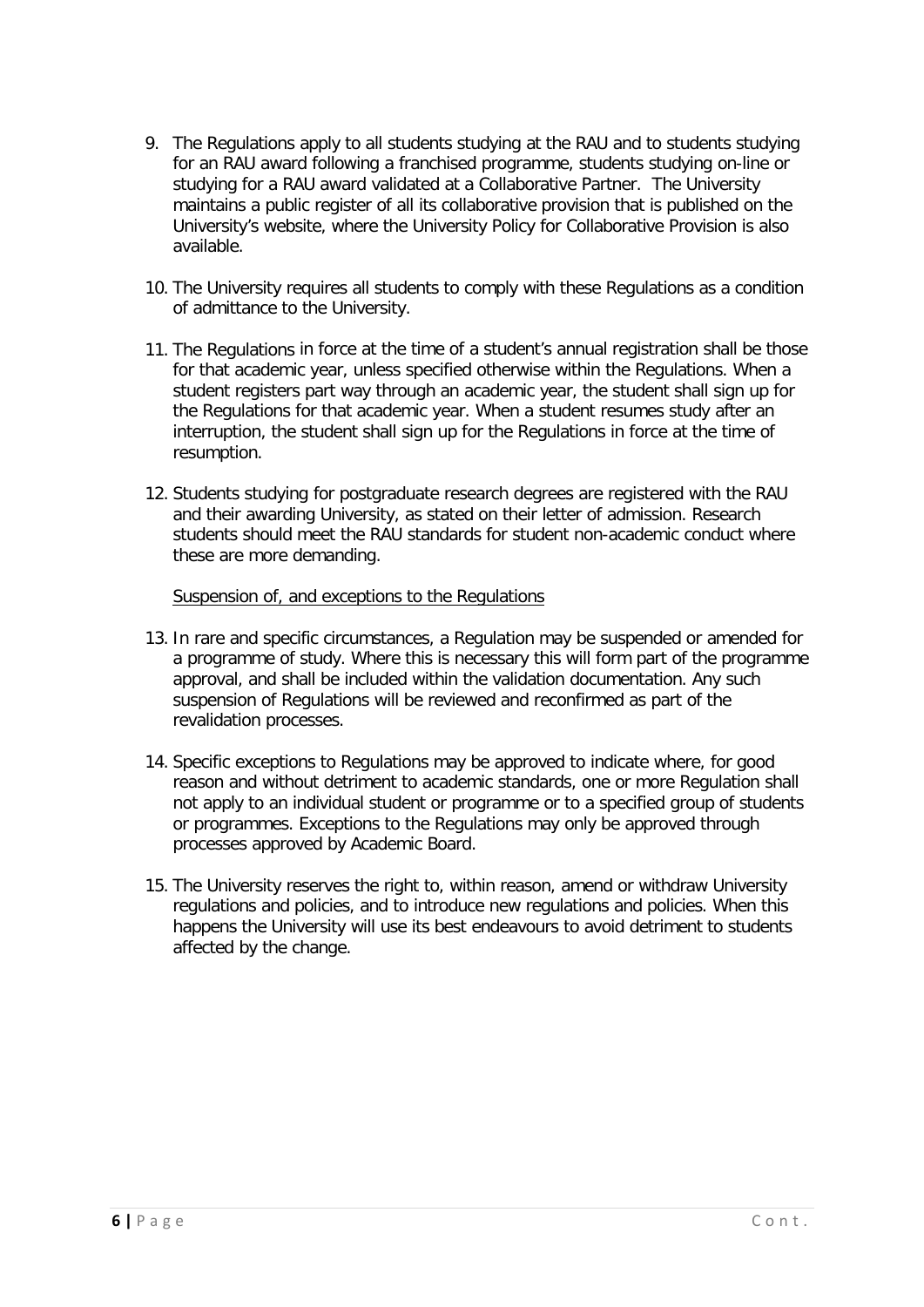# <span id="page-6-0"></span>STUDENTS AT THE CENTRE OF RAU DECISION MAKING ON THE QUALITY OF **PROVISION**

- 16. The University is committed to involving students individually and collectively in the development, assurance and enhancement of the quality of their educational experience.
- 17. Student representatives sit on the Governing Council, Academic Board and Academic Quality and Standards Committee of the RAU in addition to other University committees and working groups, and in doing so contribute to University decisionmaking at the highest level.
- 18. Students are represented on the Governing Council through two officers of the Student Union, one of whom is normally the Chair of the Students Union. Representation on Academic Board is by two officers of the Student Union.
- 19. Each programme elects at least one representative from each year group to represent student views at Programme Committee meetings which normally occur in each semester. These meetings enable issues relating to the academic programme to be raised with staff. Students may also raise an issue with the Programme Manager between meetings.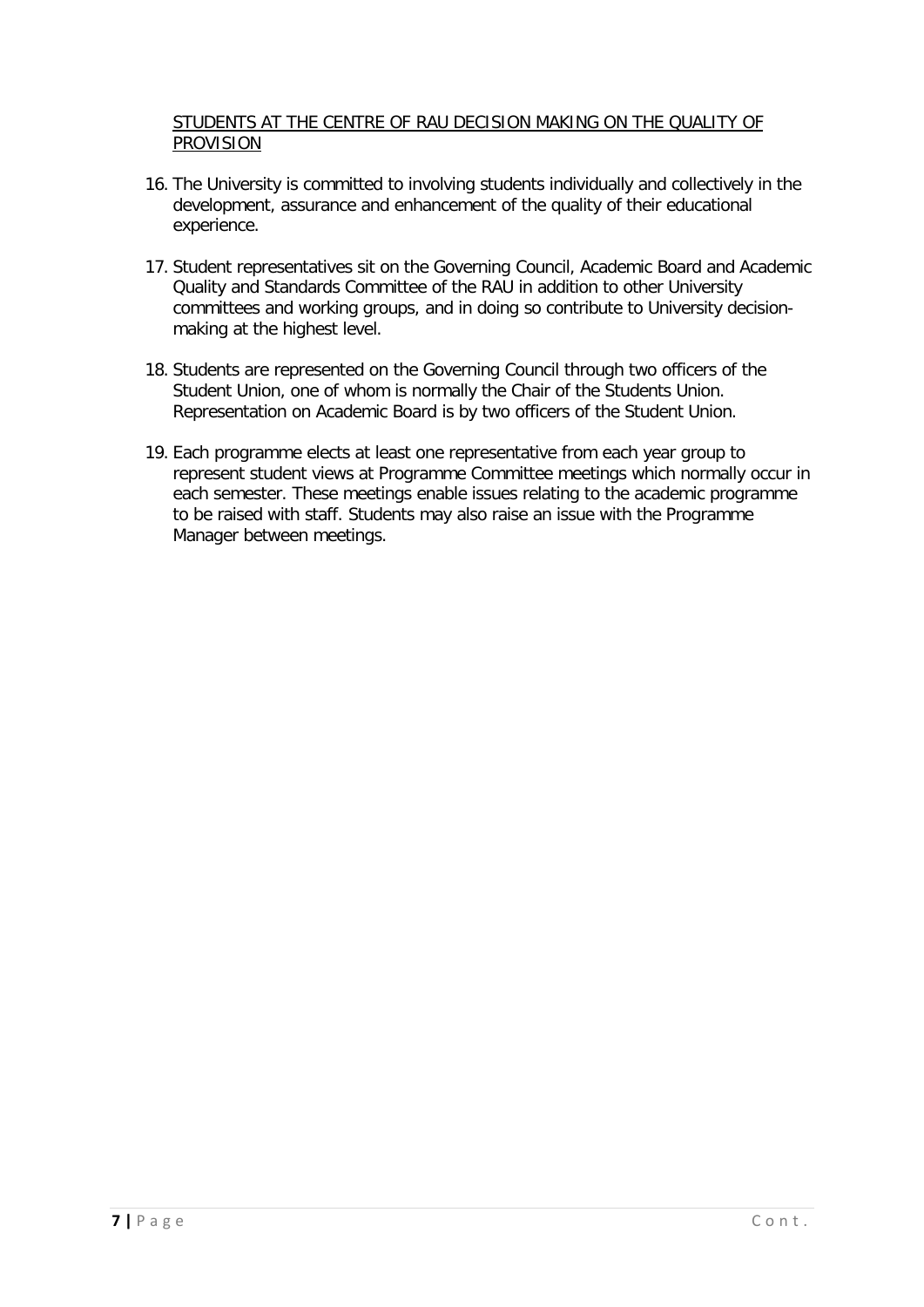# <span id="page-7-0"></span>ADMISSION, ENROLMENT, CONTRACTUAL OBLIGATIONS AND ATTENDANCE

#### Admissions criteria

- <span id="page-7-1"></span>21. Students are admitted to the University who meet the general entry requirements of the University and the specific requirements for their chosen programme. The recruitment and admission of students to the University is informed by the Admissions Policy.
- 22. The entry requirements for each programme of study are defined in the University's, or partner organisations', prospectus or web page for the relevant year of entry. The decision to admit a student is the responsibility of the Academic Registrar.
- 23. The following information should be read in conjunction with the University's Admissions Policy, the University and UCAS web pages and the relevant University Prospectus.
- 24. The RAU agrees the entry requirements for RAU awards at our collaborative partners and these are published by the local partner on their own websites.
- 25. The University admits students for research degrees awarded by the University of Gloucestershire, who meet the requirements set by University of Gloucestershire.

General Entry requirements

- <span id="page-7-2"></span>26. Applicants should ensure they meet, or are working towards, the appropriate entry requirements for their chosen course. Entry requirements for all programmes are recorded on each individual course page on the University's, or collaborative partner's website. The programme page may also list any specific entry requirements, such as passes in particular subjects or specific grades, which may be a condition of entry. Some programmes require a specific subject at A-level (or equivalent) and it may not be possible to consider applicants without this prior study. The entry requirements for each programme of study are defined in the University Prospectus (or equivalent local partner alternative) for the relevant year of entry.
- 27. Typically, all standard undergraduate applicants are expected to have a minimum of 5 GCSEs including English and Mathematics (or Mathematics Numeracy for Welsh applicants) at grade C/4 or above or equivalent qualifications.
- 28. Applicants for an extended undergraduate degree programme that includes an integrated foundation year, need to demonstrate their capability to successfully meet the demands of the programme.
- 29. The University welcomes interest from applicants who may not have the standard entry requirements. A wide range of qualifications and experience are accepted in order to join University degree programmes. The University always considers evidence of personal, professional (APL) and educational experience, (APEL), which show an ability to meet the demands of their intended programme of study.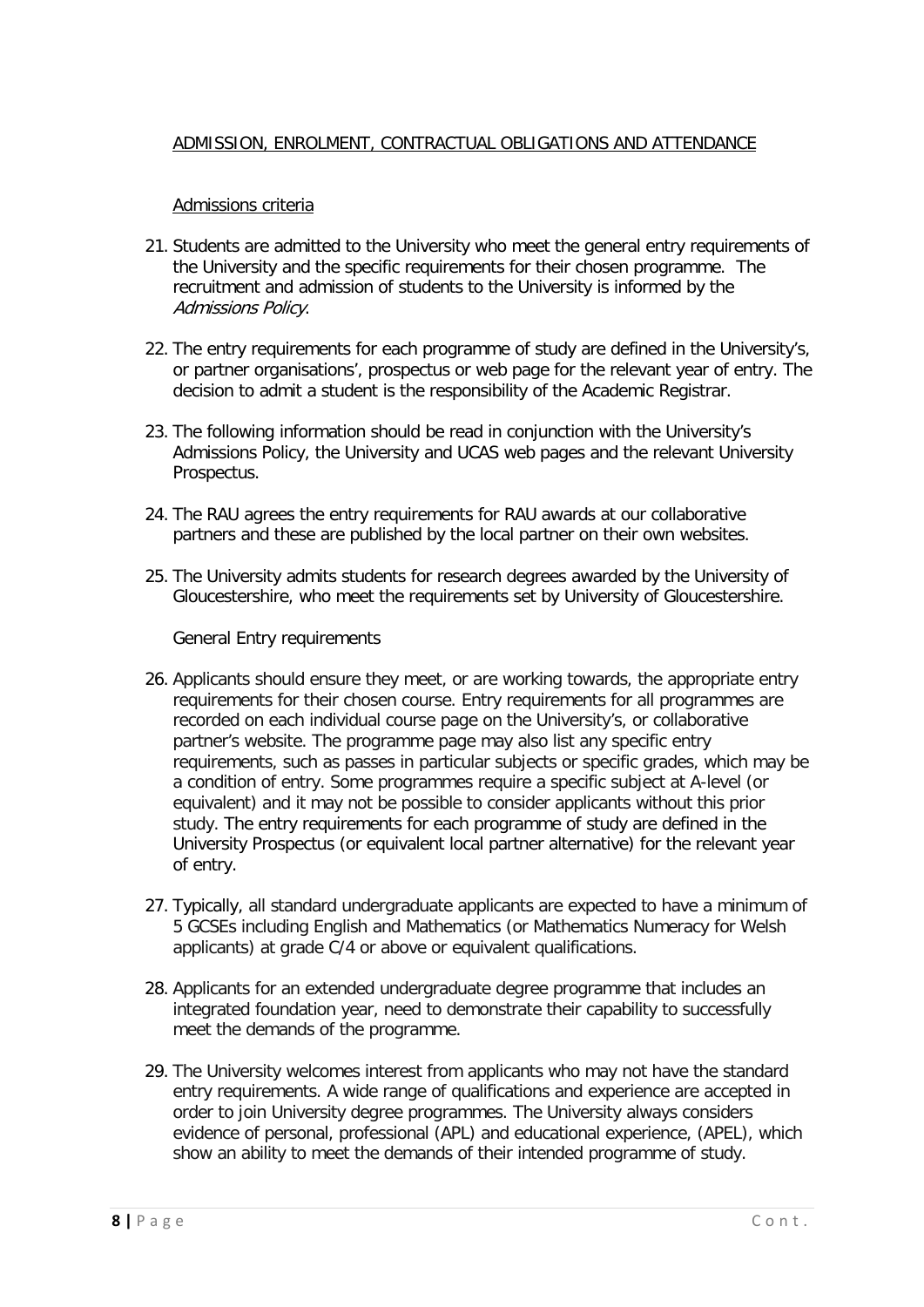- 30. An applicant may be permitted to enter a programme of study with credit awarded for specified modules through recognition of prior learning or prior experience.
- 31. Continuing Education students, who are seeking to register for a programme, may apply to transfer credit from modules successfully completed at the University. Each application shall be considered on its own merit and shall be approved at the University's discretion. Students may normally only transfer credit to a programme for modules completed within a period of five years preceding the intended date of transfer. Credit shall normally only be transferred for modules which are validated for the programme being entered.
- 32. Students studying part-time must satisfy the University that they can combine work or other outside commitments with study, to meet the academic requirements of their programme.

International applicants

<span id="page-8-0"></span>33. The University welcomes enquiries from international applicants. Applicants may need to meet country-specific and English language requirements to be eligible for study.

English language minimum requirements

- <span id="page-8-1"></span>34. International students for whom English is not their first language must provide evidence of English language competence according to the programme they are applying for.
	- (a) Undergraduate programmes: IELTS minimum overall 6.0 with no element below 5.5 (or equivalent).
	- (b) Graduate Taught programmes IELTS min overall 6.0 with no element below 6.0 (or equivalent)
	- (c) Postgraduate taught programmes: IELTS minimum overall 6.5 with no element below 5 .5 (or equivalent).
	- (d) Postgraduate Research Programmes: IELTS minimum overall 6.5 with no less than 6.0 in writing and no less than 5.5 in any other component (or equivalent), except where the awarding body has higher requirements.
- 35. Where International students are attending RAU non- award bearing programmes, English language requirements are set within the programme specification, and if they are delivered in the UK, students must comply with any visa requirements for the duration of their programme. Where programmes are delivered outside the UK, students must meet any visa, identity or residency requirements of the host nation.

Disclosure of information

- <span id="page-8-2"></span>36. Members of staff of the University or its partners may not normally be admitted to any module or programme where they are involved in its assessment or where it is assessed by any examination board of which they are a member.
- 37. Applicants are required to disclose all information requested by the University at application, prior to registration, or whilst as a registered student. If any of the information provided is incomplete or incorrect, the University reserves the right to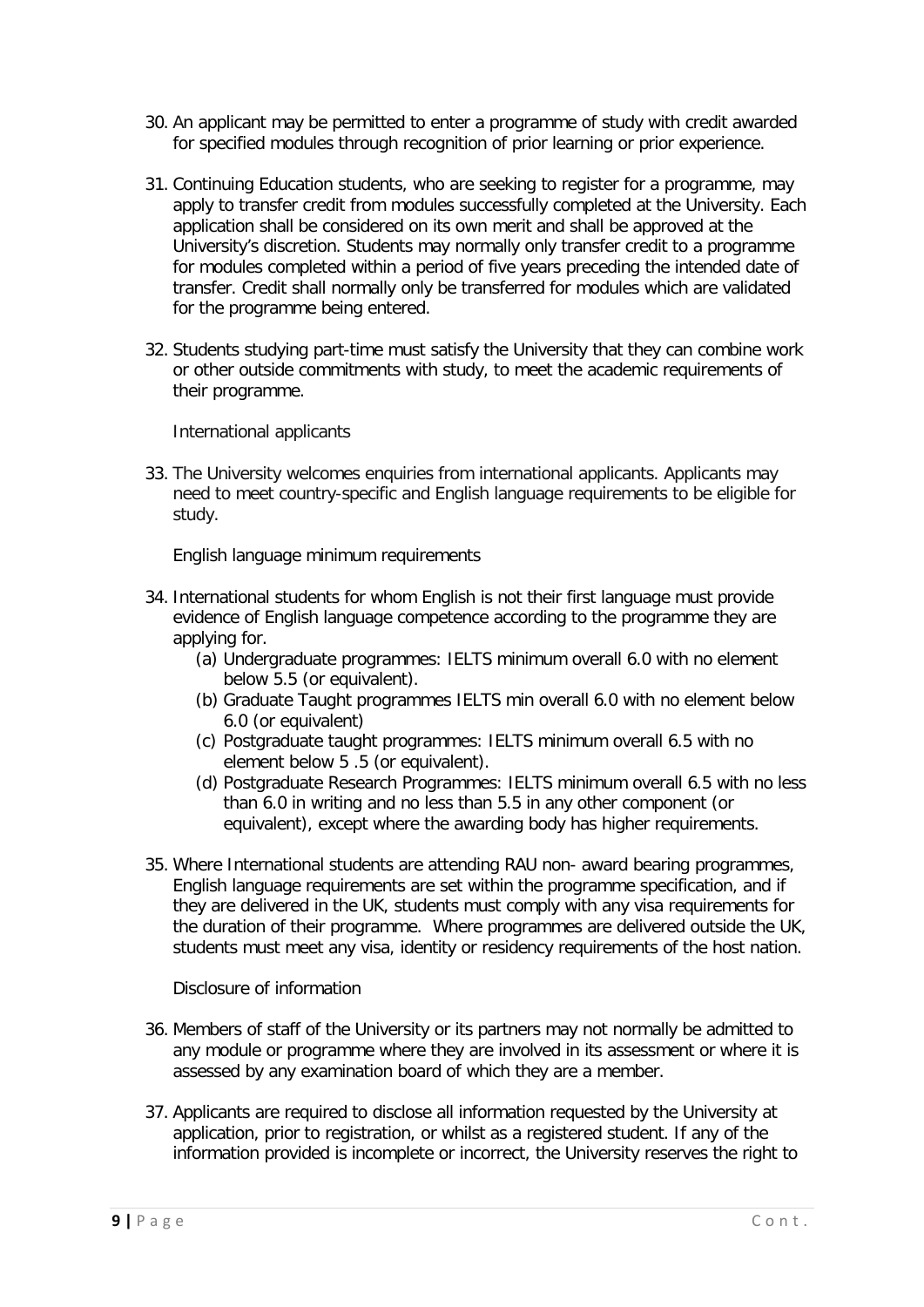take any appropriate action which may include cancellation of an offer or the withdrawal of enrolment.

38. If an applicant wishes to complain about the way in which their application has been handled or the process followed, the Admissions Office will provide details of the complaints procedure.

Re-Admission following Termination of Registration or Exclusion

- <span id="page-9-0"></span>39. A student whose registration has been terminated by the University, where their application for repeat study has been rejected or disallowed or where the student has been excluded or expelled in accordance with the *Disciplinary Procedures for* Students, may apply for re-admission.
- 40. The responsibility for making the decision whether to readmit the student shall normally be taken by the Academic Registrar who shall determine if the student's application may be passed for consideration. The application maybe rejected outright where the student's termination was consequent to a custodial sentence.
- 41. Where a student's registration has been terminated on academic grounds and the student wishes to return to the same programme, this will not normally be possible. Reasons for re-admitting might be that the applicant has been able to show that any circumstances that contributed to the termination of registration have been overcome.
- 42. Students whose registration has been terminated will not normally be readmitted until at least 24 months have elapsed and at an appropriate point of the academic calendar.
- 43. If readmitted, previous credit may be recognised and accredited in accordance with the recognition of prior learning.

Registration and Enrolment

- <span id="page-9-1"></span>44. Students are required to register as a student of the University and enrol for each academic year on their programme of study and, in doing so, comply with all conditions for registration before they shall be permitted to undertake or continue the programme. Students who fail to enrol by the end of week four of Semester 1 will have their studies terminated.
- 45. The enrolment process is the responsibility of the Academic Registrar, who will require students to provide proof of identity at the time of first registration.
- 46. A student remains registered until they notify the University of their intention to withdraw by completing the withdrawal form, or their enrolment is ended by the University.

Student Attendance and Workload Requirements

<span id="page-9-2"></span>47. The University takes the view that students are partners with the University in their learning.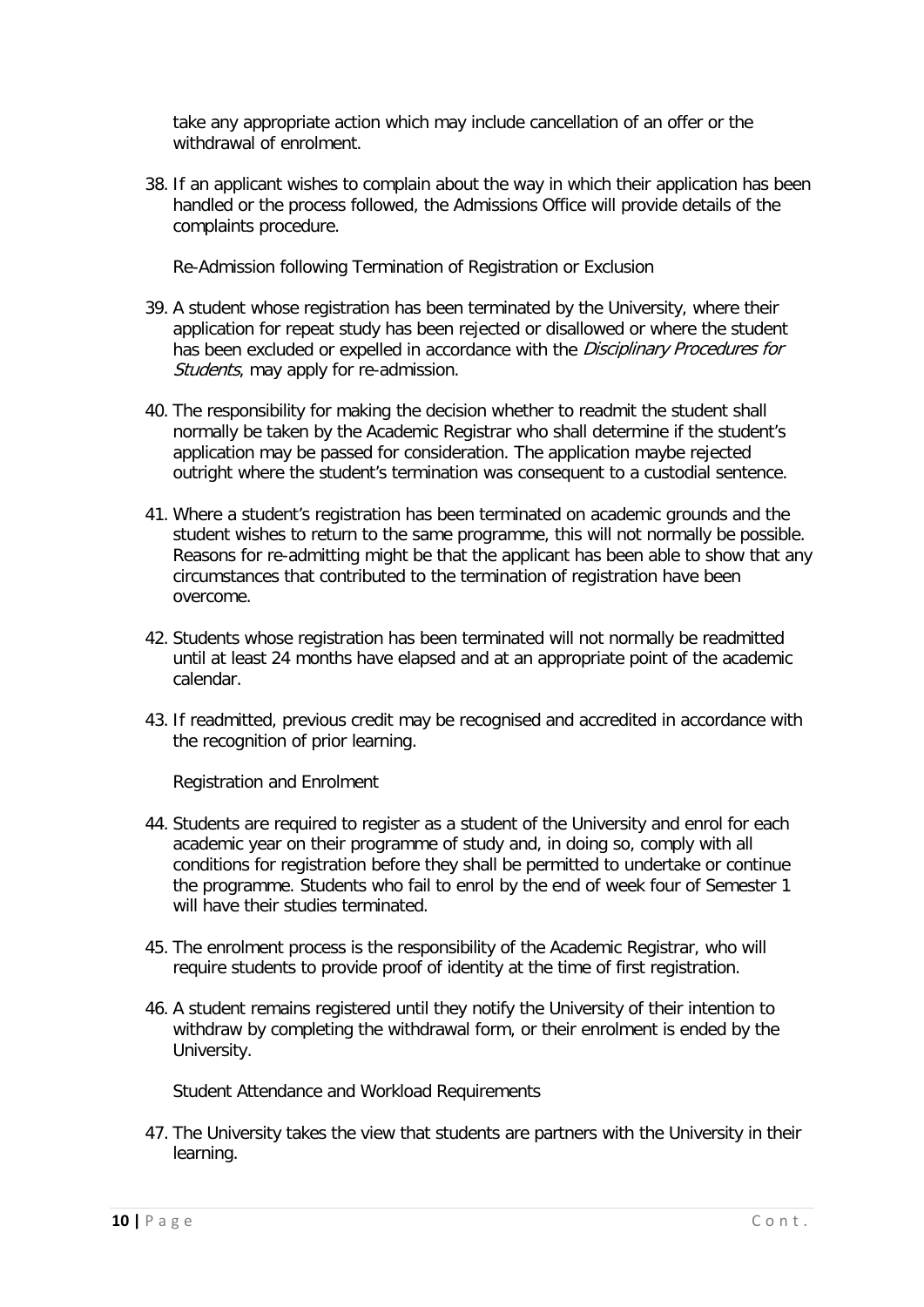- 48. Students are responsible for organising their time and commitments to ensure they are able to attend teaching, participate fully in course activities, and complete any assessment and examination as scheduled. Students are responsible for familiarising themselves with the attendance requirements for their programme. These are set out in their Programme Specification. The University expects attendance at all timetabled activities because there is ample evidence to show that frequent attendance increases the probability of a good outcome for students and provides an effective route for formative feedback.
- 49. The standard academic workload is 60 credit units in each semester, representing 600 hours of study. Part-time study is normally for half the standard credits in each semester.
- 50. Students are required to attend the University for each semester in full. Additionally students should plan to be available for any resit examination that may be required. Some programmes have additional attendance requirements, such as study visits, and may have differing semester start and end dates. Some timetabled activities are compulsory because they represent part of the assessment of the programme; this is indicated in the Module Handbook.
- 51. Full time study is not compatible with full-time work. However the University recognises that many students may wish to combine their studies with part-time work, including voluntary work. Work commitments will not normally be accepted as a reason for a student not being able to meet their academic commitments.
- 52. Where a student's personal circumstances change as a result of life events, such as maternity, paternity or adoption, then the University will consider a request to change from full–time to part-time study at any point in their programme.
- 53. Where a student is a member of the reserve forces and is called upon to join active service, then procedures for interruption of study will be applied.
- 54. International students with a visa permitting University study must comply with the visa's monitoring and attendance requirements. Visas commonly place additional work restrictions that may limit the ability of international students and their dependants to work. It is the student's responsibility to comply with all visa requirements. Failure to comply with visa requirements will result in cancelation of the student's registration.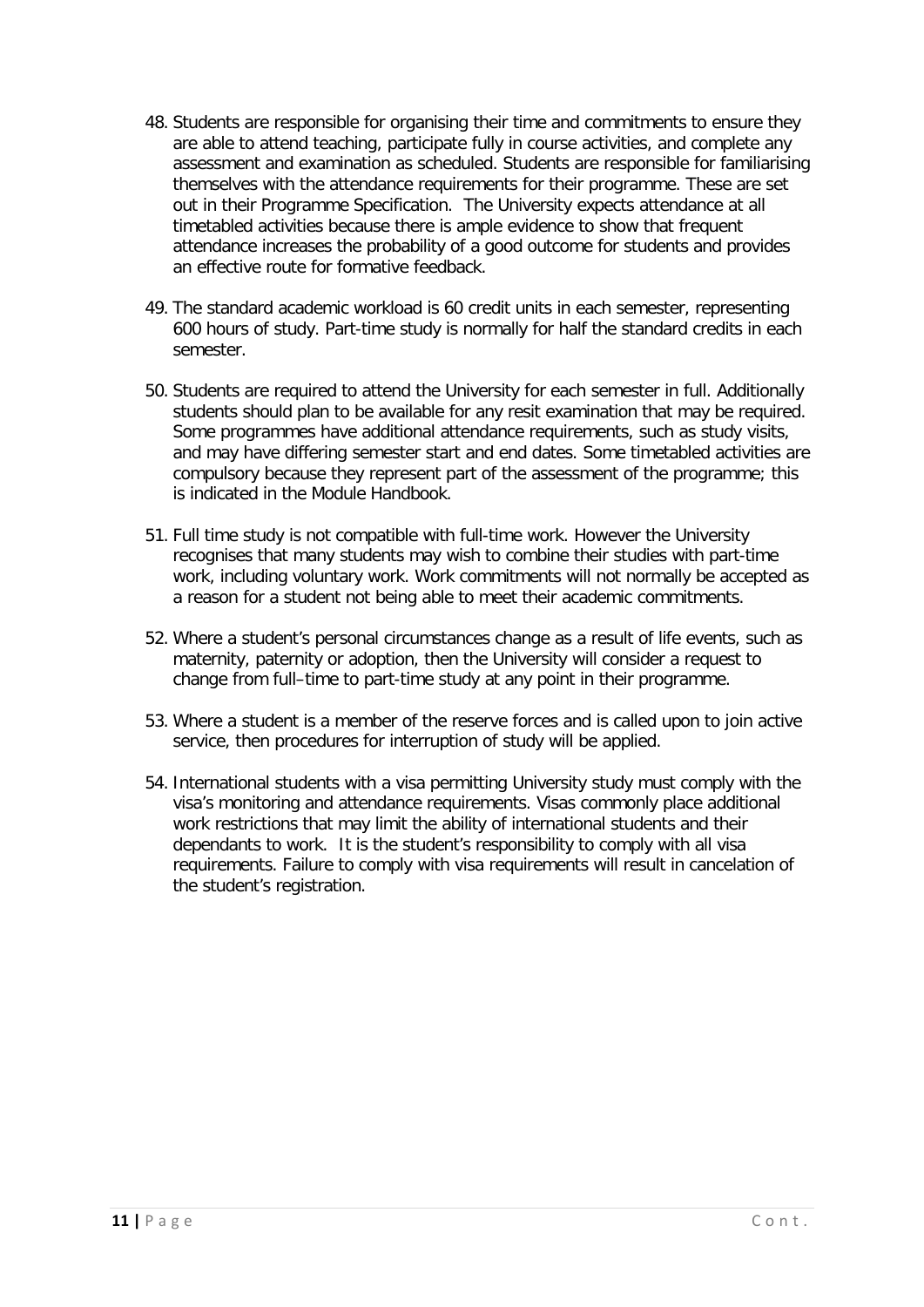#### STUDENTS OBLIGATIONS

- <span id="page-11-0"></span>56. Students are required to comply with the rules, regulations and policies of the RAU, in addition to local rules and regulations if studying at a partner organisation.
- 57. Students studying at RAU are required to sign an individual learning agreement as part of the enrolment process. Students are required to keep up-to-date with programme information, by regular reference to programme and module pages on Gateway, ensuring that they are registered for a viable diet of modules, and manage their email accounts effectively, respond promptly to communications from the University, provide accurate information upon request and keep such information up to date.
- 58. Students are required to pay any monies owed to the University promptly. Students who are in debt to the University may be suspended, or have their registration withdrawn. In the specific case of tuition fee debt, the University may withhold a student's certificate and decline to provide any references requested on the students behalf.
- 59. The University expects students to behave in a manner deemed by the University to be responsible both on and off campus, and to ensure that their actions do not have an adverse impact on the RAU's reputation.

#### Appeals and Complaints

- <span id="page-11-1"></span>60. Where a student considers a decision of the University to be unfair or perverse, then the University has an appeals process in both the [Student Discipline Policy and](http://res.rau.ac.uk/docs/www/policies/Student-Discipline-Policy-Procedure.pdf)  [Procedure](http://res.rau.ac.uk/docs/www/policies/Student-Discipline-Policy-Procedure.pdf) and the [Academic Misconduct Procedure,](https://res.rau.ac.uk/docs/www/policies/Academic-misconduct.pdf) through which a student can seek to have a decision looked at again.
- 61. The University does not accept appeals against academic judgements. The University is able to provide feedback that can help a student understand the factors applied in reaching an academic judgement to improve their performance.
- 62. A student will not be discriminated against as a result of making an appeal or raising a complaint.
- 63. The University seeks to minimise student complaints by ensuring that students have opportunities to participate in formal decision-making processes at all levels and by encouraging regular feedback through the student representative system.
- 64. Students may raise a complaint if they are dissatisfied with an aspect of their course, the operation of the University or other factors where a student considers that the University has failed to meet the standards that may be reasonably expected. When making a complaint, the student is expected to indicate what resolution they are seeking.
- 65. The University's [Complaints Procedure](http://dk5y2dlrctiai.cloudfront.net/2017/11/23/11/55/56/717/StudentComplaintsProcedure2017.pdf) has three stages: an informal stage, a first formal stage and second formal stage. Complaints found to be vexatious or malicious may be considered to contravene the University's required standards of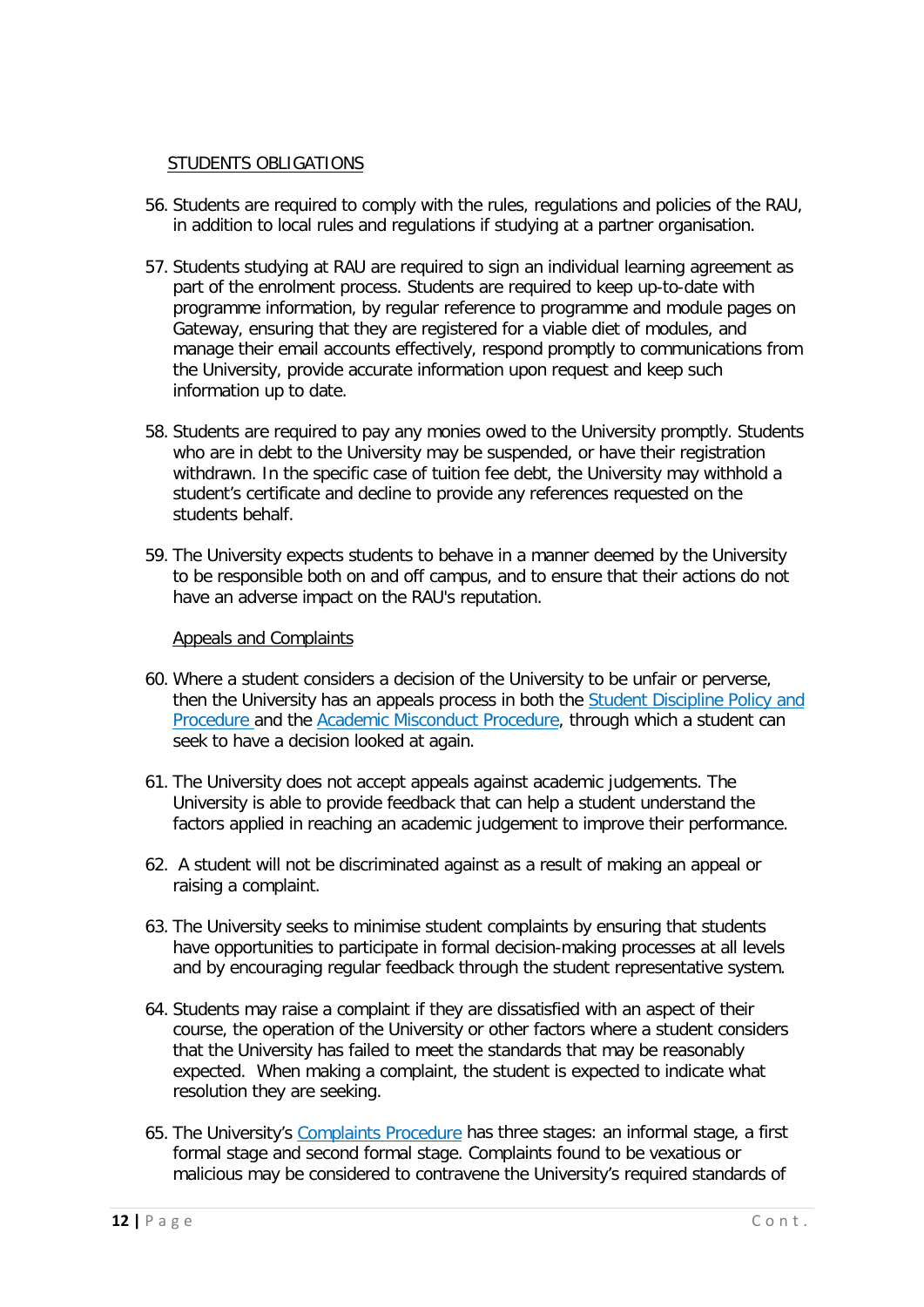behaviour.

66. After the second formal stage the University will issue a Completion of Procedures letter. Should a student remain dissatisfied with the University's response, they should refer the matter to the Office of the Independent Adjudicator for Higher Education if it is eligible under its procedures. This must be done within twelve months of the date from the issued Completion of Procedures letter. Information on this process can be found at [http://oiahe.org.uk/making-a-complaint-to-the](http://oiahe.org.uk/making-a-complaint-to-the-oia/how-to-make-a-complaint.aspx)[oia/how-to-make-a-complaint.aspx](http://oiahe.org.uk/making-a-complaint-to-the-oia/how-to-make-a-complaint.aspx)

#### <span id="page-12-0"></span>Guidance and progress

Induction

- <span id="page-12-1"></span>67. All new undergraduate and postgraduate students are expected to participate in an induction programme which will combine institutional and programme specific information and activities.
- 68. Returning students will be expected to participate in a reorientation programme which will remind them of their obligations, the expectations placed on them as students of the University and inform them of any change to the Regulations.

Personal Tutors

- <span id="page-12-2"></span>69. All students will be allocated a Personal Tutor. Personal Tutors should arrange meetings with their tutees to review their progress. Appropriate records of meetings should be made on the student's record.
- 70. The role of the Personal Tutor is:
	- (a) to help students to become fully engaged in the life of the University, both academically and socially;
	- (b) to provide an informal means of communication between the student and other academic and student support staff;
	- (c) to remind students of, and if appropriate refer students to, the support services and careers advice available at the University.

Student support and information

- <span id="page-12-3"></span>71. The University provides a secure setting in which students are given support to enable them to address and work through issues or concerns that are impeding their ability to achieve their full potential during their studies. The University will only deal directly with students.
- 72. Information and support is available to all students either on a drop in basis or by booking a private appointment with: the University's Disability Officer, the Student Support Services Manager; Student Counsellor; Health and Wellbeing Officer or by referral via Personal Tutors. Referrals to external agencies may be arranged where appropriate.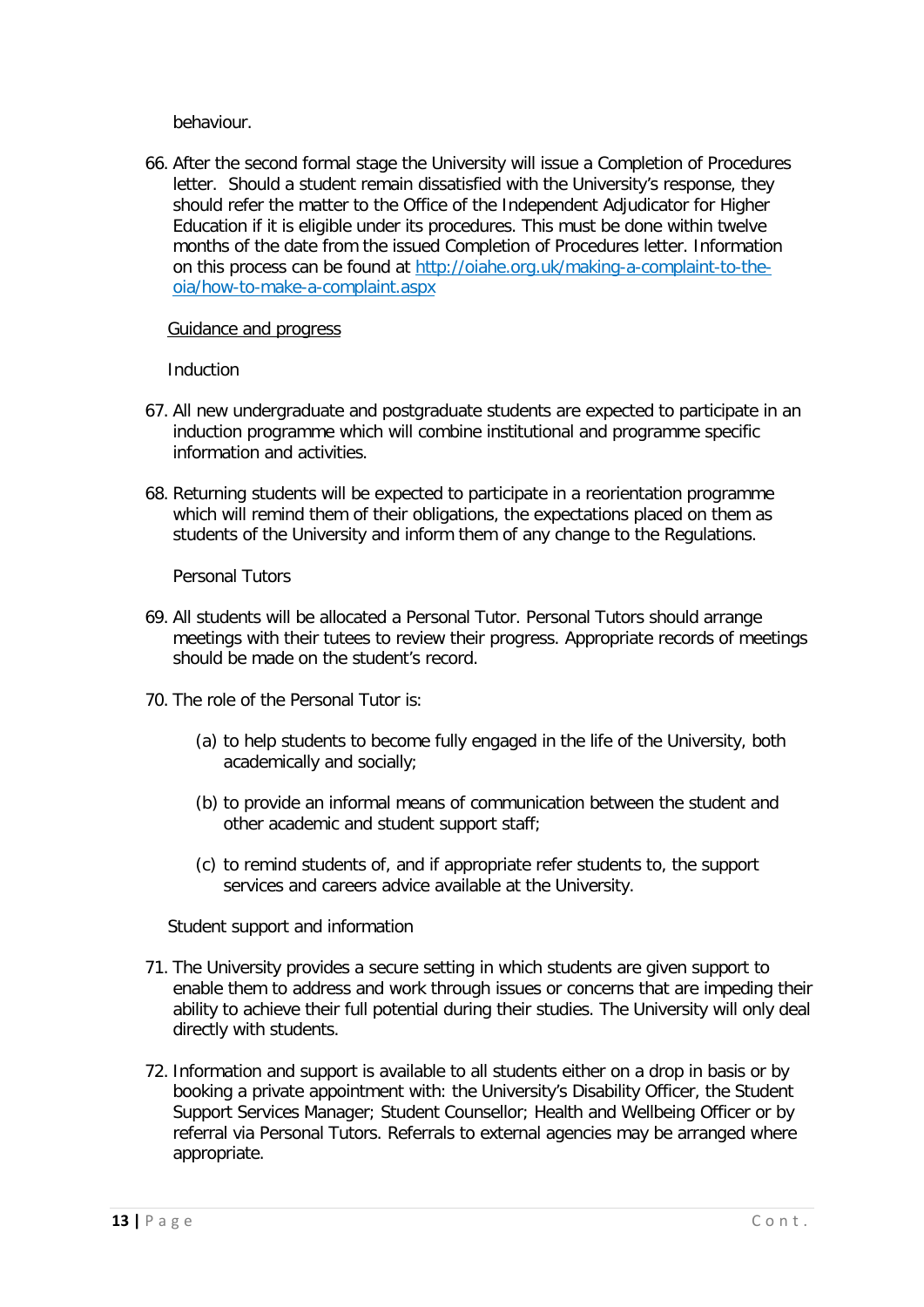- 73. With a student's consent, the Student Support Services Manager can raise matters with Personal Tutors or other members of staff and issues can also be discussed with parents or other parties.
- 74. Where there is cause for concern for a student's own health and safety or a risk to the health and safety of others then the University will respond without explicit consent.
- 75. The Student Support Services will work with Personal Tutors, academic and other staff to identify students who are at risk of failure or non-completion. Such students will be encouraged to take up opportunities to identify and address factors affecting their progress and to take up opportunities for support.
- 76. The University's Careers Service seeks to meet the needs of individual students by assisting them in making informed decisions about their future career.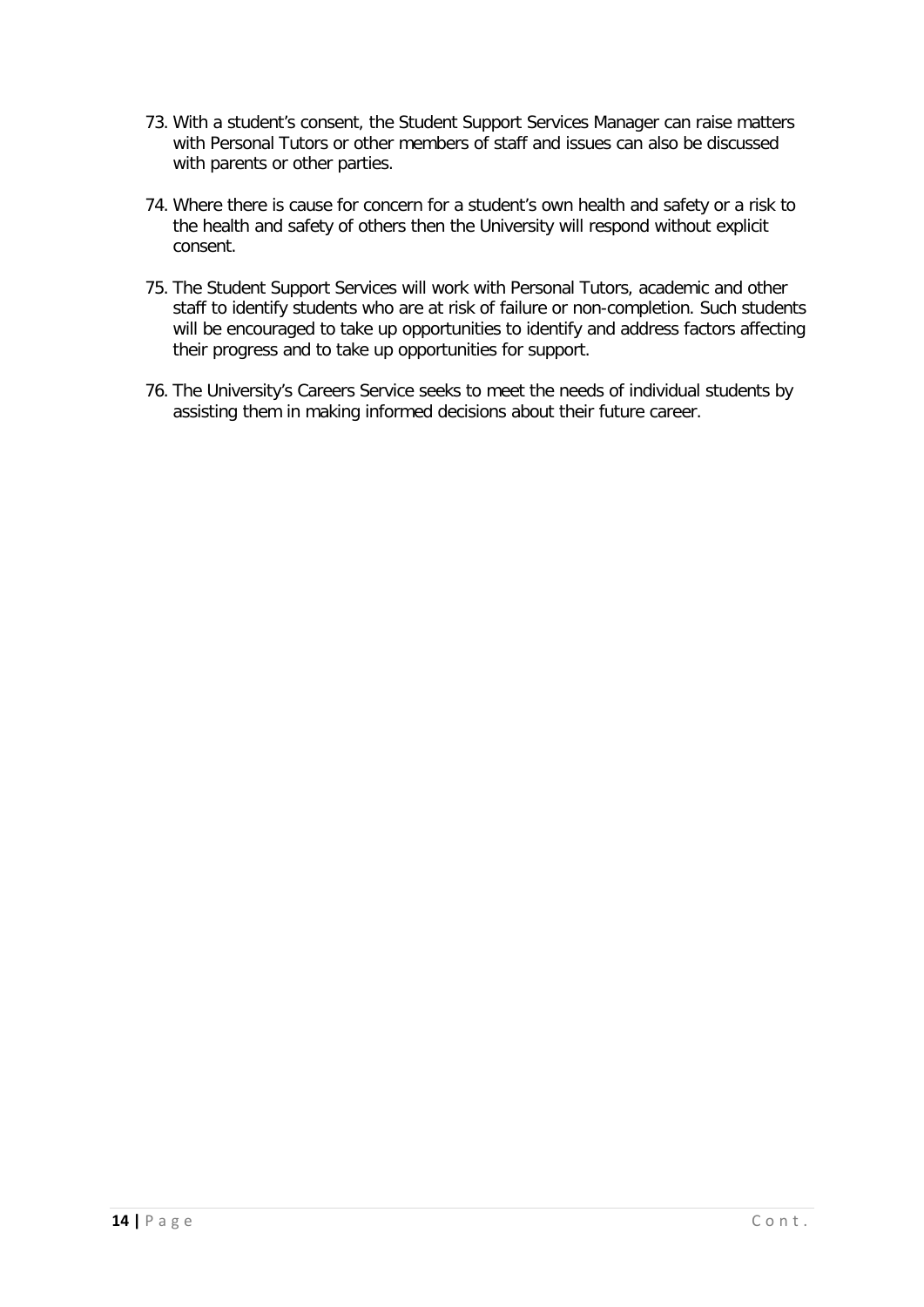# <span id="page-14-0"></span>AWARDS OF THE UNIVERSITY

# **Qualifications**

- <span id="page-14-1"></span>77. Qualifications of the University shall be approved by Academic Board before a programme of study leading to the qualification may be approved.
- 78. Qualifications may only be awarded to students who have followed and successfully completed a taught programme of study as approved by the University.
- 79. The RAU is ultimately responsible for the academic standards and quality of all awards granted in its name. Regulations apply in full to Collaborative Partners. Policies and procedures follow those for internal RAU awards. Arrangements for assuring quality and standards for Collaborative Partners are as rigorous, secure and open to scrutiny as those for programmes provided wholly by the RAU.
- 80. The qualifications of the University and their level within The Framework for Higher Education Qualifications (FHEQ) of UK Degree-Awarding Bodies are set out below.
- 81. The integrity of the awards is assured through the appointment of External Examiners for each programme and for the University. The criteria for the appointment of External Examiners and their responsibilities as set out below should be read in conjunction with the University's policy, procedures and guidelines for External Examiners.
- 82. In order to be eligible for the award of a certificate, diploma or degree from the University a student must have satisfied the requirements specified in the relevant Programme Specification and achieved the necessary credits within the maximum period of registration as detailed below. This ensures the currency of the award.
- 83. The maximum period of registration includes any interruption to study or any repeated study periods as a result of personal circumstances or academic performance. These may differ from the funding periods as operated by the UK's Student Loan Company.
- 84. Catalyst degrees are awards of the University that match the credit requirements of their standard equivalent award and are designed to match the pace of study that best suits the student. A catalyst degree may be compressed into a shorter time period or offered over an extended period, as described in the Programme Specification.
- 85. For degrees which include an industry placement year, the maximum period of registration is extended by a period equivalent to the placement year.

| Awards of the Royal Agricultural University |         |          |             |           |              |         |
|---------------------------------------------|---------|----------|-------------|-----------|--------------|---------|
| Academic Award   Post                       |         | Minimum  | Maximum     | Standard  | Maximum Time |         |
|                                             | nominal | Credits  | Credits for | duration  | Limits       |         |
|                                             |         | Required | APL or      | Full-time | Full-        | Part-   |
|                                             |         |          | APEL        | students  | time         | time    |
|                                             |         |          |             |           | student      | student |
|                                             |         |          |             |           |              | S       |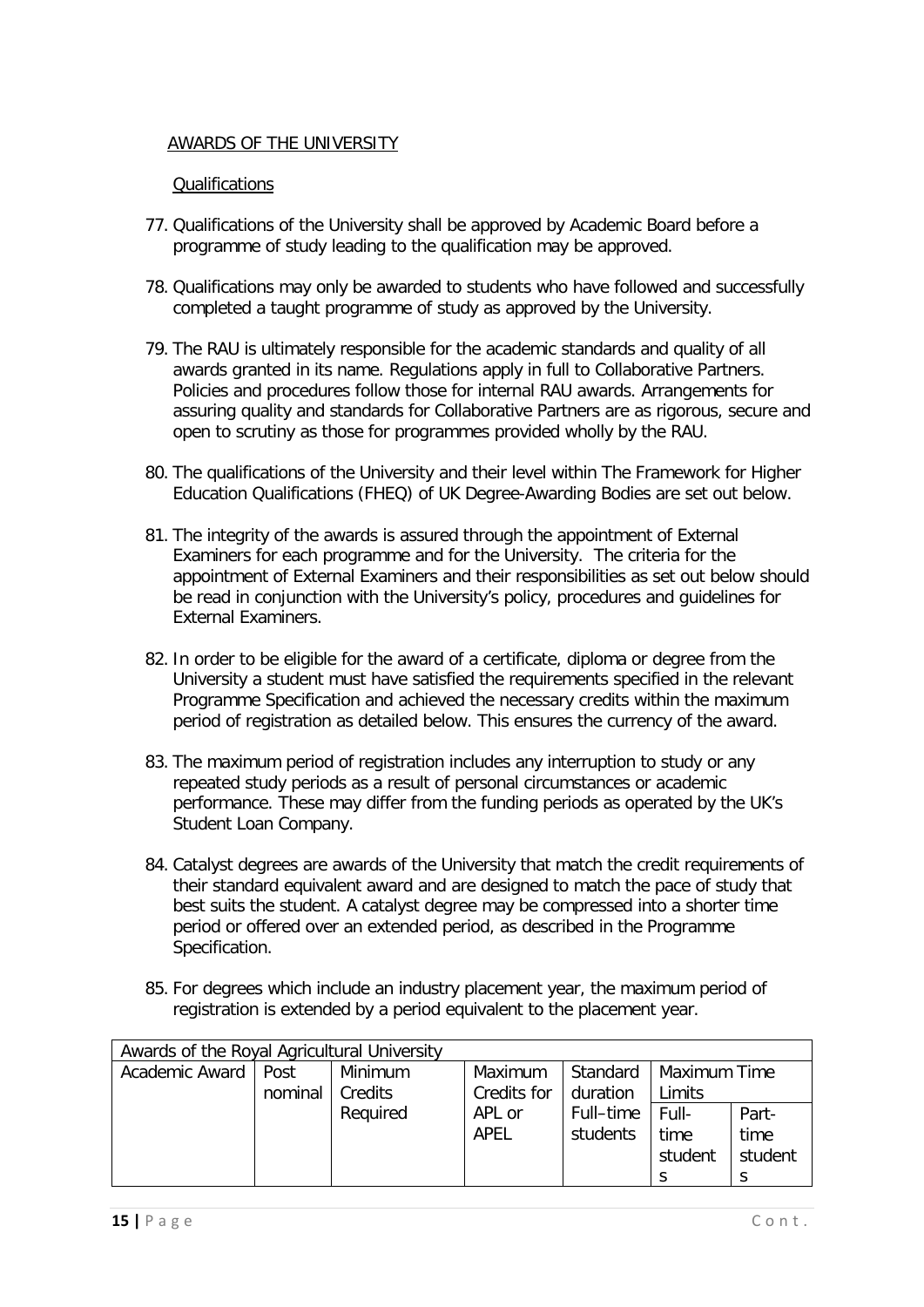| Certificate of<br>Higher<br>Education                                                                                         | Cert HE               | 120 at level 4<br>or above                                                                | 60                                                                                     | 1 year  | 2 years | 4 years |
|-------------------------------------------------------------------------------------------------------------------------------|-----------------------|-------------------------------------------------------------------------------------------|----------------------------------------------------------------------------------------|---------|---------|---------|
| Diploma of<br>Higher<br>Education                                                                                             | Dip HE                | 240 to include<br>a minimum of<br>120 at level 5<br>or above                              | 120, of<br>which 60<br>at level 5                                                      | 2 years | 4 years | 6 years |
| Foundation<br>Degree Science<br>with foundation<br>year<br>Foundation<br>Degree Arts                                          | FdSc<br>FdA           | 360 to include<br>a minimum of<br>120 at level 5<br>and a<br>maximum of<br>120 at level 4 | 30 of<br>which no<br>more than<br>15 at level<br>5                                     | 3 years | 5years  | 6 years |
| Foundation<br>Degree Science<br>Foundation<br>Degree Arts                                                                     | FdSc<br>FdA           | 240 to include<br>a minimum of<br>120 at level 5<br>and a<br>maximum of<br>120 at level 4 | 120 of<br>which no<br>more than<br>60 at level<br>5                                    | 2 years | 4 years | 6 years |
| Bachelor of<br>Science with<br>foundation year<br><b>Bachelor of Arts</b><br>with foundation<br>year                          | <b>BSc</b><br>BA      | 420 to include<br>a minimum of<br>60 at level 6<br>and a<br>maximum of<br>120 at level 4  | 150 of<br>which no<br>more than<br>60 at level<br>4 or 5 and<br>a max 30<br>at level 6 | 4 years | 6 years | 8 years |
| Bachelor of<br>Science with<br>foundation year<br>with Honours<br>Bachelor of Arts<br>with foundation<br>year with<br>Honours | <b>BSc</b><br>BA      | 420 to include<br>a minimum of<br>60 at level 6<br>and a<br>maximum of<br>120 at level 4  | 60 of<br>which no<br>more than<br>15 at level<br>4 or 5 and<br>a max 30<br>at level 6  | 3 years | 5 years | 7 years |
| Bachelor of<br>Science<br><b>Bachelor of Arts</b>                                                                             | <b>BSc</b><br>BA      | 300 to include<br>a minimum of<br>60 at level 6<br>and a<br>maximum of<br>120 at level 4  | 150 of<br>which no<br>more than<br>60 at level<br>4 or 5 and<br>a max 30<br>at level 6 | 3 years | 5 years | 7 years |
| Bachelor of<br>Science with<br><b>Honours</b><br><b>Bachelor of Arts</b><br>with Honours                                      | BSc/BA<br>Honour<br>S | 360 to include<br>a minimum of<br>120 at level 6<br>and a<br>maximum of<br>120 at level 4 | 150 of<br>which no<br>more than<br>60 at level<br>4 or 5 and<br>a max 30<br>at level 6 | 3 years | 6 years | 8 years |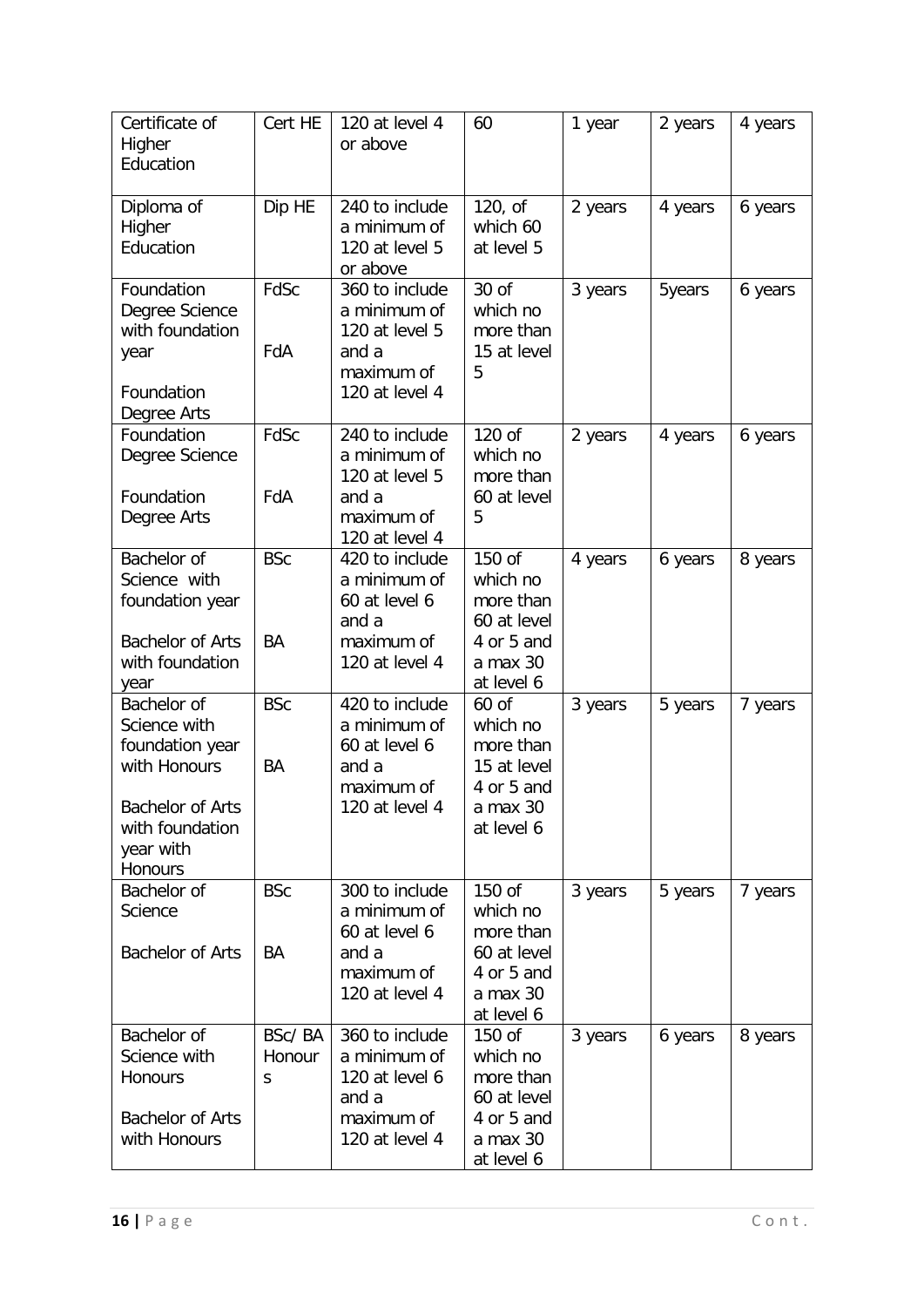| Graduate<br>Certificate                        | Grad<br>Cert     | 60 to include a<br>minimum of 45<br>at level 6                                                                                                                                                                          | 30 | 1 year       | 1 year       | 2 years      |
|------------------------------------------------|------------------|-------------------------------------------------------------------------------------------------------------------------------------------------------------------------------------------------------------------------|----|--------------|--------------|--------------|
| Graduate<br>Diploma                            | Grad<br>Dip      | 120 to include<br>a minimum of<br>75 at level 6                                                                                                                                                                         | 60 | 1 year       | 2 years      | 4 years      |
| Postgraduate<br>Certificate                    | PgCert           | 60 at level 7                                                                                                                                                                                                           | 30 | 1 year       | 1 year       | 2 years      |
| Postgraduate<br>Diploma                        | PgDip            | 120 to include<br>a minimum of<br>90 at level 7<br>and a<br>maximum of<br>30 at level 6                                                                                                                                 | 60 | 1 year       | 2 years      | 4 years      |
| Master of<br>Science<br>Master of Arts         | <b>MSc</b><br>МA | 180 to include<br>a minimum of<br>150 at level 7<br>(of which 60<br>must be<br>achieved from<br>a Masters<br>dissertation or<br>agreed<br>equivalent<br>research-based<br>project) and a<br>maximum of<br>30 at level 6 | 60 | 1 years      | 2 years      | 6 years      |
| Master of<br><b>Business</b><br>Administration | <b>MBA</b>       | 180 to include<br>a minimum of<br>150 at level 7<br>(of which 60<br>must be<br>achieved from<br>a Masters<br>dissertation or<br>agreed<br>equivalent<br>research-based<br>project) and a<br>maximum of<br>30 at level 6 | 60 | 15<br>months | 30<br>months | 72<br>months |
| Honorary<br>Fellowships                        |                  | Determined by<br>Honorary<br>Fellowships<br>Committee                                                                                                                                                                   |    |              |              |              |

# <span id="page-16-0"></span>Interruption of Study

86. A student, who is unable to continue their studies because of exceptional circumstances, may apply for an interruption in their programme of study, provided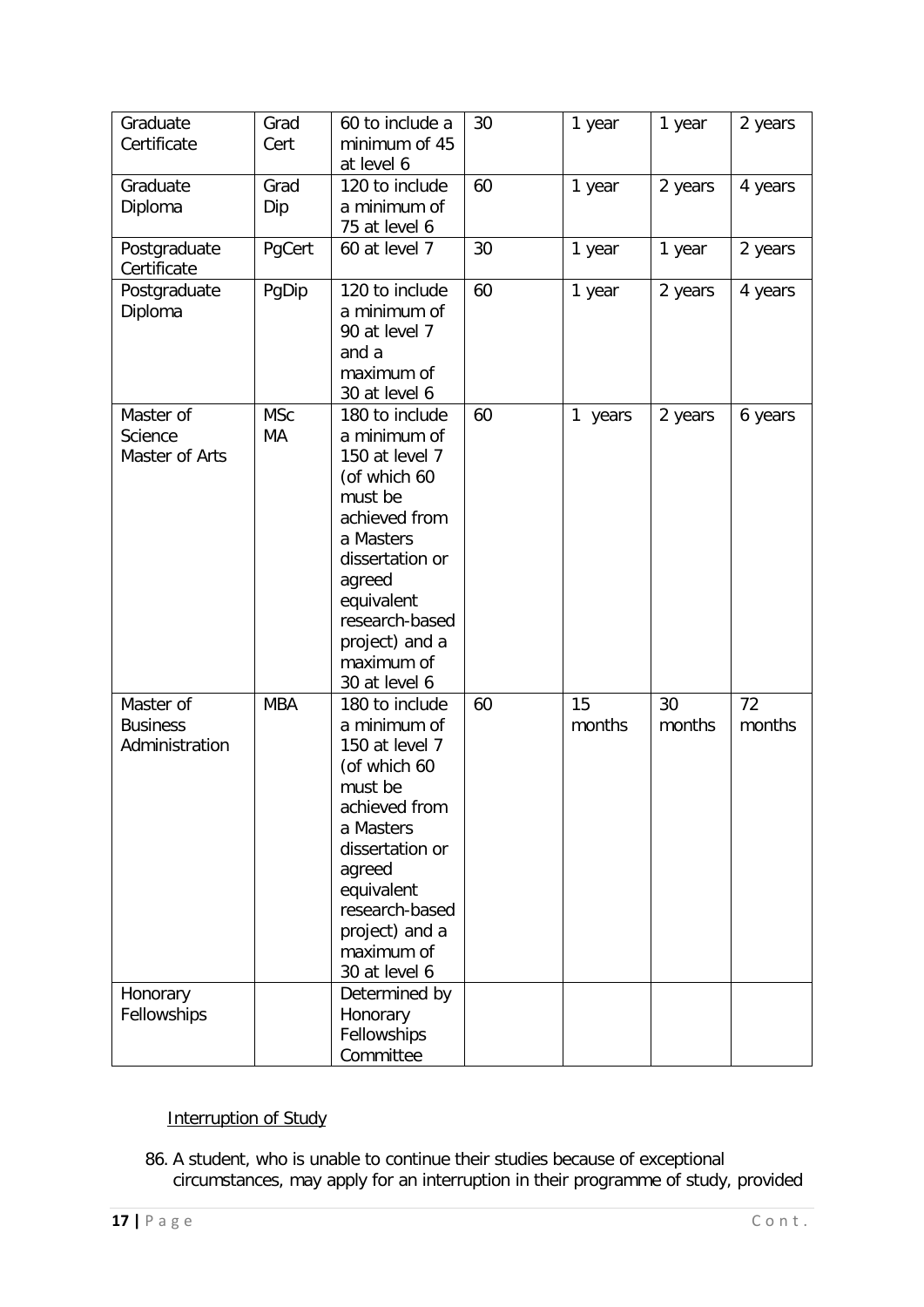that they shall be able to resume study and complete their intended award within the maximum period of registration.

- 87. The period of any approved interruption shall normally be up to one year and exceptionally up to two years, subject to any Professional, Statutory and Regulatory Body (PSRB), or visa restrictions. Students on a Tier 4 visa must leave the UK and apply to obtain a new visa to continue after the period of interruption.
- 88. At the time a student interrupts study, the student's registration on the programme shall change and they may not have the same entitlements as fully registered students. For UK students the fee payable for years of study and any repeat study will on the same basis as applied by the UK's Student Loan Company.
- 89. Students who wish to interrupt study but do not have exceptional circumstances may apply to do so, but any incomplete modules which need to be repeated may normally be capped at the minimum pass mark.
- 90. If a further break in study is requested or the initial request is for more than one year, the approval of the Academic Registrar or Chair of Academic Quality and Standards Committee is required.
- 91. Students who wish to interrupt their study shall complete and submit the appropriate request form, together with any supporting evidence of their circumstances to the Registry.
- 92. Students retain their RAU email accounts, however, access to other IT and Library services is normally suspended while students interrupt their studies. The University, at its discretion, may offer a student intercalating status where such students maintain access to a wider range of University facilities and services.
- 93. Shortly before students are due to return to their studies, Registry staff shall contact them to confirm the date of return and any details relating to their studies that need to be confirmed, e.g. elective module choices.
- 94. Where the reasons for interrupting study relate to medical or health issues, the University may require specific evidence to demonstrate that the issues have been addressed before permitting the student to resume their studies. Such evidence shall normally be detailed at the point of interruption. (Refer to the Fitness to Study and Reasonable Adjustment Plans and Procedures for further details.)
- 95. Students who wish to resume their studies after an interruption shall re-enrol on the programme, in accordance with University procedures, before they are permitted to continue their studies. When students resume study they shall sign up for the Regulations and the programme, subject and module specifications in force at the time of resumption. In view of the pace of educational change, students who interrupt study may be required to provide proof of appropriate study and professional re-orientation prior to resuming the programme.
- 96. Students who take an agreed interruption with the intention of returning and subsequently find they are unable to return to complete their studies within the period of registration, shall write to Registry to confirm their inability to return and,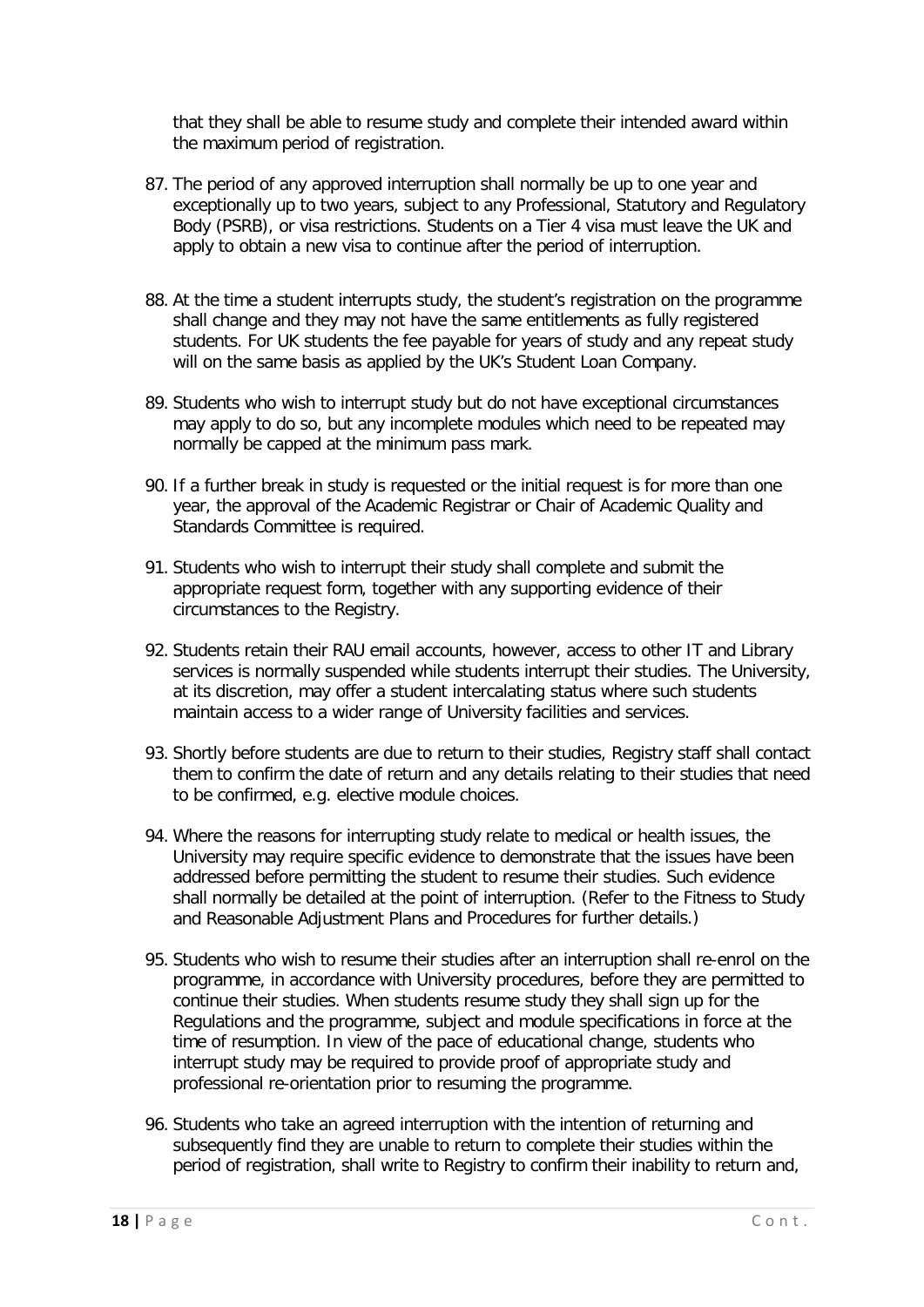where appropriate, may request consideration for the highest terminal exit qualification. This request shall be made before the start of the final year of the period of registration.

97. Students who fail to contact the University to either arrange their return to study or discuss other options to retain their registration no later than 20 working days from their expected return date shall be deemed to have unofficially withdrawn and their registration shall normally be terminated with effect from their expected return date.

#### Membership of Royal Agricultural University

<span id="page-18-0"></span>98. Membership of Royal Agricultural University maybe conferred on individuals in recognition of their service to the University. The University may confer the post nominal MRAU on students who gain an award of the University.

#### Aegrotat and Posthumous Awards

<span id="page-18-1"></span>99. The University's Examination Board may approve the conferment of an Aegrotat award to a student who has completed the whole or a substantial part of a programme of study but is prevented by illness, death or other valid cause from completing part of an exam or assessment (leading directly to a degree, diploma or certificate) to satisfy the examiners in accordance with the relevant programme of study regulations. The award shall not normally be given a classification of any kind, except in the case of posthumous awards.

#### Combined Subjects

<span id="page-18-2"></span>100. The module requirements of an honours degree programme with combined subjects specified in the programme title shall follow the conventions below:

|                                                                                 | Combined Subjects A And<br>$R^*$ |            |         | Combined Subjects A With<br>B |         |
|---------------------------------------------------------------------------------|----------------------------------|------------|---------|-------------------------------|---------|
|                                                                                 | Subject A                        | Subject B  |         | Subject A                     | Subject |
|                                                                                 |                                  |            |         |                               | B       |
| Level 4                                                                         | 120 credits<br>Level 4           |            |         | 120 credits                   |         |
| Level 5                                                                         | 60 credits                       | 60 credits | Level 5 | 90 credits                    | 30      |
|                                                                                 |                                  |            |         |                               | credits |
| Level 6                                                                         | 60 credits                       | 60 credits | Level 6 | 90 credits                    | 30      |
|                                                                                 |                                  |            |         |                               | credits |
|                                                                                 |                                  |            |         |                               |         |
| *Note the use of lower case 'and or &' or 'with' in award titles is used solely |                                  |            |         |                               |         |
| as a descriptive term and is not a recognition of combined subjects             |                                  |            |         |                               |         |

101. The award will be conferred 'in Combined Studies' if the spread of credits achieved by the student does not fit into any of the categories above except where the student has achieved at least 80 credits in a single subject at Level 6, in which case the award will be conferred in 'Combined Studies (major in that subject)'.

#### <span id="page-18-3"></span>Exit awards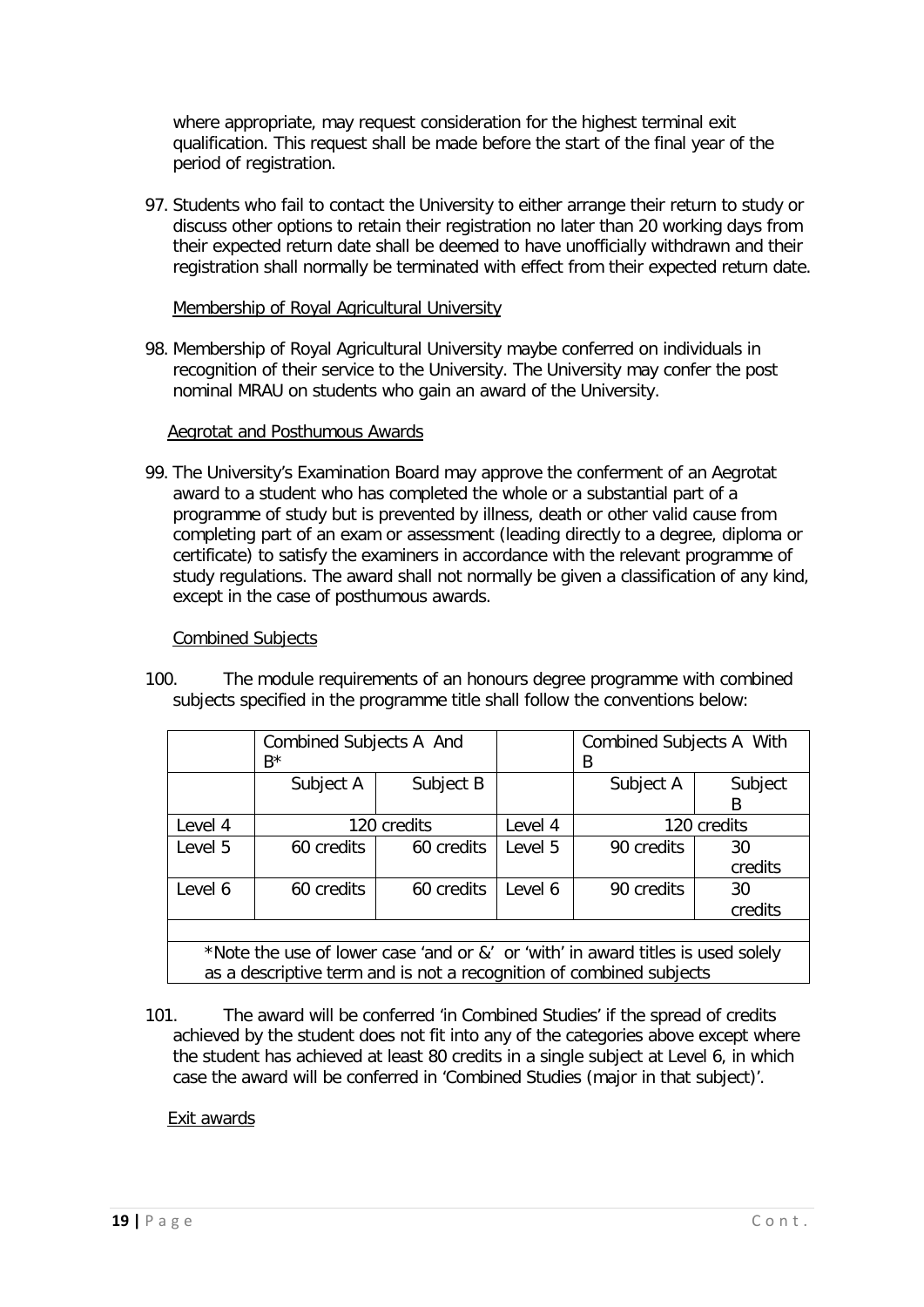- 102. A programme may incorporate one or more intermediate progression points that lead to an exit qualification.
- 103. An exit qualification will only be awarded where a student's study for their registered qualification has been unsuccessfully completed or terminated. Where a student has not achieved the required credits for the registered award, the University Examinations Committee may consider conferment of an exit award as listed below.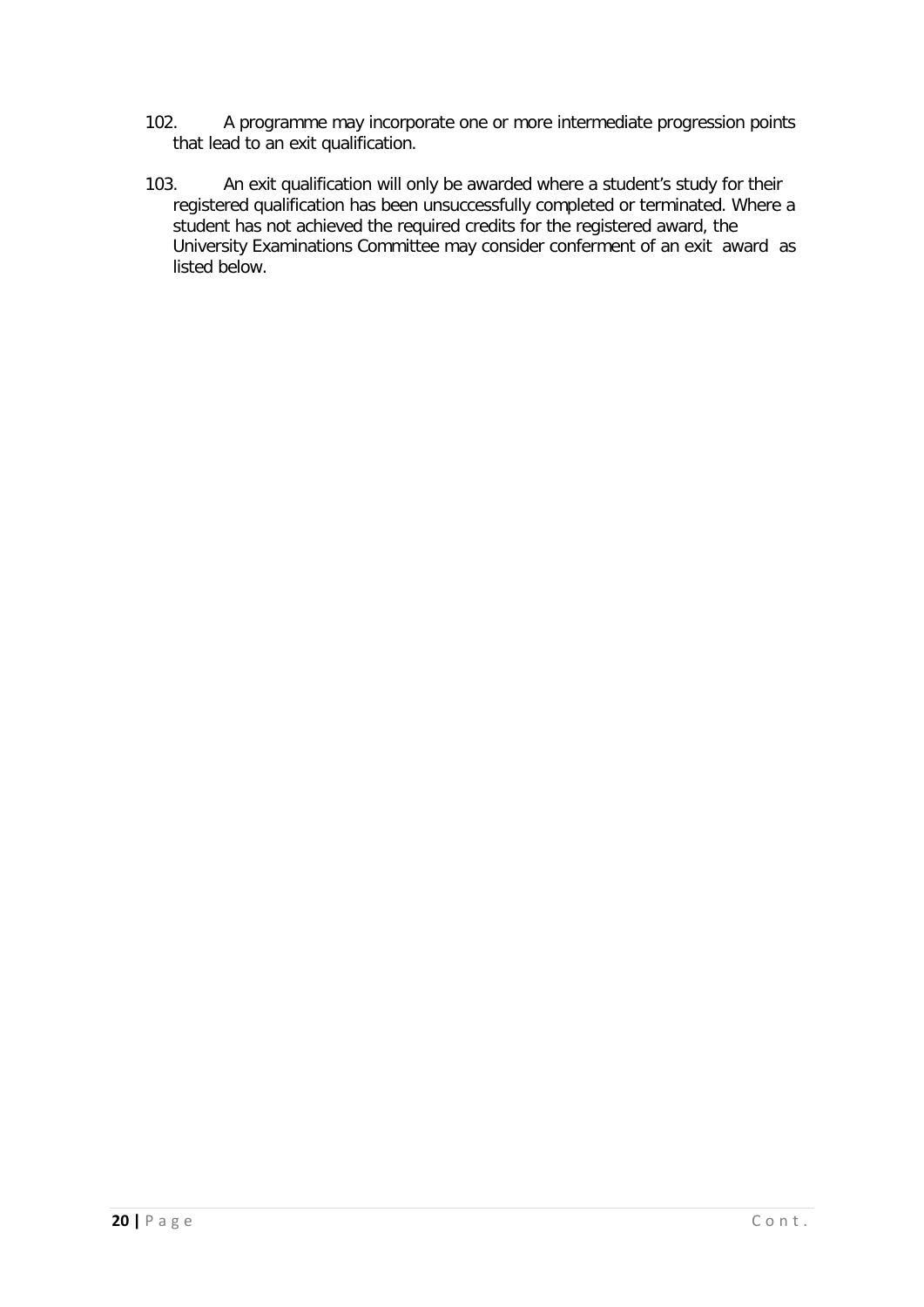| Registered               | <b>Exit Award</b>        | Credit      | Level               |
|--------------------------|--------------------------|-------------|---------------------|
| Qualification            |                          | Requirement | Requirement         |
| Diploma of               | Certificate of Higher    | 120         | at level 4 or       |
| <b>Higher Education</b>  | Education                |             | above               |
| Foundation               | Certificate of Higher    | 120         | at level 4 or       |
| Degree                   | Education                |             | above               |
| Graduate Diploma         | Graduate Certificate     | 60          | at level 4 or       |
|                          |                          |             | above, with a       |
|                          |                          |             | minimum of 45       |
|                          |                          |             | credits at level 6. |
| <b>Ordinary Degree</b>   | Diploma of Higher        | 240         | at level 4 or       |
|                          | Education                |             | above of which a    |
|                          |                          |             | minimum of 120      |
|                          |                          |             | credits are at      |
|                          |                          |             | level 5 or above    |
|                          | Certificate of Higher    | 120         | at level 4 or       |
|                          | Education                |             | above               |
| <b>Honours Degree</b>    | <b>Ordinary Degree</b>   | 300         | at level 4 or       |
|                          |                          |             | above of which a    |
|                          |                          |             | minimum of 120      |
|                          |                          |             | credits must be     |
|                          |                          |             | at level 5 or       |
|                          |                          |             | above plus a        |
|                          |                          |             | minimum of 60       |
|                          |                          |             | credits at level 6  |
|                          | Diploma of Higher        | 240         | at level 4 or       |
|                          | Education                |             | above of which a    |
|                          |                          |             | minimum of 120      |
|                          |                          |             | credits must be     |
|                          |                          |             | at level 5 or       |
|                          |                          |             | above               |
|                          | Certificate of Higher    | 120         | at level 4 or       |
|                          | Education                |             | above               |
| Top-up Honours<br>degree | <b>Ordinary Degree</b>   | 60          | at level 6          |
| <b>Taught Master's</b>   | Postgraduate Certificate | 60          | at level 7          |
| Programme                | Postgraduate Diploma     | 60 and 90   | 30 credits at       |
|                          |                          |             | level 6 and 90 at   |
|                          |                          |             | level 7             |

Free standing, embedded and short awards

<span id="page-20-0"></span>104. Free-standing awards are self-contained, and while the credits gained on them might allow admission to, or be counted as part of, a higher or other award, they are not themselves an integral part of any other award. No more than 45 credits may be awarded to a student studying for a free-standing award, after which a student shall be required to register either for a part-time or full-time award. The maximum credit allowed for free standing awards is 45. The Regulations apply in full to students admitted to a free-standing award.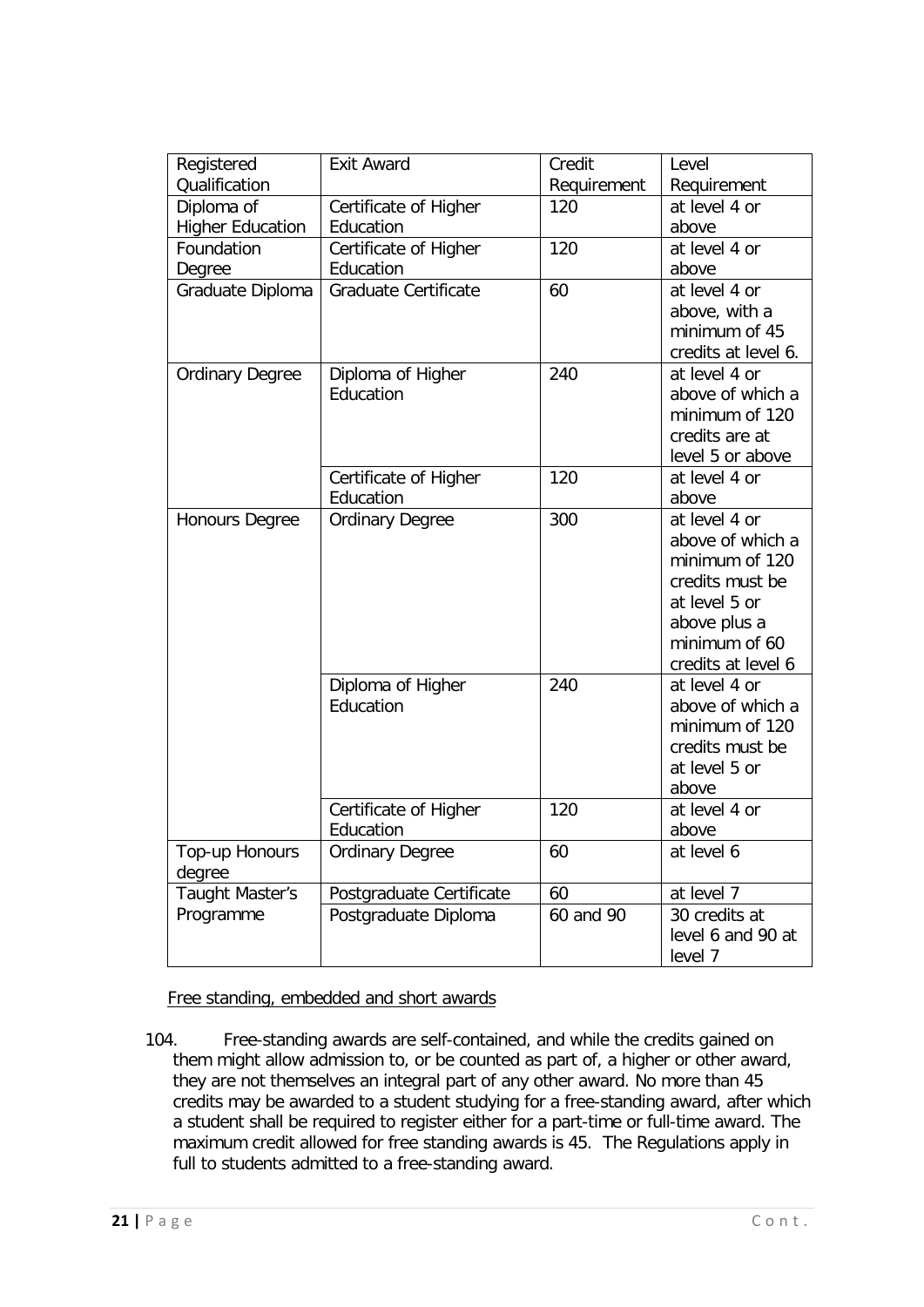- 105. Embedded awards are those which are integral to a higher award and whose completion allows progression to the next stage of the award hierarchy. Examples would be a Certificate or a Diploma of Higher Education or a Postgraduate Certificate or a Postgraduate Diploma. Students may leave the course once they have completed any award within the award hierarchy, and receive the award relating to the level they have reached.
- 106. Attendance at other courses, including short courses for continuing professional development, do not earn an academic award. Students completing such courses may be granted a certificate of attendance or any other certificate as approved by a Professional, Statutory and Regulatory Body (PSRB).

# <span id="page-21-0"></span>DESIGN AND MANAGEMENT OF PROGRAMMES

- 107. All programmes have a modular structure, which normally consists of core or mandatory modules and may include some elective modules.
- 108. A programme is defined as an integrated mix of modules, which together combine to produce an overall set of specified learning outcomes leading to a prescribed academic award. Modules may not span academic years unless agreed as necessary at Programme Validation.
- 109. Programmes or pathways are determined by at least one unique programme outcome and a minimum of 25% difference from other University provision in the taught modules, whether core or elective, in years that count towards the final award (except where PSRB requirements demand otherwise).
- 110. Programmes Managers must ensure that programmes are designed to be accessible such that only minimal adjustments need to be made for individuals. Learning outcomes and assessment methods need to be inclusive.
- 111. Before students are enrolled on a programme of study, the programme must be validated by the Academic Quality and Standards Committee, on behalf of Academic Board, following the completion of the process for the design, internal and external scrutiny of the programme structure.
- 112. The title of a programme should be accurate and consistent with the programme content. It must conform to the parameters of the Framework for Higher Education Qualifications and accurately describe the level of knowledge and skills to be expected from a person holding such a qualification.
- 113. If a programme or subject includes a professional, vocational or practical placement or fieldwork, the placement or fieldwork should normally carry a credit rating. If the placement or fieldwork carries a credit rating, the number of credits required for an award shall normally be increased if the placement or fieldwork increases the length of the programme. If the placement or fieldwork does not carry a credit rating, the programme regulations should not stipulate that the placement must be passed in order for students to progress or graduate. The placement or fieldwork may however be required to be passed to satisfy the requirements of a Professional or Statutory Regulatory Body (PSRB).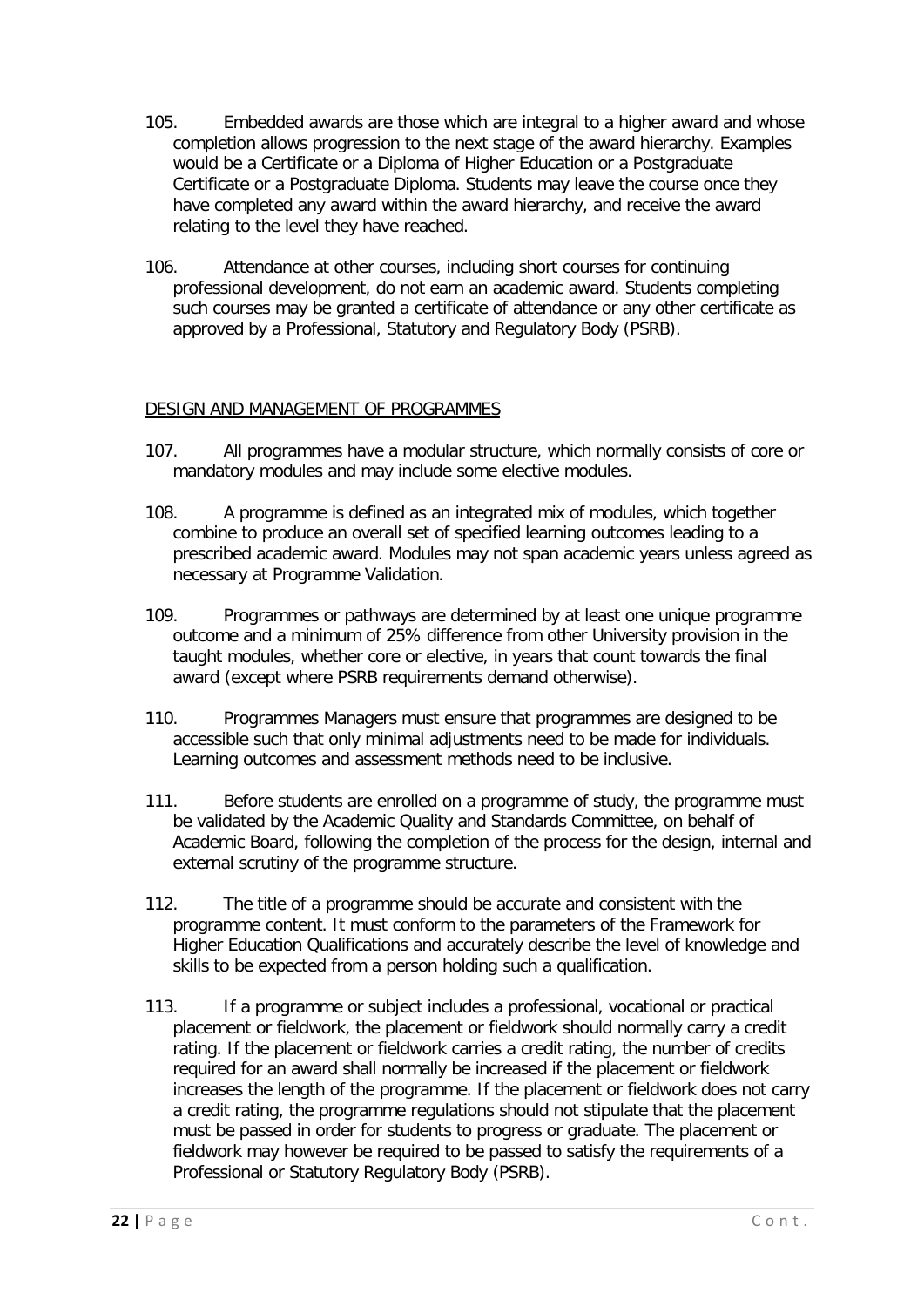Programme Manager

<span id="page-22-0"></span>114. The Head of School responsible for a particular programme will appoint a Manager for each programme of study.

Programme Committee

- <span id="page-22-1"></span>115. A Programme Committee, comprising the Programme Manager, relevant teaching staff and elected student representatives from each cohort year have responsibility for monitoring delivery of the programme of study during the academic year.
- 116. Programme Committees normally meet at least once in each Semester. The records of Programme Committee meetings are published on the programme pages of Gateway.

Annual Programme Review

<span id="page-22-2"></span>117. All Programme Managers are required to produce an annual report for submission to the Academic Quality and Standards Committee (AQSC) on an agreed template. The report must be submitted to the Academic Registrar by a date specified by AQSC each year unless alternative arrangements have been formally agreed by AQSC.

Student Feedback

<span id="page-22-3"></span>118. Students' views on programmes of study and the University are sought through the annual online National Student Survey (NSS) (final year foundation degree and honours degree students), Postgraduate Taught Student Experience Survey (PTES), and Postgraduate Research Student Experience Survey (PRES), and through the in-house Student Satisfaction Survey (SSS) (first and second year and postgraduate students).

Changes to Programme Provision

<span id="page-22-4"></span>119. If the need arises to make changes to a programme during the validation period, a proposal must be communicated in the first instance to the Academic Registrar who will advise on the need for formal submission and approval by AQSC and on any consultation with current students, and any communication required to students and applicants.

# The Modular structure

- <span id="page-22-5"></span>120. All academic programmes comprise a related group of modules, each with its own learning outcomes and assessment methods, and the award of credit, which together lead to a full academic award. Students shall select modules in accordance with University procedures.
- 121. Modules are designed to meet the academic needs of learners at five levels of student ability, these being: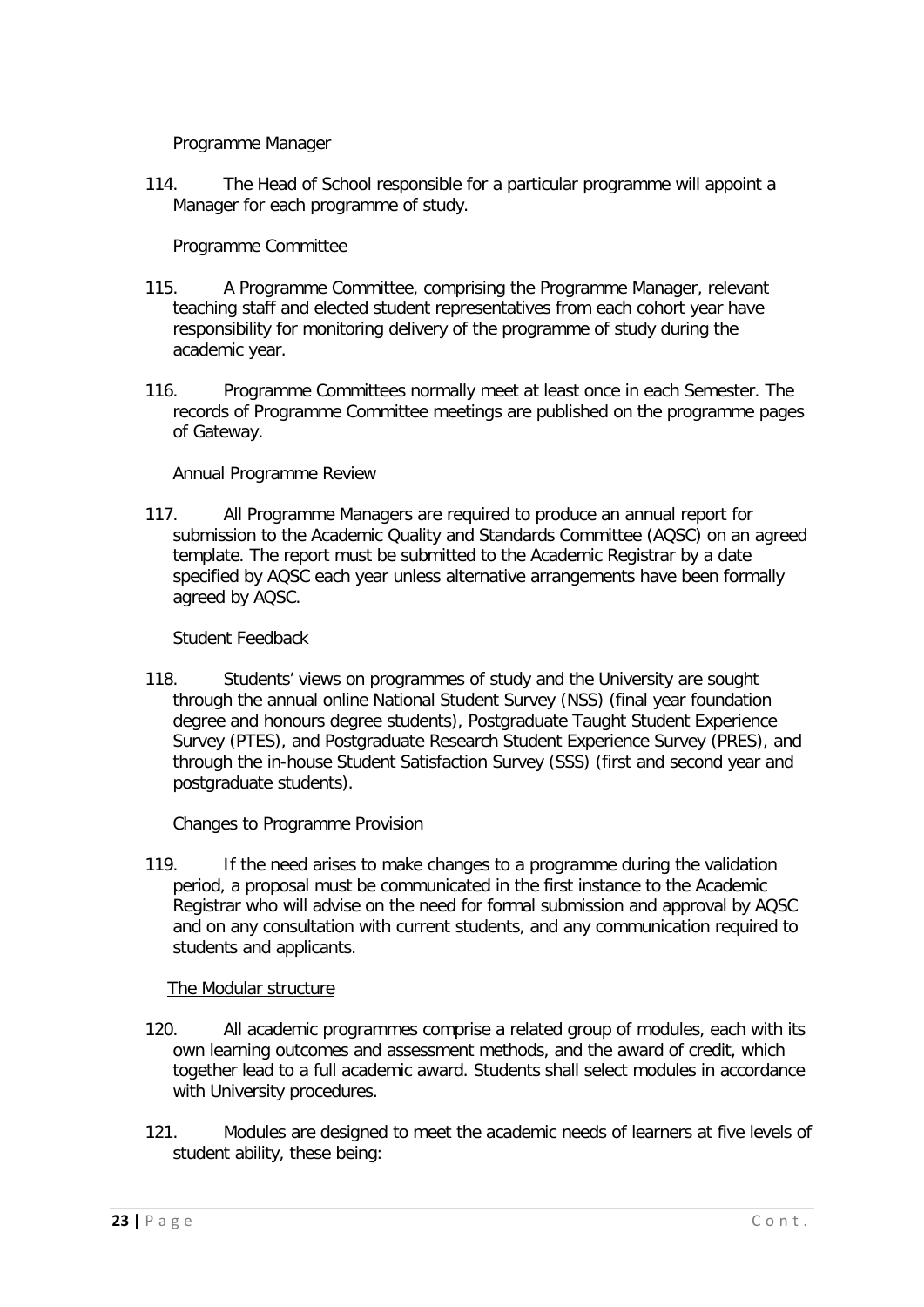Level 3 Integrated foundation year Level 4First year undergraduate Foundation or Certificate level Level 5Second year undergraduate, Diploma or Foundation Degree level Level 6 Third year undergraduate/Honours level Level 7Masters level

122. The size of a module shall be measured in credits, where 1 credit is equivalent to 10 hours of notional learning time. A module shall normally be assigned one of the following credit values:

> 15 credits 30 credits 60 credits

Proposals for use of another Module credit rating would require approval from Academic Quality and Standards Committee prior to commencement of any Module design.

- 123. Outline details of each module content and assessment are contained within a Module Reference Sheet with more detailed information contained within a Module Handbook/ Gateway Baseline.
- 124. A programme may include modules for which a pass/fail grade is given. Any pass fail assessment element must carry a credit value and weighting, except where such modules are included solely to meet the requirements of a Professional, Statutory and Regulatory Body.
- 125. The maximum overall credit value of modules for a Foundation Degree programme with a pass/fail grade are normally:
	- 30 credits at level 4, 30 credits at level 5
- 126. The maximum overall credit value of modules for an Honours Degree programme with a pass/fail grade are normally:
	- 30 credits at level 4, 30 credits at level 5 and 15 credits at level 6;
- 127. Approved module reference sheets are published on the University's website, and on Gateway. They provide details of teaching contact, subject content, learning outcomes and the assessment activities for each module. Module reference sheets and the Gateway Baseline highlight key texts which will provide much of the background supporting information for the individual student's learning activities for the module. Each module has an online resource list where lecture notes and additional relevant material in support of learning can be obtained.
- 128. All teaching, revision and assessment shall take place during the designated semester periods, unless otherwise specified in the Programme Specification. Teaching, revision and assessment shall be delivered according to the Academic Calendar which is organised around two semesters of equal length. All examinations shall take place at the designated times. Reassessment may take place outside of the designated semester in a resit examination period.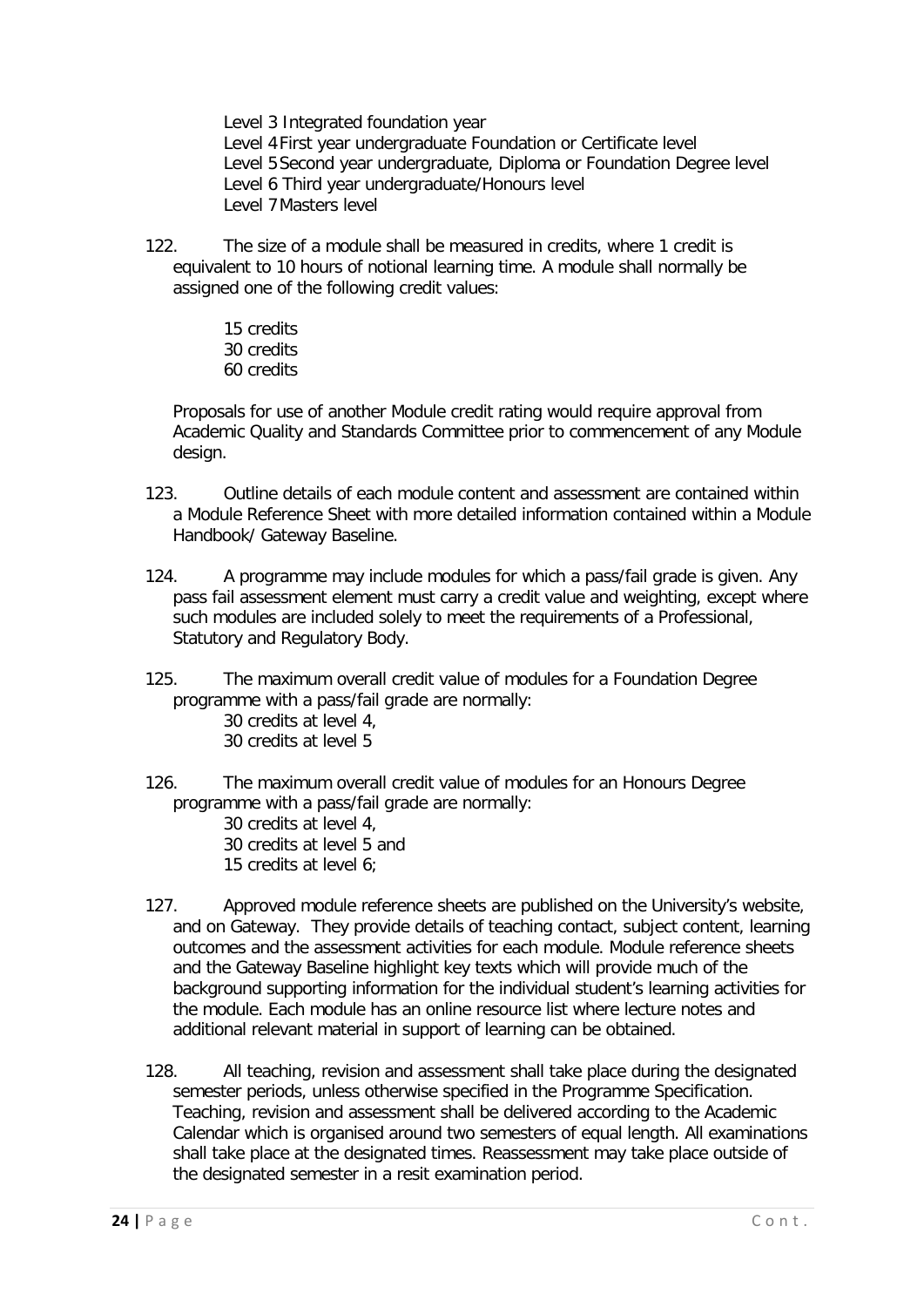#### <span id="page-24-0"></span>Module management

Module Leaders

<span id="page-24-1"></span>129. Each module has a specified member of academic staff identified as the Module Leader who is responsible for the design, delivery and assessment of the Module.

Module Gateway pages

<span id="page-24-2"></span>130. A Module's Gateway pages, provide a detailed description of the module activity for the year.

Module Changes and Approval

- <span id="page-24-3"></span>131. All proposals for major changes to a module must be communicated in the first instance to the Academic Registrar who will advise on the need for formal submission and approval by the Academic Quality and Standards Committee and on any consultation with current students, and any communication required to students and applicants.
- 132. A student's dissertation topic or research project proposal may only be approved where the university is able to provide the supervision and resources necessary for successful completion.

Placement and Work-based Learning (WBL)

- <span id="page-24-4"></span>133. The University is a member of the Association for Sandwich, Education and Training (ASET). All the University placement and WBL activities should be designed in line with ASET good practice guidance.
- 134. The location (i.e. UK and/or overseas) and nature of placements and WBL activities will be as stipulated within the Programme Specification and Module Reference Sheet and/or Module Handbook.
- 135. The University or Collaborative Partners must aspire to visit as many students on placement as possible. However, where visits are deemed not practicable, contact should be made by other means (e.g. Skype, email, telephone, or through a partner institution) as often as deemed appropriate by the placement supervisor to ensure that appropriate monitoring takes place given the particular nature of the placement.
- 136. Programmes may offer contingency/alternative arrangements under exceptional circumstances for students unable to undertake the placement or workbased learning activities normally required as part of a programme. All such changes are subject to approval by Academic Quality Standards Committee (AQSC) including for compliance with PSRB requirements before the student commences alternative arrangements.

<span id="page-24-5"></span>PROGRESSION, ASSESSMENT AND EXAMINATION REGULATIONS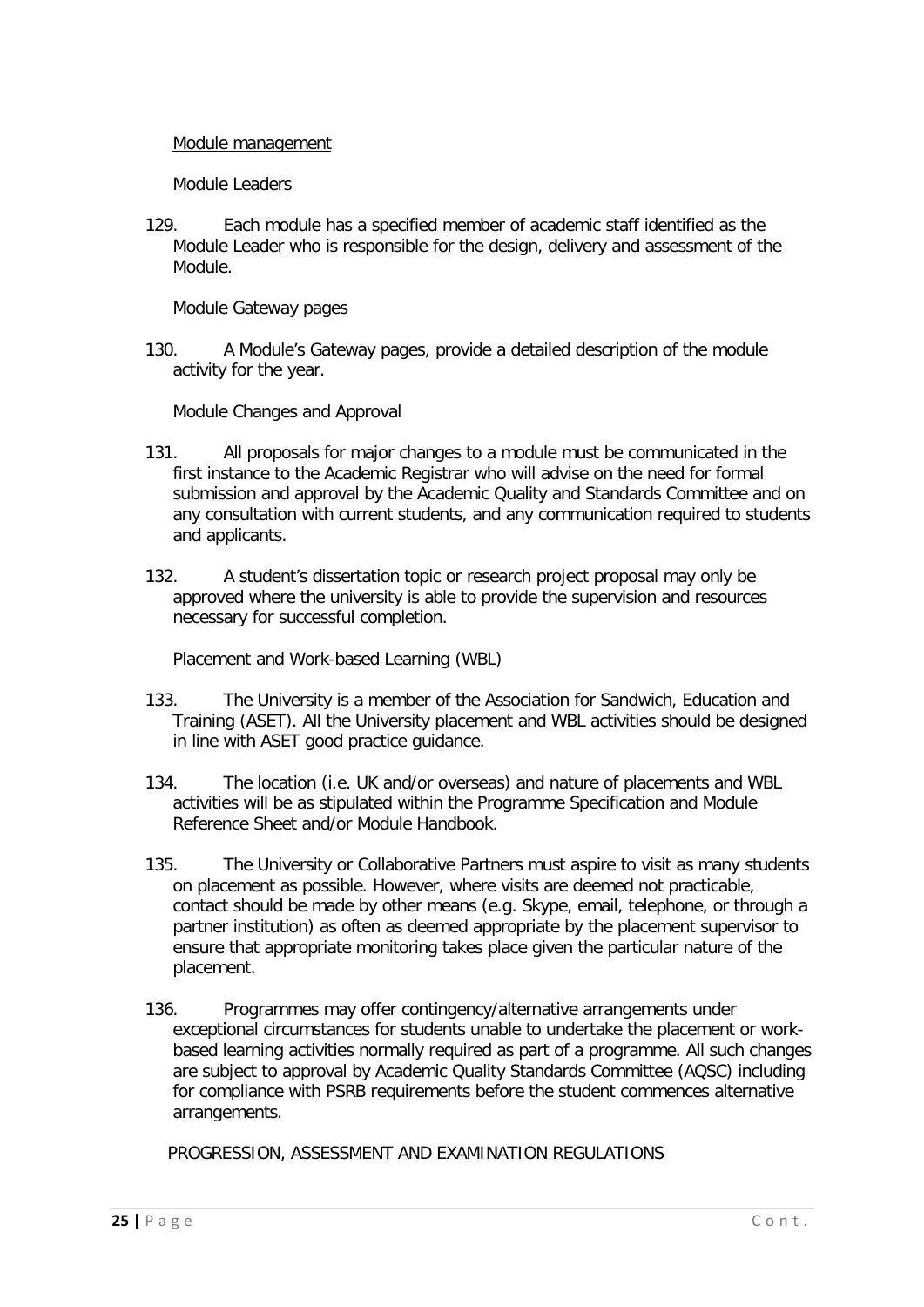# Award of Credit, Progression and Qualifications

- <span id="page-25-0"></span>137. Assessment is an integral part of the learning experience of students. All University programmes are assessed by a range of assessment activities, each developed to provide the most appropriate means of demonstrating the student's achievement of a specified learning outcome. An assessment may assess more than one learning outcome.
- 138. The assessment of students is based on their academic achievements in individual modules as prescribed in the Programme Specification. Rules for progression are also set out in the Programme Specification. Students are expected to complete all assessments.
- 139. Following an assessment, marks and credits are awarded through a nested system of Module Assessment Boards, Programme Boards and the University Examinations Committee.
- 140. A student who has passed a module by achievement of a module mark of at least 40% shall be awarded the credits for that module.
- 141. At the end of each level, normally equivalent to a full-time year of study, a student will be given a level mark and result, derived from the module marks at that level/stage of the programme, which represents a summary of the student's performance at that level/stage.
- 142. The level mark shall be calculated, with rounding, to two decimal places forming the weighted average of the module marks for all the marked modules at that level of the programme. That is:

Level mark = (sum of (module mark x credit)) / (credits at the level)

Foundation Degrees

<span id="page-25-1"></span>143. Candidates for the award of a Foundation Degree who have achieved the required credits as specified above and whose average score in the final assessment is 40% or greater will be awarded a Foundation Degree. The final assessment will normally comprise the results of level 4 weighted at 30% plus the results of level 5 weighted at 70%. The normal basis for awards will be the overall average score in the final assessment, graded as follows:

Distinction 70% or above Merit 60 - 69% Pass 40 - 59% Fail Below 40%

Dominant quality

In exercising its powers to award a Foundation Degree an Examination Board may raise the classification of the award based on the average marks, as set above where the dominant quality of the full array of module marks is in a higher class. Dominant quality in this case is defined as a minimum of 75 credits of the final year assessment. Dominance will automatically be considered where the final weighted average mark is no more than 2% below the higher grade. Average marks of more than 2% below will not be considered for a dominant quality award. Dominant quality will only prevail in deciding the award classification if no score for a full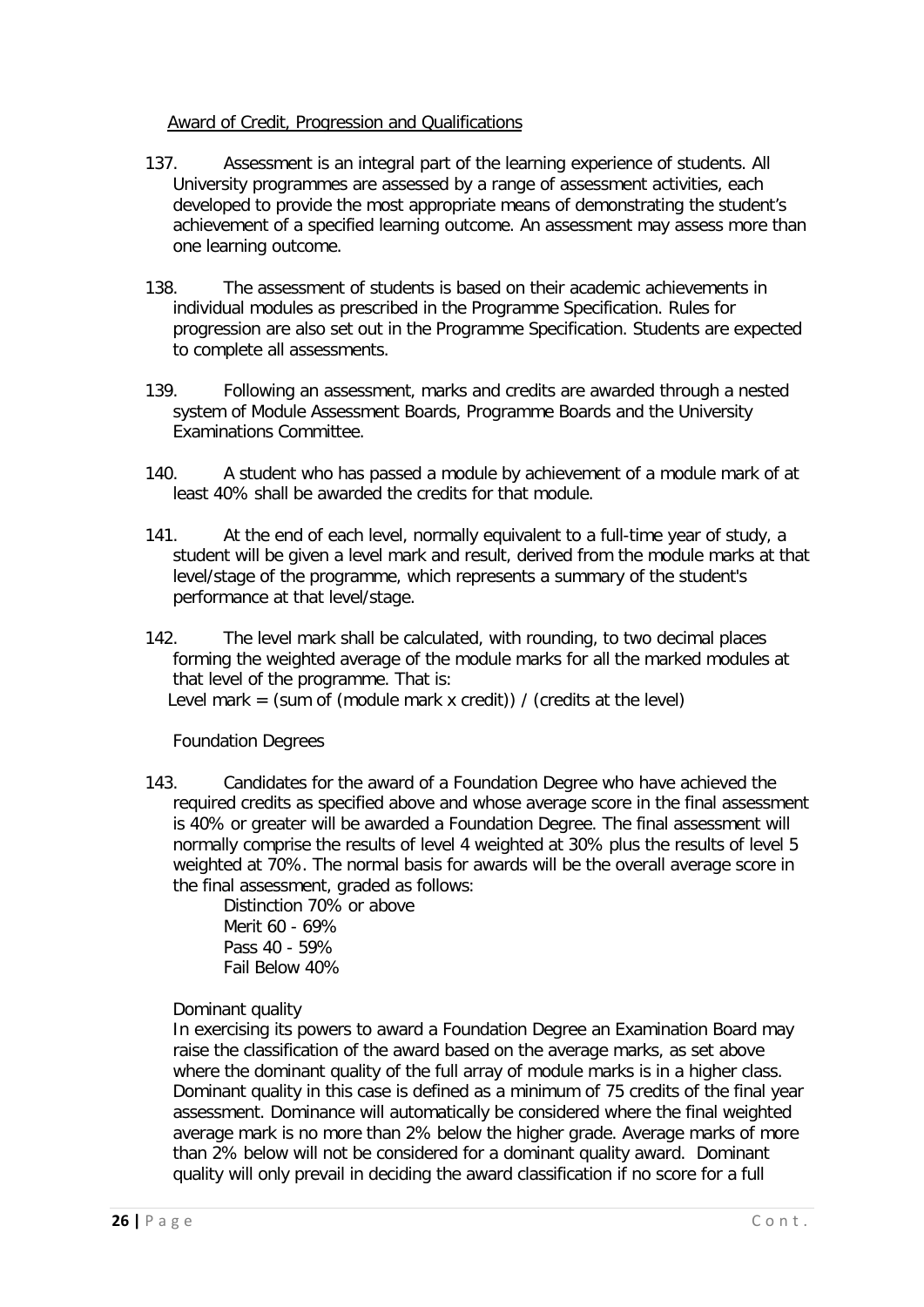module, or no two scores for half modules, is more than two classes lower than the dominant class.

#### Ordinary Degrees

<span id="page-26-0"></span>144. Candidates for the award of an Ordinary Degree who have achieved the required credits as specified above and whose average score in the final assessment is 40% or above will be awarded a degree. The final assessment will normally comprise the results of level 5 studies weighted at 30% plus level 6 studies weighted at 70%. Candidates with an average score in the final assessment of 65% or above on an ordinary degree programme may be awarded a degree with commendation.

#### Honours Degrees

<span id="page-26-1"></span>145. Candidates for the award of a BSc or BA Honours Degree who have achieved the required credits as specified above and whose average score in the final assessment is 40% or above will be awarded an honours degree. The final assessment will normally comprise the results of level 5 and level 6 studies weighted at 30% for level 5 and 70% for level 6.

Where level 5 results are not available, for example on a one-year BSc or BA Honours Top-up programme, then the award will be based only on the performance at level 6.

The normal basis for awards will be the overall average score in the final assessment, graded as follows:

First Class Honours: 70% or above Second Class Honours upper division: 60% to 69% Second Class Honours lower division: 50% to 59% Third Class Honours: 40% to 49% Fail 0% to 39%

#### Dominant quality

In exercising its powers to award a degree with Honours an Examination Board may raise the classification of the degree based on the average marks, as set out above, where the dominant quality of the full array of module marks is in a higher class. Dominant quality is defined as a minimum of 75 credits of the final year assessment. Dominance will automatically be considered where the final weighted average mark is no more than 2% below the higher grade. Average marks of more than 2% below will not be considered for a dominant quality award. Dominant quality will only prevail in deciding the degree classification if no score for a full module, or no two scores for half modules, is more than two classes lower than the dominant class.

#### <span id="page-26-2"></span>Graduate awards

#### Graduate Certificate

146. Candidates for the award of graduate certificate who have achieved the required credits as specified above and whose average score in the final assessment is 40% or above will be awarded a certificate. Candidates with an average score in the final assessment of 65% or above on a graduate certificate programme may be awarded a certificate with commendation.

#### Graduate Diploma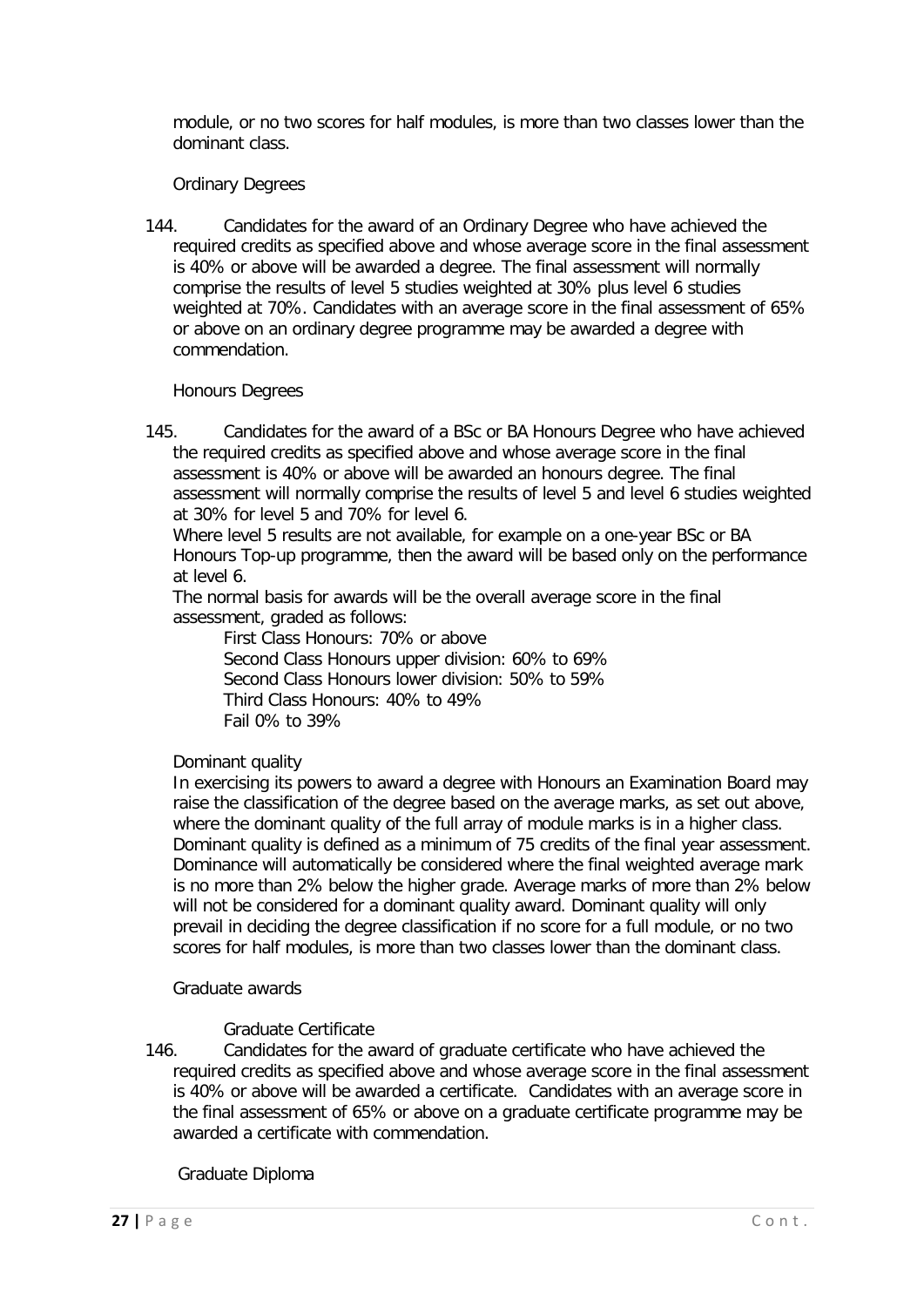147. Candidates for the award of graduate diploma who have achieved the required credits as specified above and whose average score in the final assessment is 40% or above will be awarded a diploma. The awards are based on overall average scores in the final assessment, as follows:

Distinction average of 70% Merit average of 60 - 69% Pass average of 40 - 59% Fail average mark of 0 - 39%

148. In exercising its powers to award a Graduate Diploma, an Examination Board may raise the classification of the diploma based on the average marks, as set out above, where the dominant quality of the full array of module marks is in a higher class. Dominant quality is defined as a minimum of 75 credits of the final year assessment. Dominance will automatically be considered where the final weighted average mark is no more than 2% below the higher grade. Average marks of more than 2% below will not be considered for a dominant quality award. Dominant quality will only prevail in deciding the degree classification if no score for a full module, or no two scores for half modules, is more than two classes lower than the dominant class.

<span id="page-27-0"></span>Postgraduate awards

Postgraduate Certificates

149. Candidates for the award of a Postgraduate Certificate who have achieved the required credits as specified above and whose average score in the final assessment is 40% or above will be awarded a Postgraduate Certificate. The awards are based on overall average scores in the final assessment, as follows:

Distinction average of 70% Merit average of 60 - 69% Pass average of 40 - 59% Fail average mark of 0 - 39%

In exercising its powers to award a Postgraduate Certificate, an Examination Board may raise the classification of the certificate based on the average marks, as set out above, where the dominant quality of the full array of module marks is in a higher class. Dominant quality is defined as a minimum of 45 credits of the final assessment. Dominance will automatically be considered where the final weighted average mark is no more than 2% below the higher grade. Average marks of more than 2% below will not be considered for a dominant quality award. Dominant quality will only prevail in deciding the degree classification if no score for a full module, or no two scores for half modules, is more than two classes lower than the dominant class.

# Postgraduate Diplomas

150. Candidates for the award of a Postgraduate Diploma who have achieved the required credits as specified above and whose average score in the final assessment is 40% or above will be awarded a Postgraduate Diploma. The awards are based on overall average scores in the final assessment, as follows:

Distinction 70% or above Merit 60-69% Pass 40 - 59% Fail 0 - 39%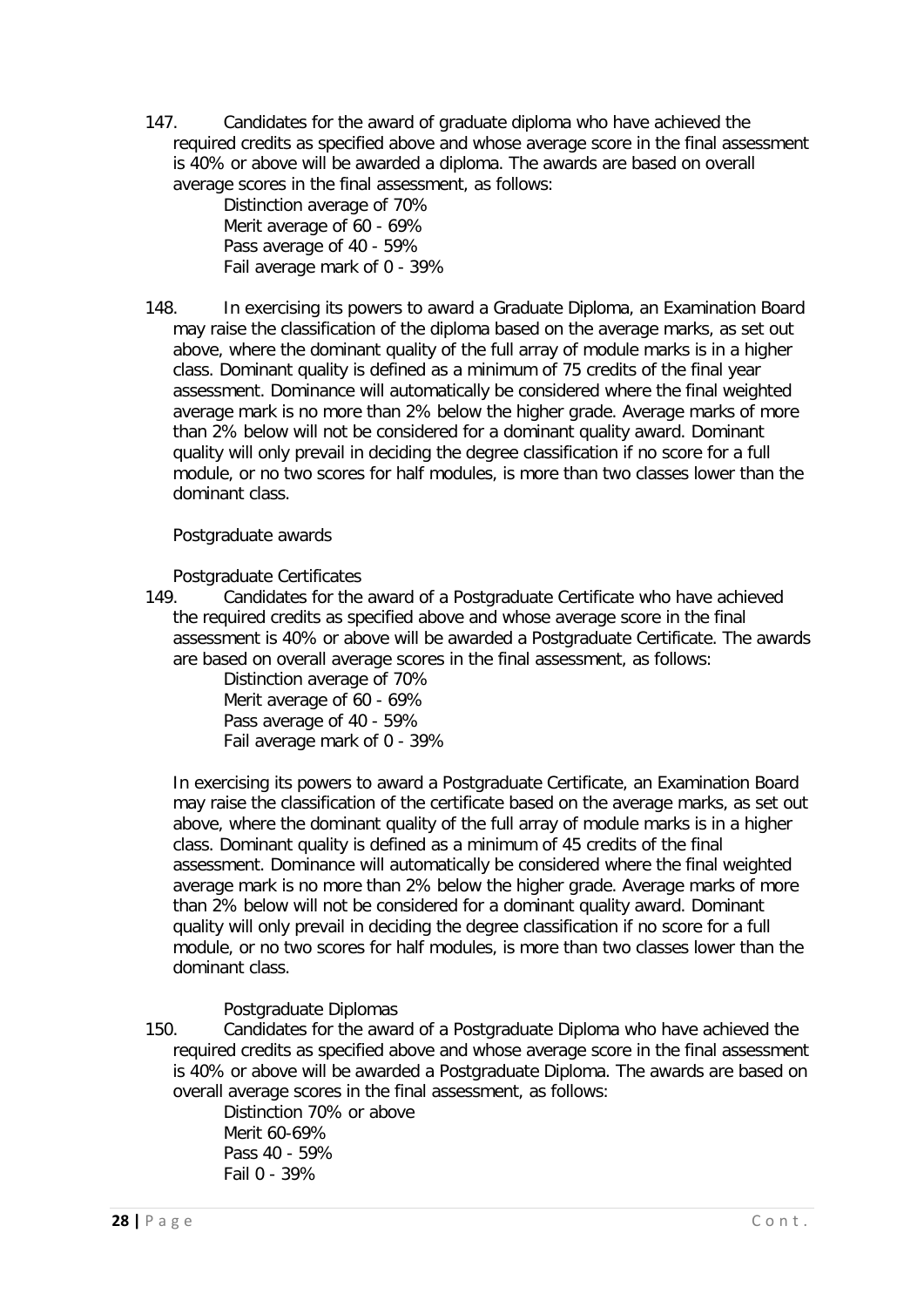151. In exercising its powers to award a Postgraduate Diploma, an Examination Board may raise the classification of the diploma based on the average marks, as set out above, where the dominant quality of the full array of module marks is in a higher class. Dominant quality is defined as a minimum of 90 credits of the final assessments. Dominance will automatically be considered where the final weighted average mark is no more than 2% below the higher grade. Average marks of more than 2% below will not be considered for a dominant quality award. Dominant quality will only prevail in deciding the degree classification if no score for a full module, or no two scores for half modules, is more than two classes lower than the dominant class.

#### Postgraduate Degrees

152. Candidates for the award of a MA, MBA and MSc who have achieved the required credits as specified above and whose average score in the final assessment is 40% or above will be awarded a Masters Degree. The awards of MA, MBA and MSc will be based on a weighted average of the results of all modules contributing to both the taught and research phases of the Master's award. Such weighting for final classification will be directly related to module credits using the following criteria: for Master's programmes not professionally accredited, the research element will be double-weighted prior to calculating the overall final average based on the relative credit value of each module. For Master's programmes receiving professional accreditation from the Royal Institute of Chartered Surveyors (RICS), the final award will be determined by a straight average based on relative credit value of all elements without applying any additional weighting.

All Master's awards will be classified as Fail, Pass, Merit or Distinction according to the following criteria:

Distinction Weighted average of 70% Merit Weighted average of 60 - 69% Pass Weighted average of 40 - 59% Fail Weighted average mark of 0 - 39%

#### Dominant Quality

In exercising its powers to award a Master's degree with merit or distinction, an Examination Board may raise the classification of the degree based on the average marks, as set out above where the dominant quality of the full array of module marks is in a higher class. Dominant quality in this instance is defined as a minimum of 100 credits, to include the 60 credit research element, of a 180 credit Master's programme. Dominance will automatically be considered where the final weighted average mark is no more than 2% below the higher grade. Average marks of more than 2% below will not be considered for a dominant quality award. Dominant quality will only prevail in deciding the degree classification if no score for a full module, or no two scores for half modules, is more than two classes lower than the dominant class.

One Year Farming Course

<span id="page-28-0"></span>153. Candidates for the One Year Farming Course who have successfully completed 120 credits and whose average score in the final assessment is 40% or greater will be awarded a Royal Agricultural University Certificate. The normal basis for award classifications for the One Year Farming Course will be: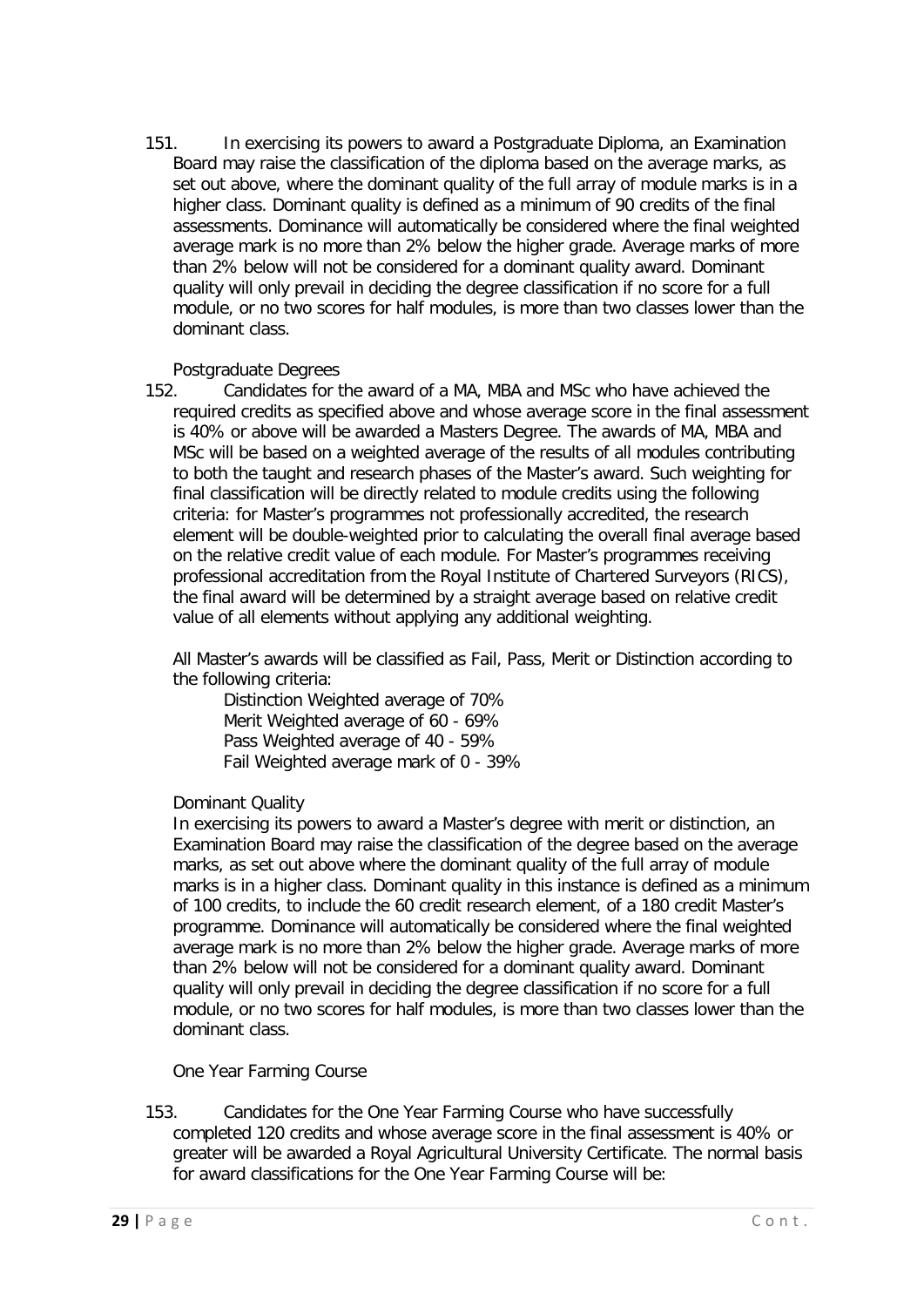Distinction 70% or above Merit 60 - 69% Pass 40 - 59% Fail Below 40%

#### Dominant quality

In exercising its powers to award a RAU Certificate to students successfully completing the One Year Farming Course, an Examination Board may raise the classification of the award based on the average marks, as set out above where the dominant quality of the full array of module marks from the summative assessed modules (i.e. excluding the Pass/Fail assessed skills module) is in a higher class. Dominance in this instance is defined as a minimum of 75 credits of the final assessment. Dominance will automatically be considered where the final weighted average mark is no more than 2% below the higher grade. Average marks of more than 2% below will not be considered for a dominant quality award. Dominant quality will only prevail in deciding the award classification if no score for a full module, or no two scores for half modules, is more than two classes lower than the dominant class.

#### <span id="page-29-0"></span>Compensation

- 154. Compensation refers to the mechanism by which a student who fails a module is nevertheless awarded credit for that module by the Programme Board on the grounds that the failure is marginal and offset by good performance elsewhere in their programme of study.
- 155. A Programme Board will have the power to recommend award of a pass in one module worth no more than 15 credits at undergraduate level at either level 4 or level 5 where the student has failed to achieve the pass score identified above
	- (a) Providing modules at that level of the programme worth at least 120 credits have been undertaken;
	- (b) and providing that no element within the module score is below 35%
	- (c) and the student's overall average mark for the year is 50% or greater
	- (d) and where the failed module(s) are not designated as ineligible for compensation in the programme specification.
- 156. In such cases, a compensated pass will be recorded; the student will be awarded the credits for the modules and will be allowed to progress to the next level as if a pass score had originally been achieved in the module concerned.
- 157. Where a student has failed an assessment as a consequence of academic misconduct, no compensation shall be given for that module.
- 158. Modules undertaken as part of the final 60 credit stage of a Taught Master's Programme (the project stage) shall not be eligible for compensation.

#### Progression

<span id="page-29-1"></span>159. Progression from one level of study to either the next higher level or to the award of a certificate, diploma or degree, will depend on meeting the requirements set out in the Programme Specification. Progression will normally require the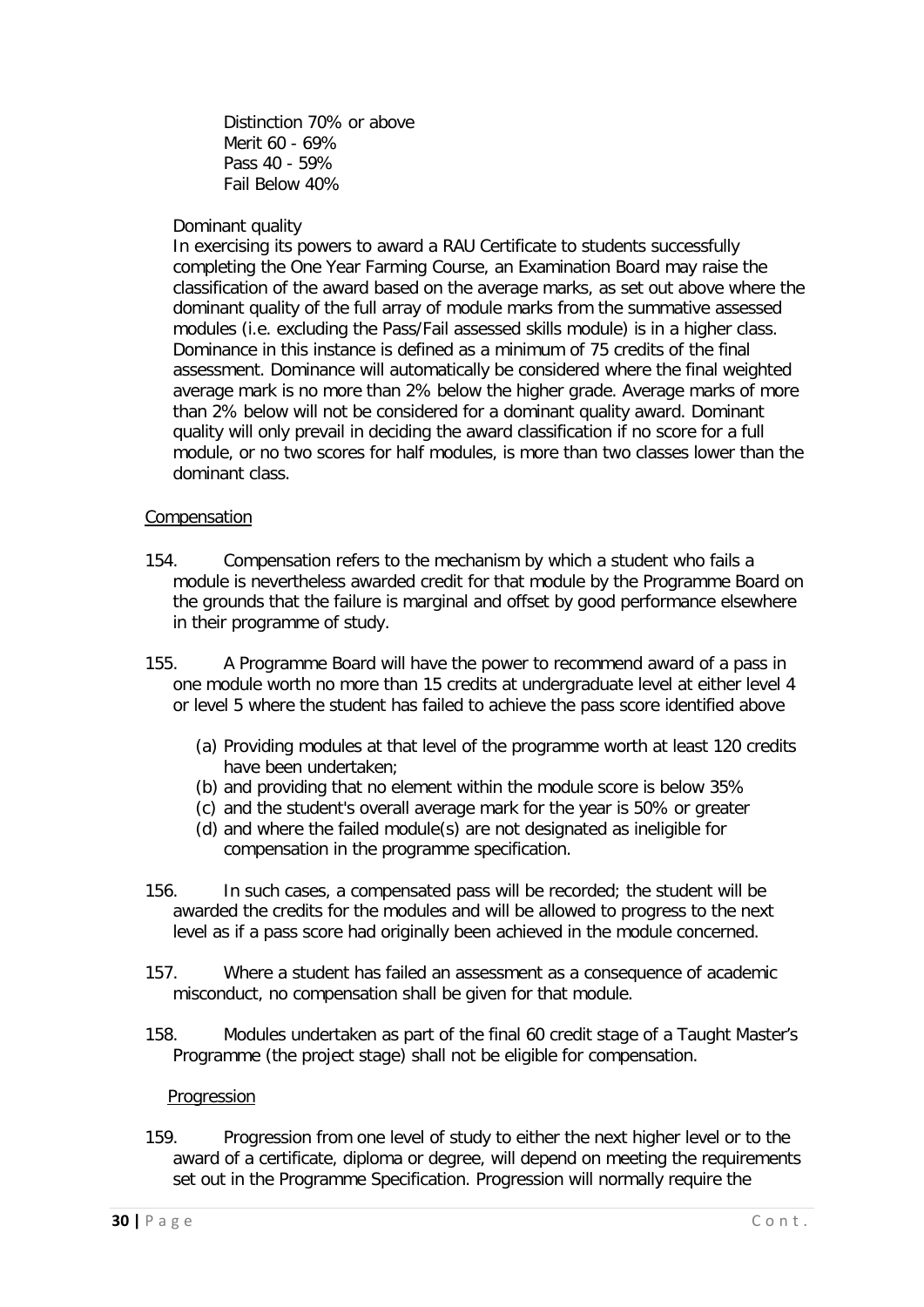satisfactory completion of all modules studied, resulting in the achievement of 120 credits at each academic level.

160. A student registered on a Foundation Degree programme is required to complete their award, at the level required, prior to admission to a BSc or BA top-up award.

Referral

- <span id="page-30-0"></span>161. Students who do not pass a module will be offered the opportunity for referral for a second attempt in all failed elements of the module assessment, providing the criteria below are met and any required fee paid.
- 162. In exceptional circumstances, and with good cause, the Chair of the University Examinations Committee may permit a student a third attempt at an assessment.
- 163. For undergraduate programmes, including Foundation Degrees, referral will be limited to 50% of the student's total registered module credits in any semester or academic year, which will be over and above any referred credits relating to a workbased learning or placement module.
- 164. For postgraduate programmes, the maximum referral will be 50% of the student's total registered module credits of the taught programme in any academic year, with the Master's dissertation or agreed equivalent research-based project being considered independently of the taught module requirements.
- 165. For students studying on a part-time basis, the maximum referral will be restricted to 50% of registered module credits or a maximum of 30 module credits, whichever is the greater, subject to a maximum of 60 credits in any one level.
- 166. Referred examinations or coursework must normally be completed before the commencement of the next academic year except in the case of one year postgraduate or Master's programmes where the referred assessment must be completed before the end of the following academic year. Where agreement is given exceptionally for students to trail modules they must successfully complete them within the next academic year as required under provisions for concurrent study.
- 167. Candidates must ensure that they are available to attend the University on those days should they be notified of the requirement to re-sit one or more assessments. The detailed timetable for re-sit examinations is posted online as soon as possible after results have been ratified.
- 168. The maximum module score which can be awarded following referral of any element of module assessment will be the pass score. The Programme Board will be presented with the actual marks achieved in any referred element, together with the revised module score determined by applying the appropriate weighting as specified in the module reference sheet.
- 169. The Programme Board will recommend a candidate, or candidates, to be referred without prejudice where circumstances warrant it. In such circumstances the referred module score will not be limited to the minimum pass mark.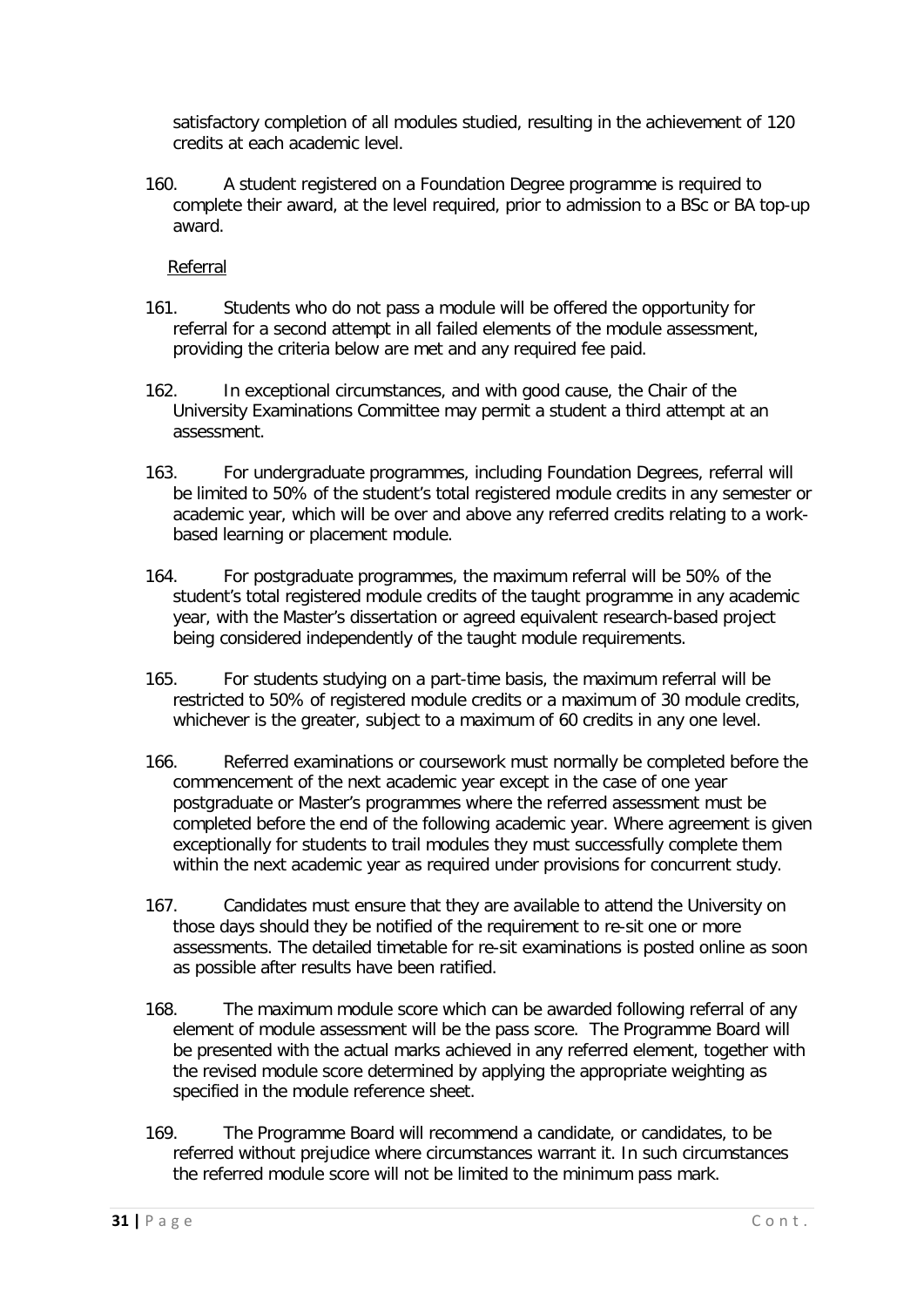- 170. Resubmitted undergraduate dissertations or agreed equivalent researchbased projects will normally be required within 60 calendar days from confirmation of the initial failure. Resubmitted postgraduate dissertations or agreed equivalent research-based projects will normally be required within a period of 60 calendar days from confirmation of the initial failure. However, a Programme Board may recommend a different time period, up to a maximum of six months, providing reasonable justification is provided by the student's supervisor to the Examination Board. In all cases, the relevant referral fee will be charged.
- 171. In situations where the Programme Board is satisfied that more fundamental deficiencies exist within a failed dissertation or agreed equivalent research-based project, such that it could not be completed within the timescales detailed above, it may require the student to re-register for a different topic, to be completed within a period not exceeding 12 months. In all cases, the relevant re-registration fee will be charged.

# Concurrent Study / trailing credits

- <span id="page-31-0"></span>172. Concurrent study is defined as allowing a student to register on more than one level of study at the same time, trailing a credit. This allows a student to retake a failed module at the same time as progressing to the next level of that course. The possibility of trailing credit is offered as an alternative to repeat study.
- 173. Trailing a credit provides the opportunity to a student to complete their previous level of study while remaining on their course to complete their intended award as planned. If a student decides to undertake reassessment by repeat (or replace) instead of trailing, they would only undertake the module that they have failed and would not progress to the next level at the same time.
- 174. Any module component from the lower level that is being assessed concurrently must be passed or compensated before the student may progress to the next level at the end of the academic year. If a trailed module is subsequently failed, the student will be required to withdraw, and may not continue study at the higher level until the full complement of credits at the lower level is achieved.
- 175. Where trailing a credit is not possible, a student will not be able to progress to the next level of study and will be offered the opportunity to enrol for repeat study.
- 176. Concurrent study is at the discretion of the Programme Board, and may be permitted only when the following conditions have been met:
	- (a) the modules studied concurrently are at two adjacent levels; and
	- (b) either a student has made an appeal against a decision of the Programme Board of Examiners or an Academic Misconduct Panel or the Disciplinary Panel and has been provisionally allowed to proceed to the next level pending the outcome of the appeal; or a student has an approved deferral that has prevented them from being assessed at the normal time.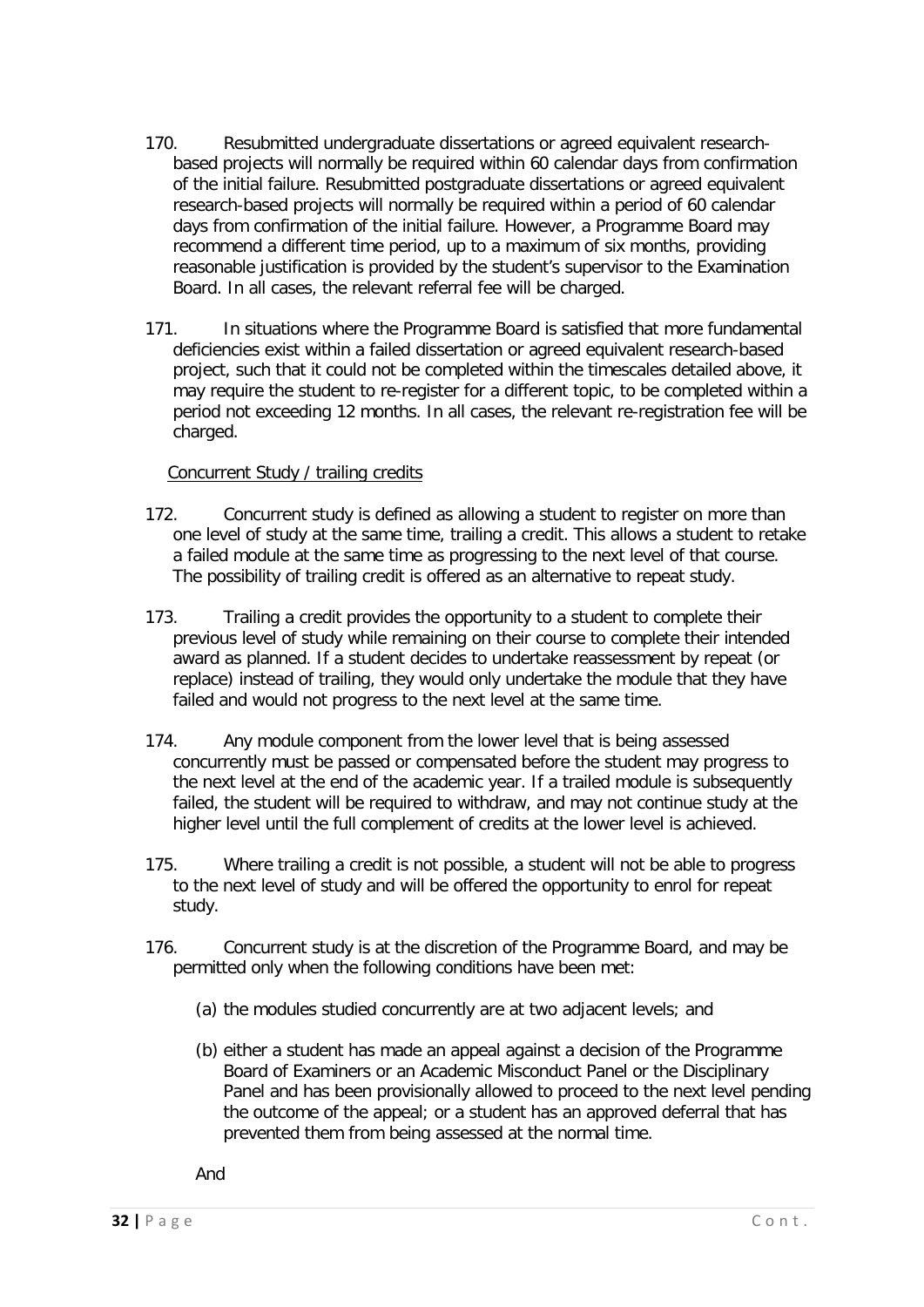(c) EITHER Concurrent study at level 4 and level 5

A student may be permitted to trail a maximum of one module up to a maximum of 20 credits, whichever is the greater, from level 4 to level 5 if their average score for the complete diet of level 4 modules is 40% or greater. Such a trail opportunity will be over and above a student's performance in the work based learning module of a Foundation Degree, which may be referred until the end of level 5, and which must then be satisfactorily completed prior to the confirmation of any award.

(d) OR Concurrent study at level 5 and level 6

A student may be permitted to trail a maximum of one module up to a maximum of 20 credits, whichever is the greater, from level 5 to level 6 if their average score for the complete diet of level 5 modules is 40% or greater. In such a situation, a student will be registered on an Ordinary BSc or BA pathway only, with registration for the dissertation or agreed equivalent research-based project and therefore Honours, shall be deferred until the subsequent year. Such a trail opportunity will be over and above a student's performance in any sandwich placement module, which may be referred until the end of level 6 and which must then be completed prior to the confirmation of any award.

- 177. Part-time students may be able to gain exception to the regulations for progression and trailing detailed above. A part-time student may, with the agreement of their Programme Manager and the Academic Registrar, study the programme in an order suitable to their circumstances, with the exception of prerequisites.
- 178. Where concurrent study has been approved as an inherent or necessary feature of a programme, a student shall be permitted to progress to the next level of the programme without having accumulated all the credits at the previous level. A student who has started to study at the higher level may continue to study at the higher level provided the Programme Board awards all the required credits from the lower level.
- 179. Where a student has an approved deferral request relating to the reassessment period, a Programme Board shall determine whether the student may exceptionally progress to the next level of the programme and study concurrently in order to obtain the outstanding credits from the lower level.
- 180. Concurrent study may be permitted when the modules covered by the deferral are not pre-requisites for modules at the next level. Where the deferred module is a pre-requisite students will be required to re-enroll for the module, and submit themselves for re-assessment in all elements of the failed module at the next assessment opportunity.

<span id="page-32-0"></span>Failure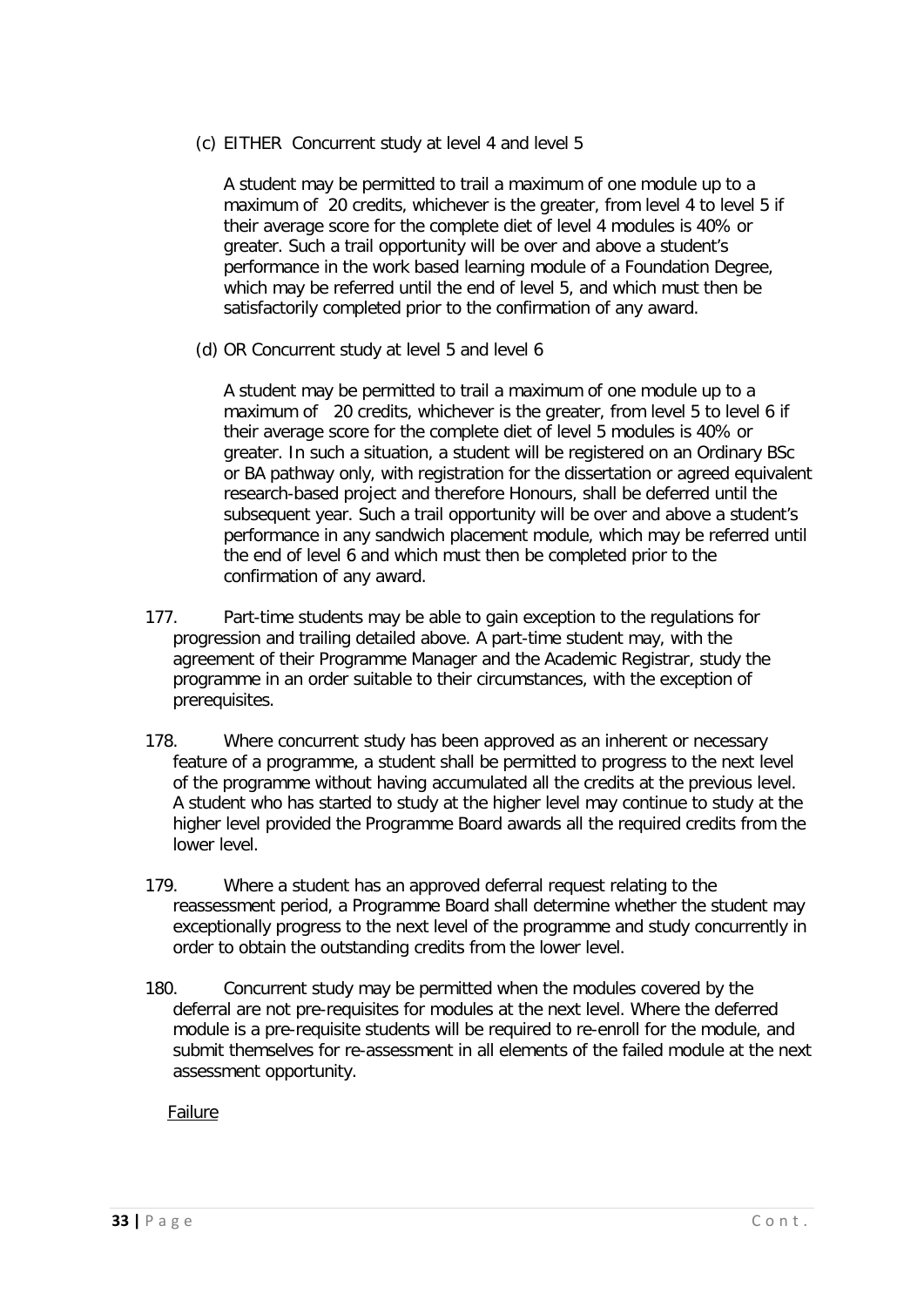- 181. Students who fail to progress after completing such referred assessments as the Programme Board has allowed will be permitted to reapply to the University and either:
	- (a) seek formal re-registration, once in the two years following failure, on the original programme; or
	- (b) seek formal registration on a new programme of study for which the student has the necessary entry qualifications.
- 182. In all cases, any offer of a place will be subject to the admissions procedures and requirements of the University in force at the time of re-application.
- 183. A student may successfully gain an award of the University and fail to pass those elements of a programme to a level necessary to satisfy the registration requirements set by a Professional Statutory Regulatory Body. Students should consult the Programme Specification for guidance about what to do in this situation.

# Credit transfer

<span id="page-33-0"></span>184. All credits awarded will be added to a student's personal study record. These may be transferred between comparable programmes, both at the University or other Higher Education providers, subject to normal Accreditation of Prior Learning (APL) procedures. Once awarded, credits will remain on the student's record until his or her registration at the University is completed. Credit cannot be awarded towards the credits required for a University dissertation or personal research project.

#### <span id="page-33-1"></span>Recognition of Prior Learning

APEL and APL

- <span id="page-33-2"></span>185. The Accreditation of Prior Learning (APL) and the Accreditation of Prior Experiential Learning (APEL) enable the University to award credit in respect of one or more modules at any academic level, providing the candidate can demonstrate achievement of the relevant learning outcomes.
- 186. APL credits are awarded on the basis of a portfolio of evidence provided by the candidate, based on previous studies in a directly relevant subject area. The portfolio will normally contain a transcript of the subjects previously studied, a description of the content and level of the programme of study undertaken and a certificate confirming the date of successful completion of modules/programme. Credit would not normally be awarded where such certificated learning is more than five years prior to registration on a University programme.
- 187. APEL credits are awarded on the basis of a portfolio of evidence provided by the candidate, demonstrating the achievement of specific learning outcomes through experience and practice. The portfolio will normally contain an account of the student's experience and a reflective analysis of how this experience demonstrates the successful achievement of specific module learning outcomes. Credit would not normally be awarded where such experiential learning took place more than five years prior to registration on the programme and where no evidence is produced to indicate maintenance or currency of knowledge.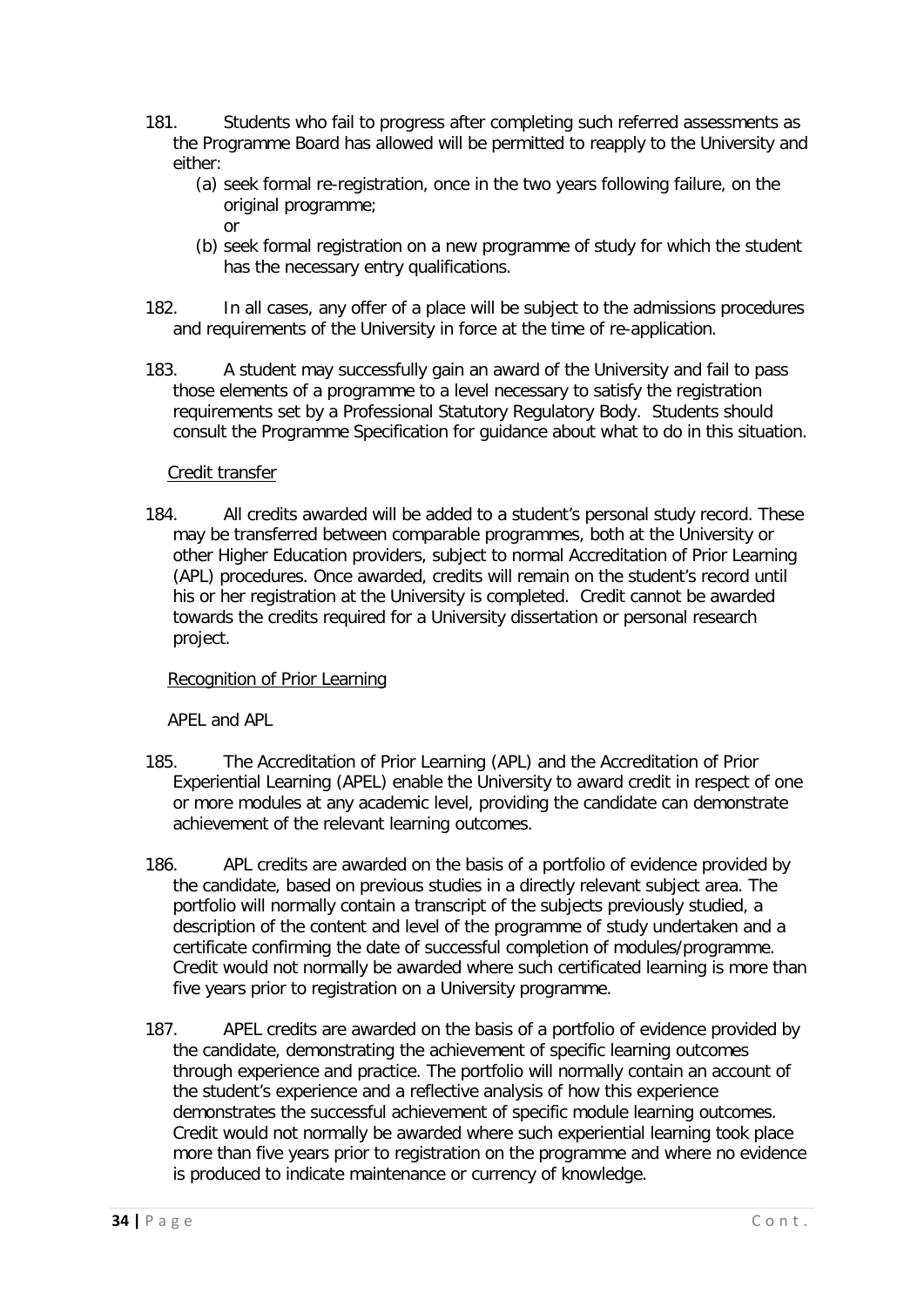- 188. The process for the award of credit by APL or APEL requires the completion of a Special Application Procedure Form (SAP) and an APL Application Form from the Registry and confirmation from the relevant Module Leader and Programme Manager that the evidence submitted supports the claim for the achievement of the module outcomes at the appropriate level and the award of credit. In all cases, Registry staff will ensure appropriate credits are awarded in recognition of the claims made.
- 189. APL and APEL credits do not carry a numeric mark. In such cases the student's average score for the year will be based on the average of any remaining modules.
- 190. The maximum credit which can be accepted from prior learning, whether APL or APEL credits or both, will normally be two thirds of the total credits required for the academic award of the University. Within this total no more than 50% can be awarded for APEL. Credit cannot be awarded through either APL or APEL towards the credits required for a University dissertation or personal research project.
- 191. The costs associated with the award of credit through APL or APEL will be borne by the student and will normally be equivalent to the fees payable by the student for the module(s) for which credit is sought. Where significant credit is claimed, the fees charged may be reduced at the discretion of the University.

Compatibility between credit systems

<span id="page-34-0"></span>

| 192.           |                             |                                           |                |                               |  |
|----------------|-----------------------------|-------------------------------------------|----------------|-------------------------------|--|
| Credit         | <b>Qualification Levels</b> |                                           |                |                               |  |
| Levels         |                             |                                           |                |                               |  |
|                | Framework of Higher         | <b>Qualification Credit Framework QCF</b> |                |                               |  |
|                | Education                   |                                           |                |                               |  |
|                | <b>Qualifications FHEQ</b>  |                                           |                |                               |  |
|                |                             | <b>NVQ</b>                                | Vocational     | <b>General Qualifications</b> |  |
| 8              | Doctoral                    |                                           |                |                               |  |
| 7              | <b>Masters</b>              | 5                                         | $\overline{7}$ |                               |  |
| 6              | <b>Honours</b>              |                                           | 6              |                               |  |
| 5              | Diploma                     | 4                                         | 5              |                               |  |
| 4              | Certificate                 |                                           | 4              |                               |  |
| 3              |                             | 3                                         | 3              | <b>GCSE AS and A Level</b>    |  |
| $\overline{2}$ |                             | 2                                         | 2              | GCSE (Grades $A^*$ 4 to C 9)  |  |
|                |                             |                                           |                | GCSE (Grades 3D to G1)        |  |
| Entry          |                             |                                           |                | Entry                         |  |

 $102$ 

European Credit Transfer System (ECTS)

- <span id="page-34-1"></span>193. European Credit Transfer System (ECTS) is a student-centred system based on the student workload required to achieve the learning outcomes and competences of a programme of study and to facilitate the transfer of credit across HE providers within Europe.
- 194. The University currently does not award ECTS credits, however it is aware of the requirements for ECTS credit transfer and could establish a dual system if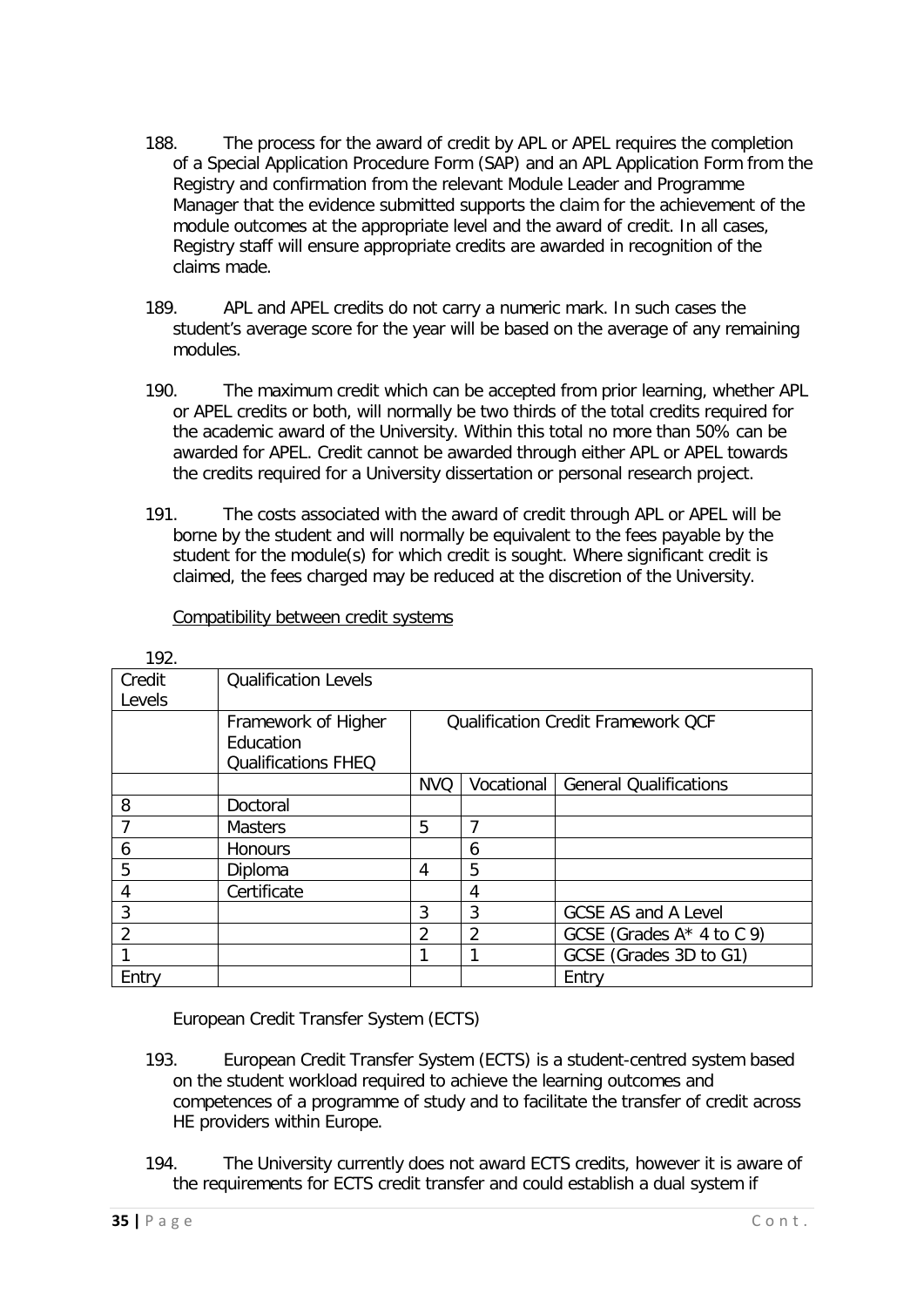required, to satisfy transfer of credit from any EU partner institution. The proposed equivalent ECTS credits are;

| ECTS Credits                     |            |
|----------------------------------|------------|
| One full year of study           | 60 credits |
| Six months of study (a semester) | 30 credits |

195. Credit is awarded on the same basis as the UK Credit Accumulation and Transfer System (CATS), representing the demonstrated achievement of specified module outcomes.

Grading System

<span id="page-35-0"></span>196. A grading system is used to enable the transfer of marks across various institutions, based on a normal distribution of pass marks within a module group. The grading system is:

|           | best 10%                      |
|-----------|-------------------------------|
| B         | next 25%                      |
| C         | next 30%                      |
| D         | next 25%                      |
| E         | next 10%                      |
| <b>FX</b> | some more to do to pass       |
| Е         | considerable work required to |
|           | pass                          |

197. The grading system assumes a similar profile would be achieved at all institutions and enables a receiving institution to award marks in relation to the profile of its own students.

Rest of the World

- <span id="page-35-1"></span>198. There is no unified credit system in the USA; credit equivalence should be checked on an individual basis.
- 199. The equivalence for other international awards will be informed by UK NARIC (the designated UK national agency for the recognition and comparison of international qualifications and skills).

Internal Transfers

- <span id="page-35-2"></span>200. A student who is registered on a programme may be permitted to transfer to another programme.
- 201. For transfers taking place during the academic year, the student and their Programme Managers must satisfy the Academic Registrar that the student is able to meet the required learning outcomes, academic credit and pathway requirements or must confirm any additional period of study required to ensure the student is able to meet progression requirements. Any transfer of credit shall be agreed at the time of transfer, and the student shall be required to sign an acceptance of the credit agreement.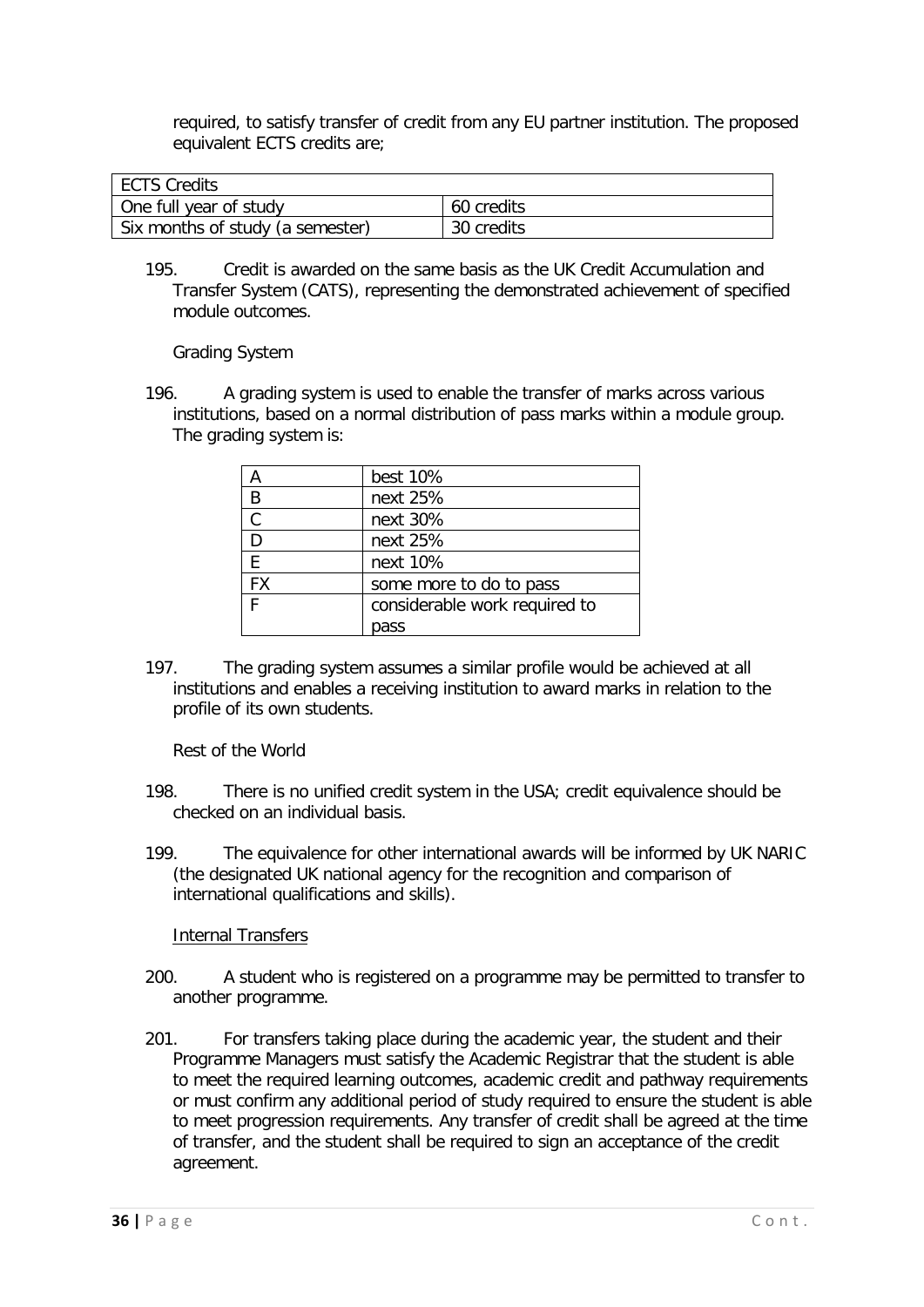- 202. A student may be permitted to transfer between modules on a programme up to the end of the second week of teaching of either module. Exceptionally, the transfer of a student from one module to another may be authorised on academic grounds up to the end of the fourth week of teaching by the Programme Manager responsible for the module to which the student is transferring.
- 203. A student may be permitted to transfer between full-time and part-time modes of study up to the end of the second week of teaching of their first semester. After this date, students may be permitted to transfer from full-time to part-time only, solely on grounds of extenuating circumstances. Transfer between part-time and full-time study may be permitted following completion of a level of study.
- 204. Where a single diet of modules leads to more than one award and students are permitted to choose which award title they wish to receive, they must ensure that they have formally registered their chosen award title with Registry no later than Friday of week 15 of their second semester in their final year of study. After this date, no change will be permitted unless it transpires that the student's module diet does not meet the programme's requirements.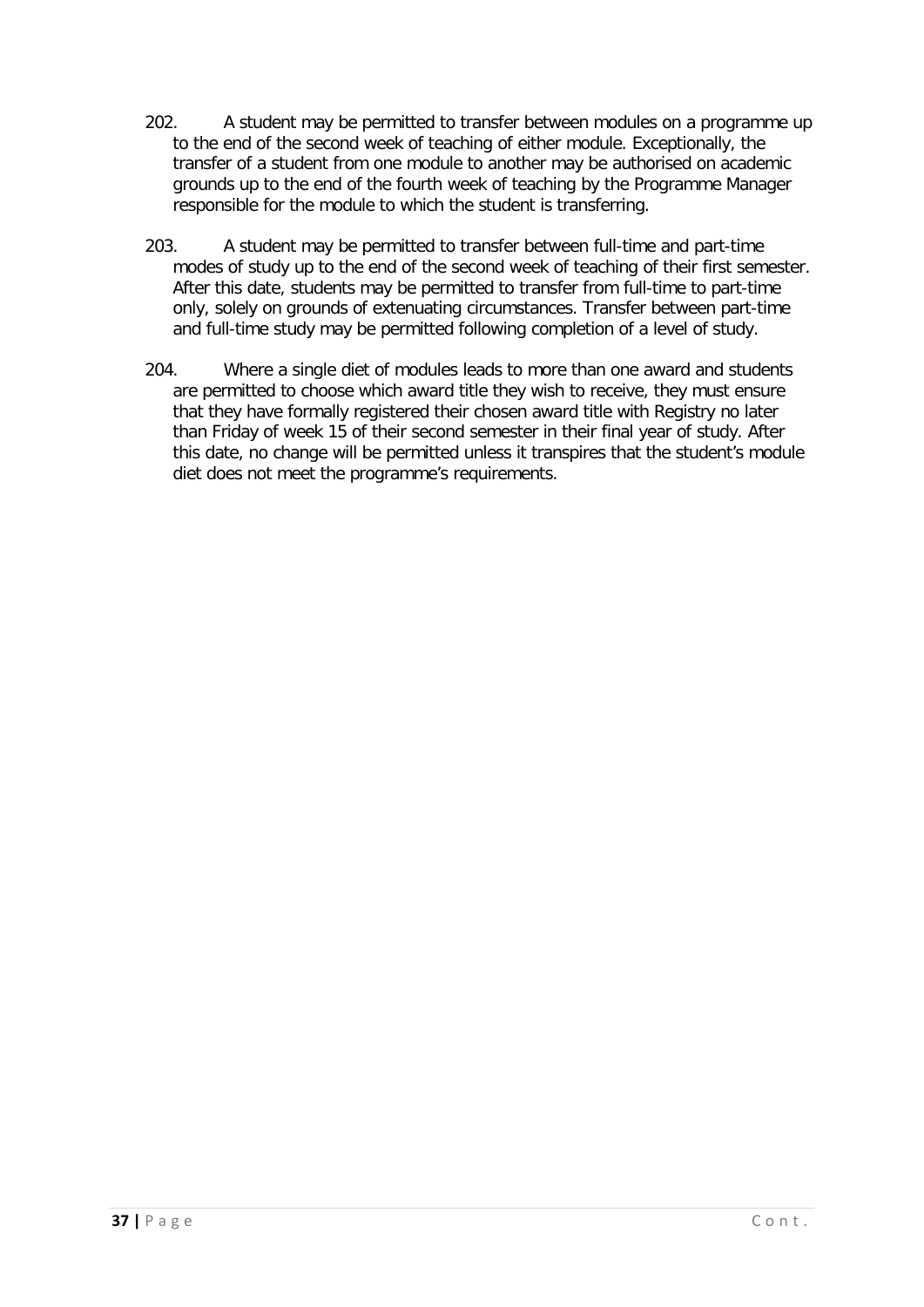#### <span id="page-37-0"></span>ASSESSMENT MANAGEMENT

#### Students' responsibilities for their assessments

- <span id="page-37-1"></span>205. All students have a responsibility to manage their learning during their registration at the University, and are required to complete and submit or sit for a wide range of assessments. Assessment methods for a programme of study are only those approved within the Programme Specification. Students are expected to submit assessments or examinations taken to stated deadlines.
- 206. The University operates a '*Fit to Sit, Fit to Submit Policy'* which means that in undertaking an assessment then the student is declaring themselves well enough to do so. It is the student's responsibility to ensure Registry is informed of any exceptional circumstances, such as illness or other valid circumstances outside the student's control, which might prevent undertaking an assessment or is impacting on the ability to prepare for the assessment.
- 207. Students who are prevented from completing coursework by the due date by reason of illness or accident or exceptional events outside of their control must submit a request to Registry for an extension for ten working days or deferral to the next assessment period, together with appropriate supporting evidence.
- 208. Work which is submitted late, without an agreed extension, will incur a mark penalty. The maximum mark awarded for submissions received up to one week late will be the pass mark. Submissions received after this date will receive a zero mark.

Submission of coursework

- <span id="page-37-2"></span>209. All students should be aware that, in order to protect the integrity of awards made by the University, and those awarded at other higher education institutions, all written coursework assignments must be submitted via an external plagiarism detection site, Turnitin, from which originality reports will be generated. Turnitin retains all submitted work for future cross-checking against other submissions, either at the RAU or at any other university or college subscribing to it.
- 210. Exceptions to submission through Turnitin must be approved on the Programme Specification document through Academic Quality and Standards Committee. Where exceptions are approved, those assessments will be submitted by the deadline as stated in the coursework brief and a receipt must be obtained. It is the student's responsibility to ensure that the correct version of their coursework is submitted for assessment.
- 211. The onus is on the student to ensure that their submission contains all the material to be assessed, in an appropriate format and the correct version. Students will not be permitted to resubmit after the submission date if it subsequently transpires that incomplete or incorrect work has been submitted. The version submitted as at the deadline will be treated as the final version.
- 212. It is always the student's responsibility to retain at least one electronic copy of all coursework which must be available for immediate resubmission if required.

<span id="page-37-3"></span>Academic Misconduct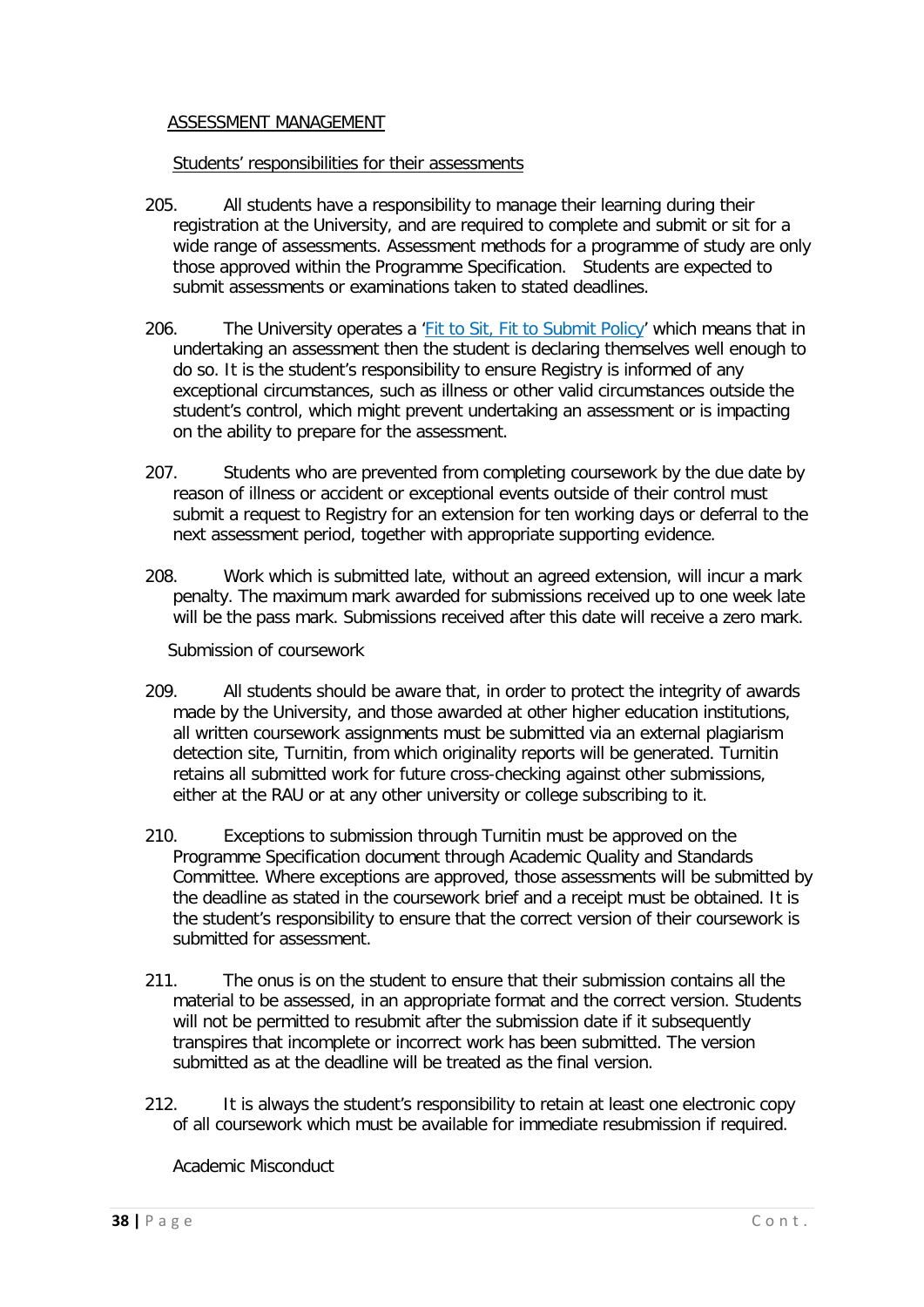- 213. The University has clear guidance, rules and regulations in respect of academic misconduct, which is defined as the abuse of accepted academic conventions and covers plagiarism, collusion and cheating in assessments or examinations. Further details can be found in the relevant [procedure.](https://res.rau.ac.uk/docs/www/policies/Academic-misconduct.pdf)
- 214. Students are required to certify that work submitted for assessment is their own work, and where a student relies on the work of others to advance an argument or to illustrate a fact, that they give appropriate credit through the correct use of referencing standards.

Assessment of dyslexic students or students with additional needs

<span id="page-38-0"></span>215. Students with documented disabilities (including dyslexia) or specific learning needs and who have registered with the University's Disability Officer, will be permitted such assistance with assessments as required. Individual requirements will be recorded within their reasonable adjustment plan and on the University's student record system (Quercus) by the University's Disability Officer.

Criteria for providing alternative assessment

- <span id="page-38-1"></span>216. An alternative form of assessment may be required in order to minimise the impact of a disability, or dyslexia, or temporary health issue such as a broken arm, upon assessment performance. An alternative assessment differs from a 'reasonable adjustment' for an existing assessment such as extra time in an examination. Alternative forms of assessment might include an oral examination instead of a written examination or written coursework instead of a written examination.
- 217. Students must provide appropriate documentary evidence from a suitably qualified professional that makes clear why the usual form of assessment puts the student at a disadvantage and/or clarifies why an alternative specified format is necessary.
- 218. In relation to disability, the student's disability must fit the legal definition of 'disabled' and he or she must be registered with the University's Disability Officer.
- 219. The alternative assessment must enable achievement of the original assessment's required learning outcomes, academic standards, any competency standards and any professional statutory or regulatory body (PSRB). Whilst the assessment method is likely to be different, the alternative assessment must mirror the original assessment in terms of coverage as closely as possible.

Procedure for applying for an alternative assessment

<span id="page-38-2"></span>220. Students must apply for a reasonable adjustment plan with appropriate documentary evidence to the University Disability Officer in sufficient time for a suitable alternative assessment to be provided at the same time as the original assessment. A reasonable adjustment plan should include provision for what to do if a student's disability may temporarily have an impact affecting their ability to study or undertake an assessment.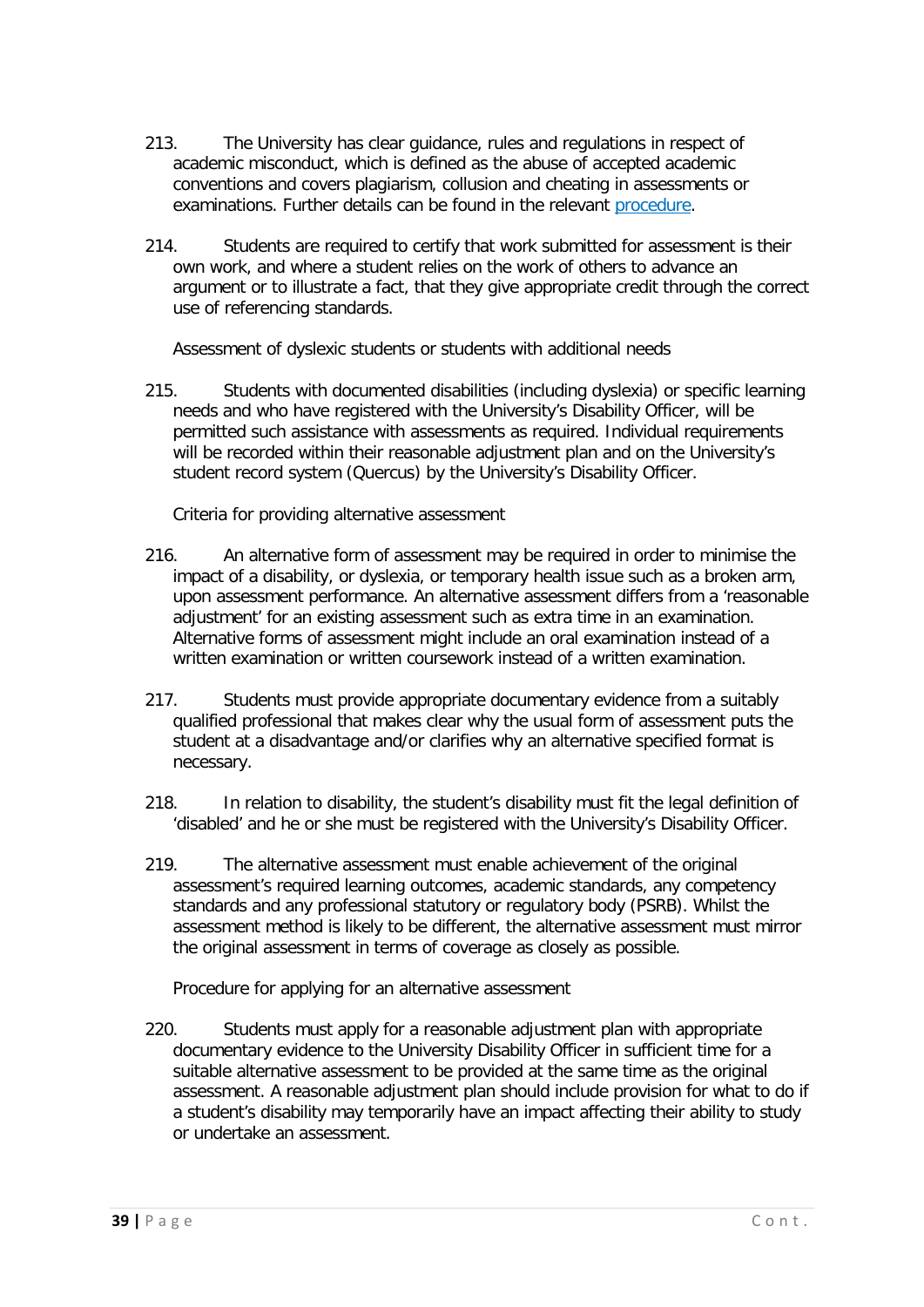221. The Programme Manager is responsible with Module Leaders for the development of an alternative form of assessment that satisfies the required learning outcomes, academic standards and any competency standards. Suitable quality control measures must be agreed in advance, for example, videoing an oral presentation, audio recording of an oral exam and/or the presence of an additional member of staff and be made available to External Examiners

The language of assessment

- <span id="page-39-0"></span>222. The normal language of delivery and assessment for University validated programmes is English.
- 223. The University recognises its responsibilities to its international students in ensuring that they are treated with equity and not disadvantaged in assessment through the use of their second language. Internal examiners must consider the intended audience when phrasing assessment tasks and questions, and ensure that these are as clear and unambiguous as possible.

Alternative examination centres

- <span id="page-39-1"></span>224. Students normally take their examinations at the University or collaborative partner. They may be permitted, exceptionally, to take examinations at an alternative examination centre, provided the University is confident that appropriate conditions exist in that centre. No student has the automatic right to take examinations at an alternative examination centre, and each case is considered individually.
- 225. Students must apply to Registry to take their examinations at an alternative examination centre, and provide reasons with acceptable evidence for their request.
- 226. Examinations may only be held at an existing collaborative partner institution of the University where appropriate conditions for examinations have been established or at a British Council office or comparable location approved as an examination centre by Registry.
- 227. Registry, in consultation with the Module Leader must confirm that the format of the examination is suitable for assessment at the approved examination centre.

# <span id="page-39-2"></span>Assessment management

Module assessment

- <span id="page-39-3"></span>228. The assessment for each module must be completed. The assessment methods are defined through validation but may be amended through a formal approval process.
- 229. An assignment must not be assessed as part of a module if the assignment has already been assessed and credit awarded as part of another module.
- 230. It is the duty of every student to be aware of examination timetables, which are published by Registry via the examination section of Gateway. All coursework assessment dates must be published at the beginning of the semester. Examination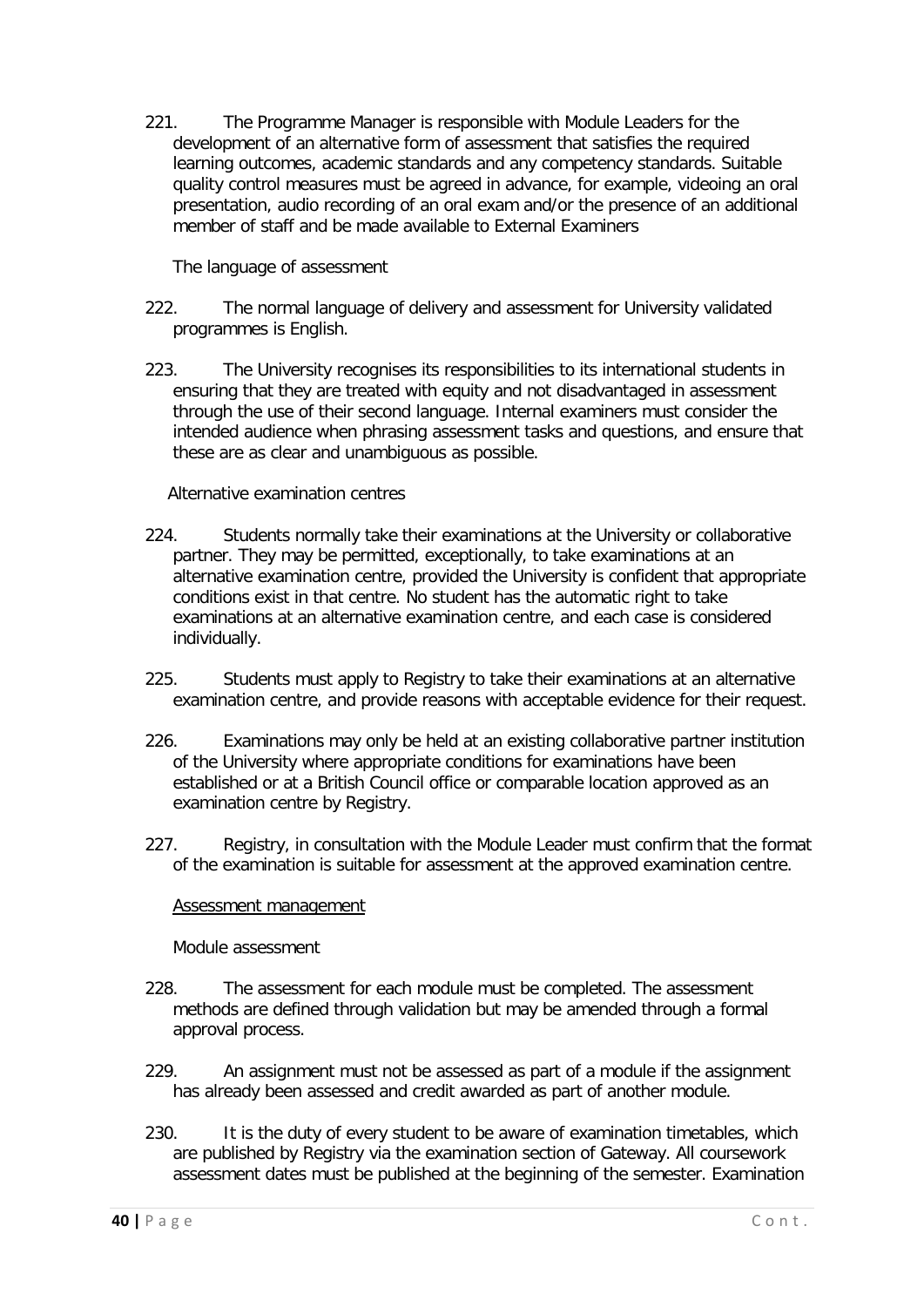timetables may be subject to change at short notice and the University reserves the right to do so. Students are required to check their University email accounts to ensure they do not miss any communication from the University regarding assessment.

- 231. Oral, practical and in-class tests are separate to examinations and categorised as 'coursework' assessments and, therefore, as with all coursework assessments, the relevant Module Leader (rather than Registry) is responsible for the details and delivery of these. The arrangements and delivery of these coursework assessments is to the equivalent standards for unseen examinations.
- 232. Written and oral assessments and practical examinations may contribute to the overall results of a module. Students must acquaint themselves with the arrangements for these and comply with them. Failure to do so may lead to failure in the module.
- 233. Students are required to retain copies of all coursework submissions for resubmission if required.

# Preparation and Scrutiny of Coursework Assessments

- <span id="page-40-0"></span>234. Module Leaders are responsible for the production of all module assessments and for responding to comments and suggestions from External Examiners.
- 235. Coursework assessments are required to contain clear guidance to students on the exact requirements for the assessment including, anticipated word length, submission details, marking guidance and weighting of the assignments in relation to the full module assessment. Such briefing materials should also state the anticipated return date for marked coursework to the students. A template for assessment briefs is available from the Template Centre on the RAU website.
- 236. Module Leaders are responsible for ensuring copies of all coursework briefing documents are provided to the relevant Programme Managers prior to distribution and for liaising with Programme Managers on submission dates to enable appropriate scheduling of work across a programme of study.
- 237. Module Leaders are responsible for ensuring the correct module records are maintained on the University's student record system (Quercus) and for inputting results in an accurate and timely manner.
- 238. Programme Managers are responsible for ensuring that External Examiners are provided with copies of all coursework briefs at the end of each academic year to enable appropriate comments to be made in their end of year annual reports. External Examiners must have access to all coursework, whether in hard or electronic copy.

# Preparation and Scrutiny of Examination Papers

<span id="page-40-1"></span>239. The Registry co-ordinates the preparation and scrutiny examination papers. The Academic Registrar is responsible for determining the deadlines for each examination period, and for the timing of the preparation and scrutiny process for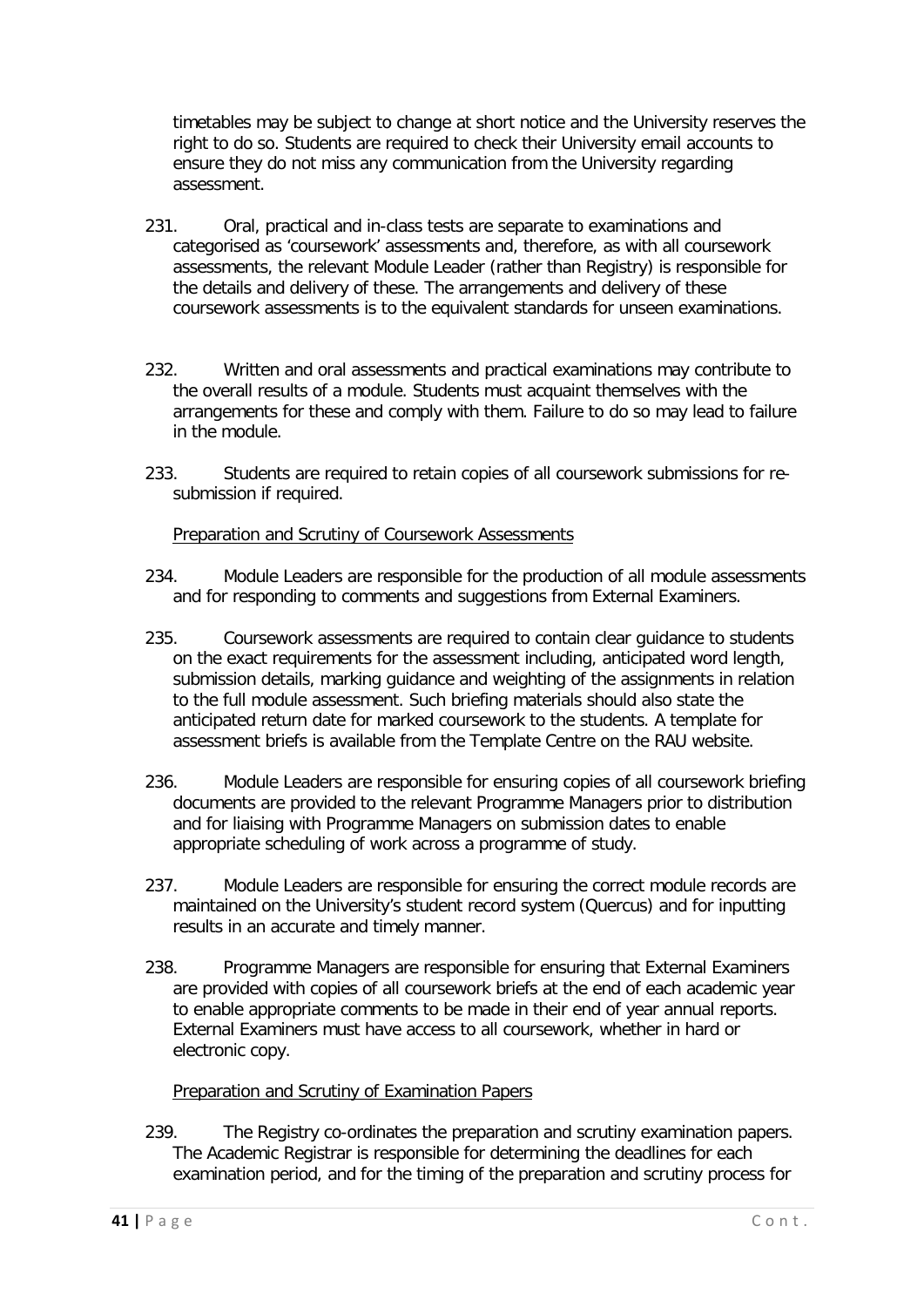the academic year. The Registry will finalise and print agreed papers. All matters concerning the preparation of examinations should be secure and electronic files password protected.

- 240. Timetables for each examination period will be published via the Examination section of Gateway approximately two months prior to the start of that examination period. A schedule of Examination Timetable delivery and confirmation of the year's examination period is produced by Registry and emailed to all students at the start of the academic year. Students will be informed via their RAU email when each timetable has been published and is ready to view.
- 241. Module Leaders are required to compile and submit completed examination paper sets. These must include a minimum of four documents:
	- (a) 1 x full main examination paper;
	- (b) 1 x main paper answers;
	- (c) 1 x resit examination paper; and
	- (d) 1 x resit answers

These should be compiled using the latest Examination Paper Template (provided by Registry) at, or shortly after, the start of the semester.

- 242. If the examination requires an additional document such as a Journal Extract, Multiple Choice Answer Sheet or Review Article, a copy must also be submitted with the paper.
- 243. External Examiners are required, prior to examinations, to scrutinise examination papers, making comments on the papers appropriateness for the subject area and level of academic challenge.
- 244. The Registry emails each relevant Module Leader, attaching a copy of the main examination paper and the resit examination paper, for final approval and confirmation of the papers for printing.

<span id="page-41-0"></span>Marking and Grading

Tutors' responsibility in assessment

- <span id="page-41-1"></span>245. The University arrangements for grading students' work and agreeing their progression places principal responsibility on the individual academic tutor/ team of tutors for each module for ensuring the fairness and appropriateness of the assessment tasks and the assessment outcomes. In fulfilling their responsibilities, tutors must ensure that:
	- (a) assessment tasks are set in clear and unambiguous terms;
	- (b) the criteria against which each task is to be assessed are agreed in advance and made known to the students;
	- (c) academic judgements of performance are made in the light of the agreed criteria, and are clear and unequivocal.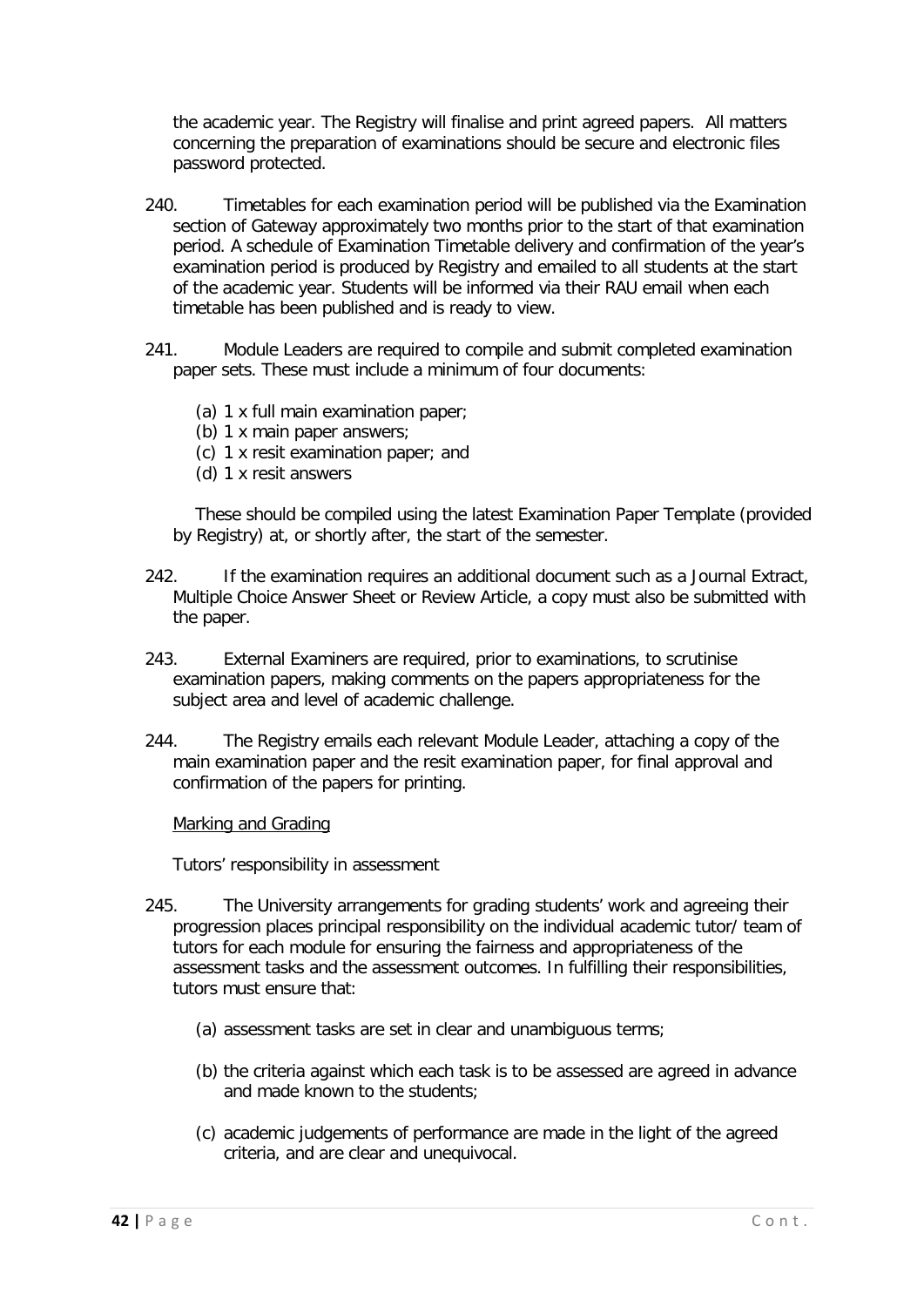- (d) arrangements and standards for peer assessment by students is fair and consistent
- 246. Tutors should establish deadlines for all pieces of assessment that contribute to a programme in advance, and make these known to all students at the start of each module.
- 247. Tutors should likewise clearly distinguish between assessments which contribute to the overall module grade, and those which are formative only.
- 248. Tutors must ensure that their practices conform to the QAA Quality Code, B6: Assessment of Students and Accreditation of Prior Learning.

Grading performance and awarding credit

- <span id="page-42-0"></span>249. Coursework and project briefing materials should indicate how the assessors will award marks. This may take the form of a breakdown of marks for individual sections or for 'hallmarks of quality' such as presentation, standard of report writing, originality etc. Students are entitled to an explanation of the assessment process. Briefing materials should also state that at least 10% of all examinations and 10% of the first highest weighted assessments, including all borderline grade submissions, will be moderated internally to confirm the appropriateness of marking standards. The date of return of marked assignments should also be indicated on the briefing materials. External Examiners are entitled to scrutinise any or all of the assessed coursework and projects of candidates for whom they have responsibility.
- 250. Module assessment may include marks from coursework or projects and/or examinations. The module scores for all candidates will be presented to the Programme Board as the nearest whole number. The pass score for a module at any level, whether undergraduate or taught postgraduate, will be 40% and the final module score is calculated as an average of the scores achieved in each element after applying such weightings as may be specified in the relevant module reference sheet.

Marking protocols

<span id="page-42-2"></span><span id="page-42-1"></span>251. Marking and grading criteria can be viewed in [Marking Criteria](http://dk5y2dlrctiai.cloudfront.net/2017/07/26/15/40/18/962/2017Markingcriteria.pdf)

Requirements for moderation

- 252. Module Leaders are responsible for ensuring that moderation takes place at the module level, and reporting on moderation outcomes to the Programme Board, who in turn report to the University Examinations Committee.
- 253. All examinations and the highest weighted coursework assessment, or one of any equally weighted coursework assessments, for each module must be subject to moderation.
- 254. When setting an assessed piece of work on any taught undergraduate or postgraduate degree programme, the Module Leader must ensure that marking guidance for coursework, or outline answers for examinations, has been prepared for the internal moderator and External Examiner(s). This guidance should make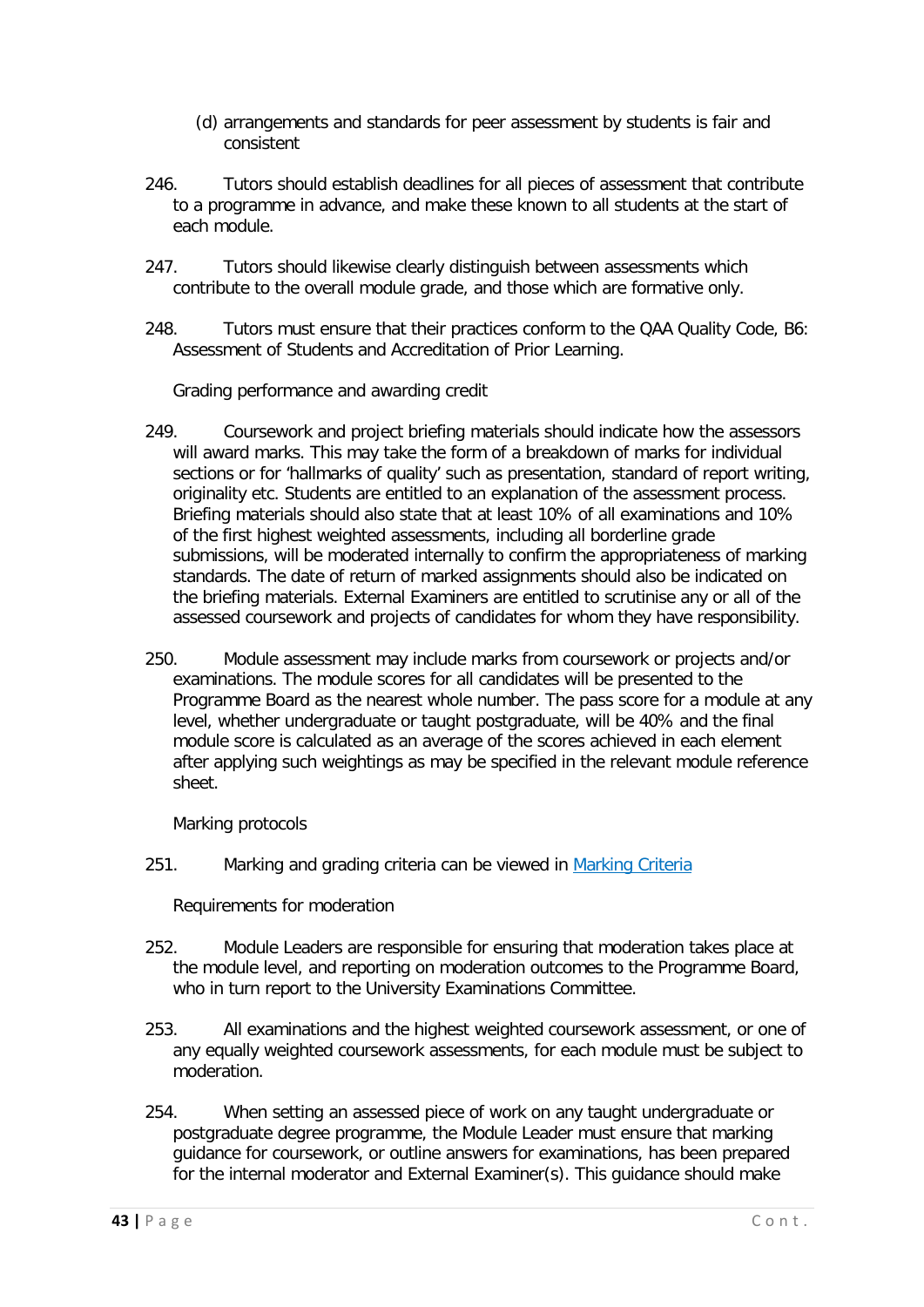reference to the appropriate generic University marking criteria for the relevant academic level and the specific assessment criteria as detailed within the assessment brief.

255. It is important for effective moderation that the reasons for awarding a particular grade are made explicit in the feedback on a piece of coursework or examination script.

Moderation procedures

- <span id="page-43-0"></span>256. Module Leaders are responsible for identifying an appropriate sample of marked assignments for moderation: 10% of each examination and the highest weighted coursework assessment (or the first occurring of any equally weighted coursework assessments) for each module, subject to a minimum of five assessments, which should span the full range of marks awarded and include, where applicable, examples of borderline grade assessments, first class and fail submissions. The work sampled and the marks awarded should be recorded on an internal moderation form that should accompany the sample to the moderator.
- 257. The moderator, who may be from outside the subject discipline, should review the work with the sight of the marker's comments and mark, but should focus on establishing the appropriate grade/class of each assessment rather than being excessively concerned with a precise numerical score. Evidence of moderation should be clearly indicated on the relevant assessment feedback form.
- 258. Where the moderator identifies a consistent difference (over or under) across the moderated sample, he or she should first request an additional sample. Should the second sample also indicate the same consistent difference, then an agreed adjustment to the initial marks should be applied uniformly to all assessments, not merely to the sample. Where internal moderation indicates a mark difference greater than one grade/class, it may be appropriate to engage a second moderator.
- 259. Where the moderator identifies an inconsistent difference across the moderated sample, then he or she should request a full reassessment, by the examiner, of all the assignments prior to a subsequent moderation of a different similarly composed sample.
- 260. External Examiners are provided with all coursework briefing materials at the end of each academic year so that they can comment retrospectively on the assessment briefs in their annual reports. Furthermore, Heads of School are required to establish peer review systems for the internal scrutiny of assessment briefs with peer reviewers not necessarily having to be someone with similar subject expertise. It is not a University requirement for assessment briefs to be subject to prior scrutiny by the External Examiner.

Procedures for Double Marking

<span id="page-43-1"></span>261. Where a single piece of assessment is presented for the achievement of 30 credits or more and marked by one individual, such as an undergraduate or postgraduate dissertation, the work should be double marked. The second marker should assess the work independently without sight of the mark or feedback from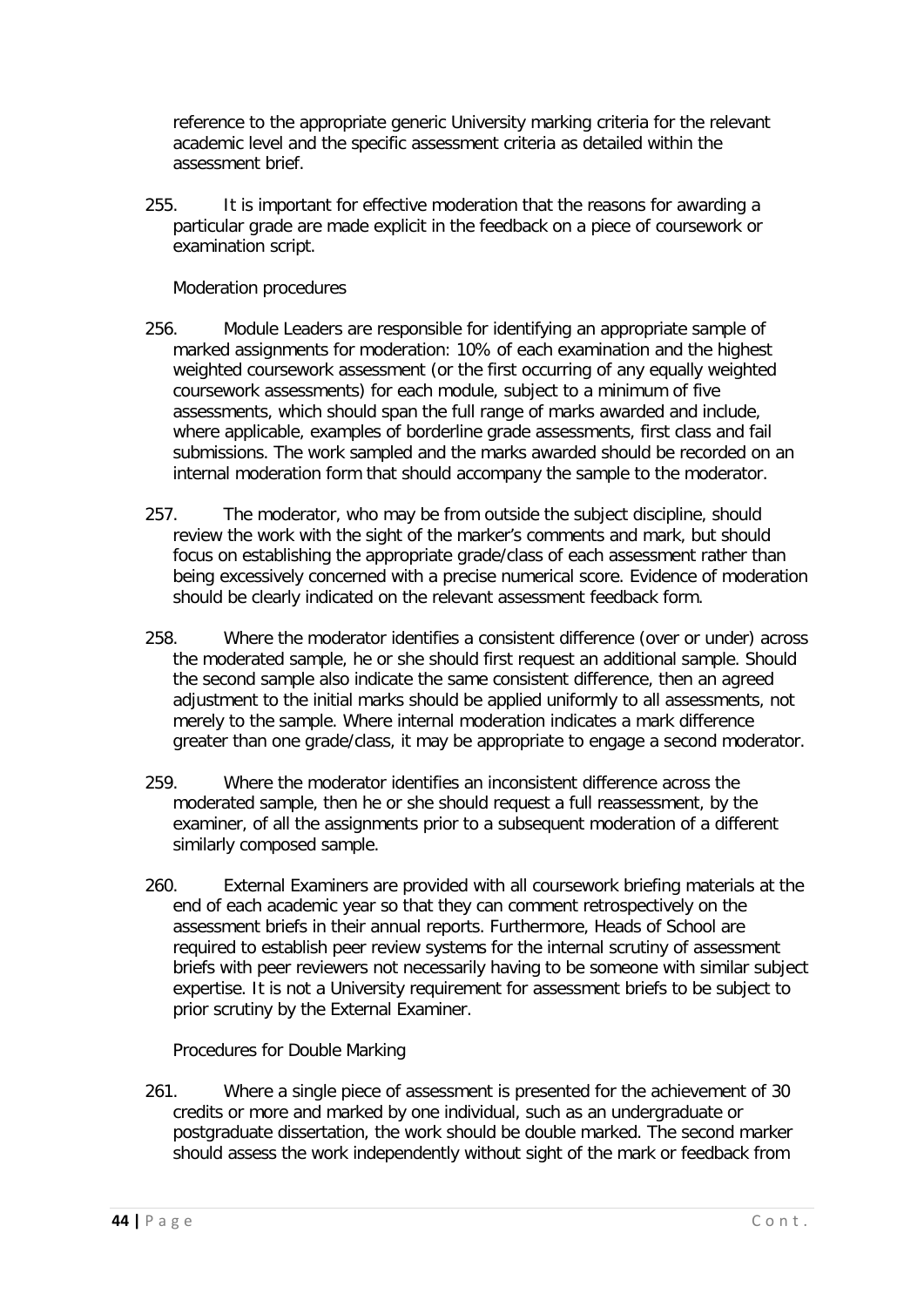the first marker. The two examiners will then agree an appropriate final mark for submission to the examination board.

- 262. Where first and second markers cannot agree a final mark a third marker will be employed on the same basis as the second marker and with both the first and second marker they shall determine a final mark to be presented to the Programme Board through discussion. It is the responsibility of the University to ensure all cases of disagreement on marks are resolved internally prior to the submission of sample assessments to an External Examiner. However, in particularly difficult cases it is appropriate to involve the External Examiner as an adjudicator. This should be conducted in advance of any examination board such that a final mark is always presented.
- 263. Programme Teams may also decide to use unsighted second marking as part of their own moderating process for the staff development of members of their team who are less experienced assessors and/or for the first run through of any new or innovative form of assessment.

Team marking

<span id="page-44-0"></span>264. Team marked work i.e. work marked by more than one person does not need to be moderated. Presentations require two markers: the member of academic staff setting the assessment and one other appropriate member of academic staff.

Recording marks on Quercus

- <span id="page-44-1"></span>265. Normally course work marks must be entered on Quercus prior to returning work to students.
- 266. In preparation for the examination boards modules in Quercus will be 'locked' following advance notice, so that marks can no longer be entered by academic staff.
- 267. Programme managers are responsible for ensuring all marks are present on Quercus and the reason for any absent marks is recorded.

External Examiners

<span id="page-44-2"></span>268. Following internal moderation and double marking if appropriate, the moderated sample of all assessed work will be made available for the External Examiner. All other work contributing to the final assessment should also be available for External Examiners to review should they so wish.

Anonymous and non-anonymous assessment

- <span id="page-44-3"></span>269. Wherever possible, all assessments and examinations are to be marked anonymously.
- 270. Coursework assessments which can be marked anonymously (for example, essays) must be so marked where they contribute towards a final award. In these cases, students supply their enrolment number only and the grades are processed by an independent person. Once initial feedback has been given, it is the student's responsibility to approach the lecturer for further advice or support. Some forms of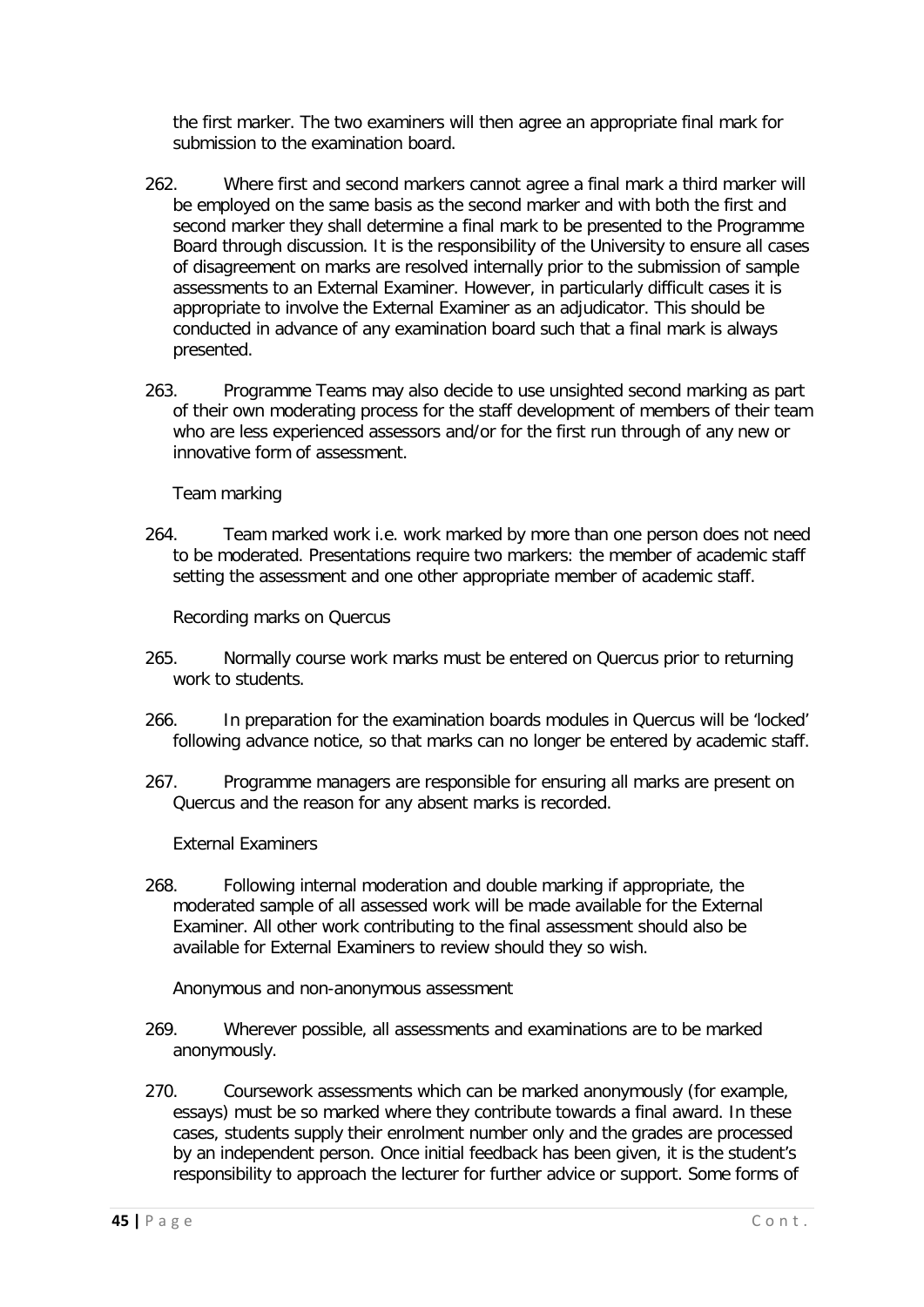coursework cannot be anonymously assessed because the nature or content necessarily identifies the individual student.

- 271. Examiners must ensure demonstrable equity amongst students marked nonanonymously by adhering to the following protocols:
	- (a) ensuring that "live" activities are viewed by more than one assessor, who are all qualified academic staff of the University
	- (b) where possible, individualising a specified element within any group work assessment so that each group member's contribution to the final outcome is assessed;
	- (c) reassuring students about the confidentiality of comments within learning logs or journals;
	- (d) keeping a written record of their deliberations for presentations, projects, and other "live" activities, in accordance with the previously defined assessment criteria;
	- (e) informing students about work that is to be visually or aurally recorded for the purposes of double, second or external assessment;
	- (f) keeping all records relating to non-anonymised assessments secure until the time limit for any appeal has passed.

#### Notification of results

- <span id="page-45-0"></span>272. The Registry is responsible for publishing the results for all students enrolled on University programmes. Module grades will be retained electronically and students will have access to their own grades achieved in all stages of their course.
- 273. Marks are released for assessments throughout the academic year. All marks are provisional until confirmed by the University Examination Committee.
- 274. Examination and assessment results are published electronically via a password protected website as soon as possible after ratification by the University Examinations Committee. Results will not be given over the telephone.
- 275. Individual transcripts detailing the marks for each module, final average and award will be sent to the permanent home or alternative correspondence address provided by students to the Registry.
- 276. Students are reminded that progression within a programme or the conferment of a final award are subject to the satisfactory status of the student's financial account at the University. Students who have a tuition fee debt to the University will receive, (within 40 days of ratification by the University Examinations Committee), only an unsigned list of module marks with no indication of final average or award classification.
- 277. Students who are referred for a further attempt and are required to re-sit an examination will be permitted to do so at the next available opportunity.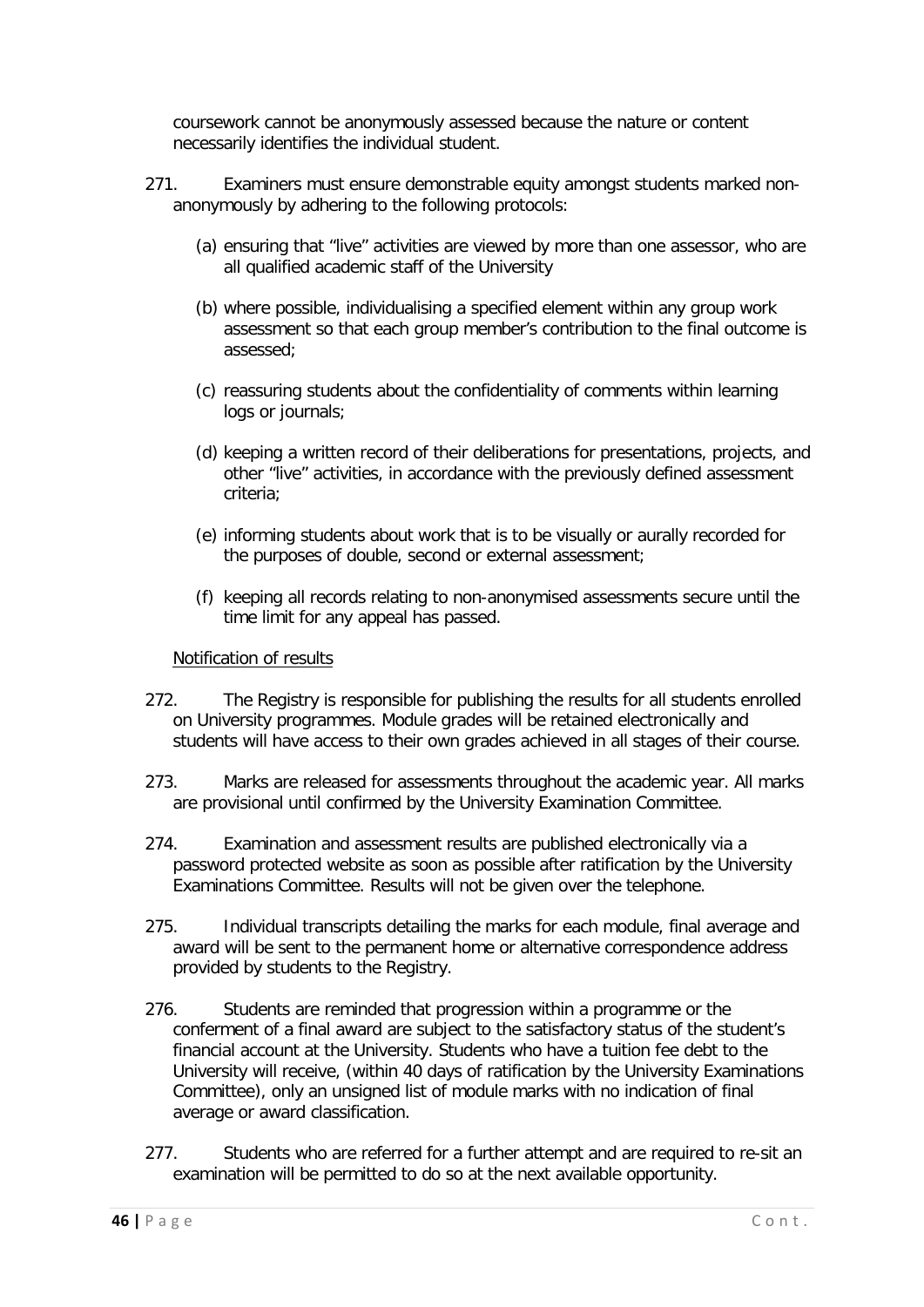278. Students sitting during a re-sit period as if for the first time (i.e. who have exceptional circumstances for missing an earlier assessment) and who are unsuccessful will be offered a resit examination at the next available opportunity. This will normally be during the following academic year.

# Appeals against Examination Board decisions

- <span id="page-46-0"></span>279. A candidate for any University award who believes that he or she has been incorrectly failed or has been awarded an incorrect class of degree or other award may initially request further information from Registry.
- 280. Any student who continues to believe they have grounds for appeal against the decision of a Programme Board, must submit their appeal in writing to be received by the Academic Registrar within ten working days of publication of the final ratified results. An appeal may be made only on one or more of the following grounds:
	- (a) that there had been irregularities in the conduct of the examination or other form of assessment or of the Examination Board itself, including administrative error, of such a nature as to raise reasonable doubt that a properly conducted or informed Examination Board would have reached the same conclusion;
	- (b) that there were circumstances that had affected the candidate's performance which could not, for valid reasons, be divulged before a decision had been reached;
	- (c) that one or more of the examiners was prejudiced against the candidate or unreasonably biased in his, her or their judgement(s).
- 281. Dissatisfaction with the academic judgement of a Programme Board in assessing the merits of an individual piece of work or in reaching any decision in respect of an assessment progression or award based on the scores, grades and other information relating to a candidate's performance cannot in itself constitute grounds for appeal.
- 282. Where an appeal is made, the Academic Registrar shall consult the Chair of the Academic Quality and Standards Committee (AQSC) and they will together ascertain whether the alleged grounds satisfy the Regulations. If they jointly determine that the appeal does not satisfy those grounds the appeal will be dismissed. If they jointly consider that the appeal is properly founded the Chair of AQSC will convene an Examination and Assessment Appeals Committee which will consider the appeal.
- 283. The Examination and Assessment Appeals Committee shall meet within ten working days following the last date for receipt of written appeal requests to hear the appellant in person, with or without a supporter, and/or consider any representation made by the appellant. Any supporter in attendance is not entitled to speak on behalf of the student, except where this is permissible in relation to the Equality Act, but may counsel the student during the interview. The Appeals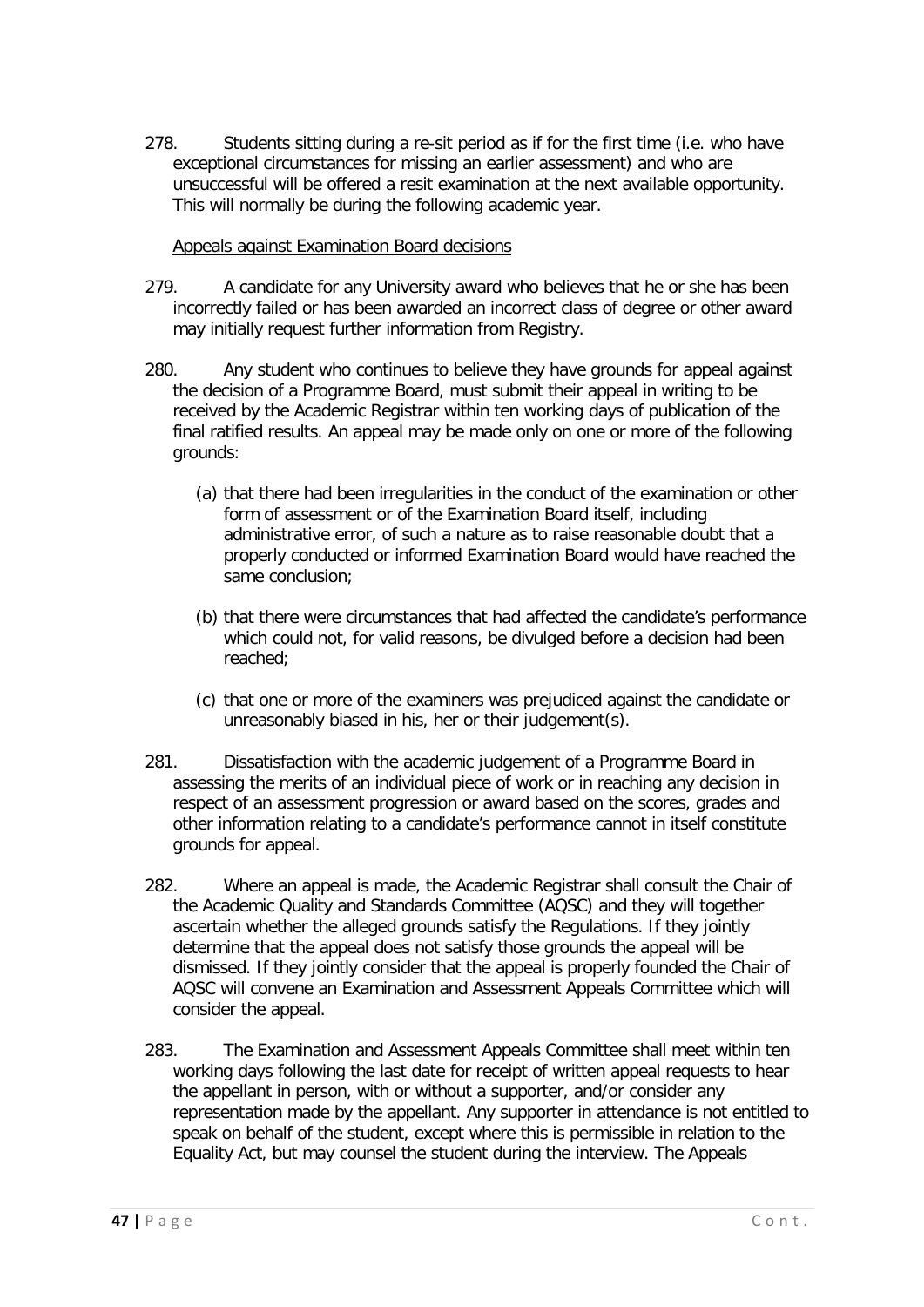Committee may invite other persons to provide verbal or written information relevant to the appeal.

- 284. If the Committee finds the appeal is well founded it shall either:
	- (a) determine the case there and then;
	- (b) refer the case back to the relevant Programme Board for reconsideration with or without a recommendation.
- 285. In either case, if the appeal decision results in a change to an award or change to the granting of an award, the Chair of the University Examination Committee shall have the power to approve the award on behalf of the University.
- 286. Minutes of meetings of an Examination and Assessment Appeals Committee and any documents or other evidence submitted to it shall be confidential and members of the Committee shall respect the confidentiality of both papers and oral statements in the interests of both the appellant and the University.

<span id="page-47-0"></span>Student Progress and Review Board, Programme Boards and University Examination Committee

- 287. A Student Progress and Review Board chaired by the Academic Registrar, or RAU approved equivalent at a collaborative partner, considers all assessment results from Semester 1, and recommends appropriate actions to optimise a student's progress.
- 288. Programme Boards will consider all results for a programme for the academic year and recommend the awarding of marks. The decisions of each Programme Board are interim results only and are not finalised until formally ratified by the main University Examinations Committee. Marks are released for assessments throughout the academic year. All marks are provisional until confirmed by the University Examination Committee.
- 289. Programme Boards will not discuss a student's individual circumstance during the meeting. An Exceptional Circumstance Panel according with the guidance contained within the policy for Extensions in Extenuating Circumstances will consider any such information prior to a Programme Board. The Academic Registrar will report only whether the Programme Board should consider permitting special consideration in respect of particular Module assessments.
- 290. The University Examinations Committee has the authority, vested by Academic Board, to confirm results, progression and award decisions for publication. It also has the authority to confer awards. The Institutional External Examiner confirms the appropriateness and comparability of the assessment and award standards within the Framework for Higher Education Qualifications (FHEQ). The University Examinations Committee is responsible also for ensuring fairness in all decisions taken by the various Programme Boards and has the power to overturn such decisions it deems to be unfair.

# Revocation of an award

<span id="page-47-1"></span>291. Following an investigation, and provided the individual concerned had been given the opportunity to respond to any allegations, the Chair of the University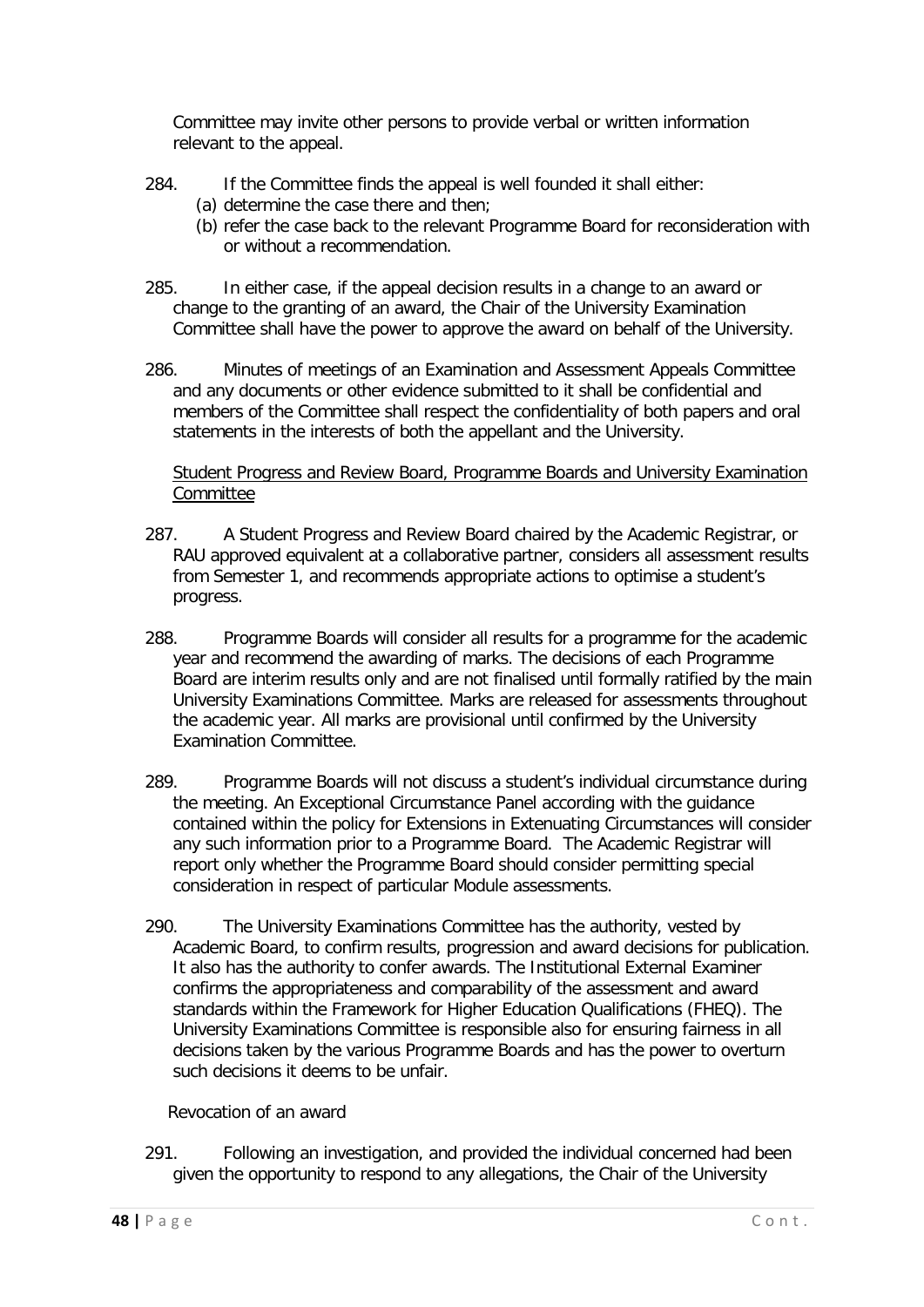Examinations Committee may recommend to Academic Board, the revocation of an award to an individual by the University.

<span id="page-48-0"></span>Membership and purpose of RAU Student Progress Review Boards 292.

| Membership      | The Academic Registrar or nominee - Chair                                      |
|-----------------|--------------------------------------------------------------------------------|
|                 | Programme Managers                                                             |
|                 | Student Support Services Manager                                               |
| In attendance   | Registry staff in support of student records and MIS                           |
|                 | operations.                                                                    |
| Secretary       | A member of Registry                                                           |
| Quorum          | 50% of programme managers.                                                     |
| Number of       | Normally a minimum of one meeting per academic year.                           |
| meetings        |                                                                                |
| Reporting to    | Programme Committees.                                                          |
| Key purpose and | The function of a Student Progress Review Board is to consider                 |
| role            | the results of all examinations and assessments from semester                  |
|                 | 1 and make recommendations on for interventions to support                     |
|                 | students whose academic performance gives cause for concern                    |
| Terms of        | To:                                                                            |
| Reference       | Review student grades from semester 1                                          |
|                 | Receive relevant information where student attendance is<br>unsatisfactory     |
|                 | Identify those students with the potential to achieve at a<br>higher threshold |
|                 | Identify those students whose performance gives cause for<br>concern           |
|                 | Advise personal tutors of the academic progress of their tutees                |
|                 | Consider if any students should be referred for further                        |
|                 | consideration for fitness to study                                             |

<span id="page-48-1"></span>Membership and purpose of RAU Programme Boards 293.

| Membership    | Head of the School - Chair                                   |
|---------------|--------------------------------------------------------------|
|               | Programme Managers                                           |
|               | <b>Modules Leaders</b>                                       |
|               | All academic staff responsible for student assessment within |
|               | the relevant programmes and modules                          |
|               | At least one duly appointed External Examiner                |
|               | The Academic Registrar or nominee                            |
| In attendance | Registry staff in support of student records and MIS         |
|               | operations.                                                  |
| Secretary     | A member of Registry                                         |
| Quorum        | 50% of School staff involved in relevant student assessment. |
| Number of     | Normally a minimum of one meeting per semester.              |
| meetings      |                                                              |
| Reporting to  | University Examinations Committee.                           |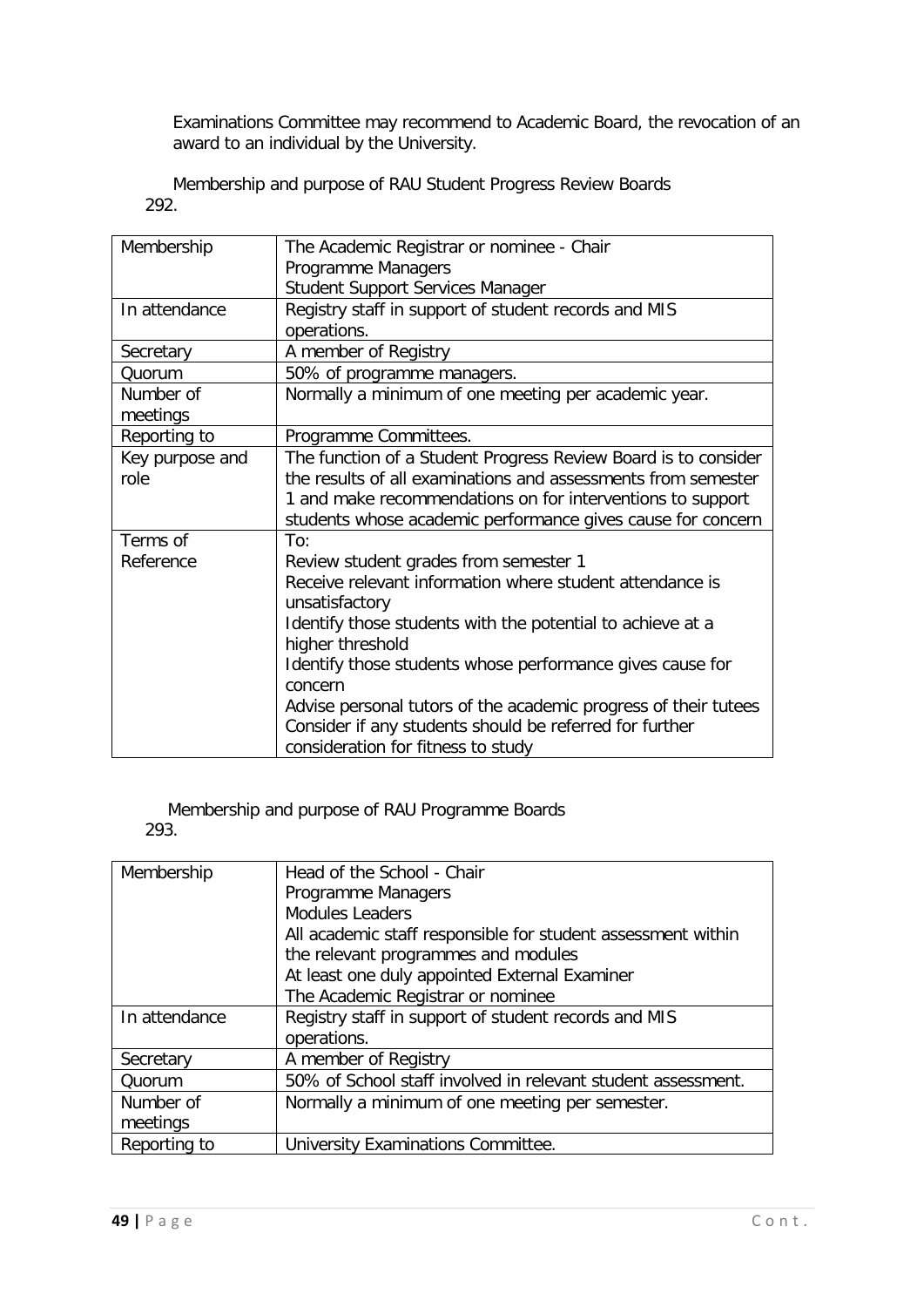| Key purpose and | The function of a Programme Board is to consider the results |
|-----------------|--------------------------------------------------------------|
| role            | of all examinations and assessments and make                 |
|                 | recommendations on progression and awards for each           |
|                 | individual student to the University Examinations Committee. |
| Terms of        | To:                                                          |
| Reference       | confirm candidates grades for a module, year and level of    |
|                 | study;                                                       |
|                 | to relay these grades to the University Examinations         |
|                 | Committee                                                    |
|                 | to ensure these grades are accurately recorded on the        |
|                 | University's record system                                   |
|                 | to determine where a referral maybe offered is to candidate  |
|                 | to consider and determine dominant quality for appropriate   |
|                 | students                                                     |
|                 | to recommend progression, final awards and or appropriate    |
|                 | courses of action                                            |
|                 | to consider reports from the external examiner               |

#### <span id="page-49-0"></span>Membership of Programme Boards at Collaborative Partners 294.

| Membership      | The RAU Academic Registrar or nominee chair                  |
|-----------------|--------------------------------------------------------------|
|                 | Head of the School Equivalent                                |
|                 | Programme Managers                                           |
|                 | <b>Modules Leaders</b>                                       |
|                 | All academic staff responsible for student assessment within |
|                 | the relevant programmes and modules                          |
|                 | RAU link tutor                                               |
|                 | At least one duly appointed External Examiner                |
| In attendance   | Registry staff in support of student records and MIS         |
|                 | operations.                                                  |
| Secretary       | A member of Registry                                         |
| Quorum          | 50% of collaborative staff involved in relevant student      |
|                 | assessment AND                                               |
|                 | One RAU Programme Board member.                              |
| Number of       | Normally a minimum of one meeting per semester.              |
| meetings        |                                                              |
| Reporting to    | University Examinations Committee.                           |
| Key purpose and | The function of a Programme Board is to consider the results |
| role            | of all examinations and assessments and make                 |
|                 | recommendations on progression and awards for each           |
|                 | individual student to the University Examinations Committee. |
| Terms of        | To:                                                          |
| Reference       | confirm candidates grades for a module, programme and level; |
|                 | to relay these grades to the University Examinations         |
|                 | Committee                                                    |
|                 | to ensure these grades are accurately recorded on the        |
|                 | University's record system                                   |
|                 | to determine where a referral maybe offered to a candidate   |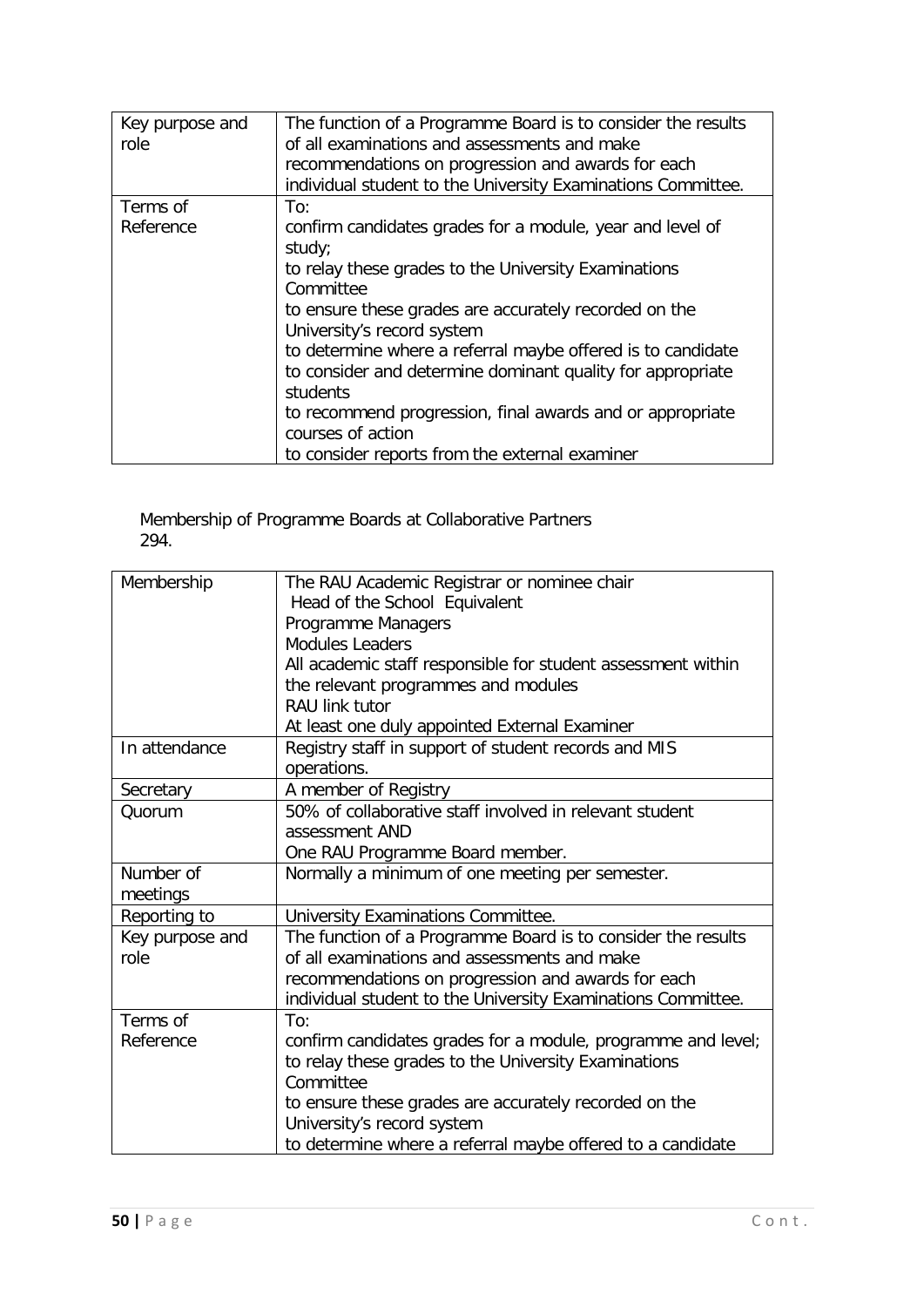| to consider and determine dominant quality for appropriate |
|------------------------------------------------------------|
| students                                                   |
| to recommend progression, final awards and or appropriate  |
| courses of action                                          |
| to consider reports from the external examiner             |

<span id="page-50-0"></span>Membership and purpose of the University Examinations Committee (UEC) 294.

| Membership           | Deputy Vice Chancellor (Chair)                                  |
|----------------------|-----------------------------------------------------------------|
|                      | <b>Heads of School</b>                                          |
|                      | Programme Managers or their representatives                     |
|                      | Academic Registrar or representative                            |
|                      | <b>Institutional External Examiner</b>                          |
|                      |                                                                 |
|                      | NB: where a Head of School is unable to attend then he or       |
|                      | she must make arrangements for a suitable alternative, in       |
|                      | consultation with the Chair, to attend in his or her place.     |
| In attendance        | Registry staff in support of student records                    |
| Secretary            | A member of Registry staff.                                     |
| Quorum               | 50% of eligible membership                                      |
| Number of            | Normally two times per year in June and September.              |
| meetings             |                                                                 |
| Reporting to         | Academic Board                                                  |
| Key purpose and      | To ratify decisions and recommendations of individual           |
| role                 | Programme Boards prior to publication of individual student     |
|                      | results.                                                        |
|                      | To confer the awards of the University                          |
| Terms of             | To oversee the assessment of candidates for all University      |
| Reference            | awards.                                                         |
|                      | Oversee the work of the each Programme Boards.                  |
|                      | Receive and ratify the minutes and recommendations of all       |
|                      | Programme Boards.                                               |
|                      | Ensure that the Regulations, as approved by Academic Board      |
|                      | for:                                                            |
|                      | the assessment, progression and awards;                         |
|                      | the organisation and invigilation of examinations;              |
|                      | and the conduct of candidates in examinations                   |
|                      | are properly communicated and observed, and to propose          |
|                      | to Academic Board such amendments and deletions as              |
|                      | necessary.                                                      |
|                      | to confer awards                                                |
|                      | to recommend an award be revoked                                |
| Criteria for Chair's | Chair's action may only be taken in situations where the        |
| action               | Committee has given clear prior approval for the action and     |
|                      | this is clearly recorded in the minutes and includes the extent |
|                      | of the powers devolved to the Chair;                            |
|                      |                                                                 |
|                      | where new information is provided, after the UEC meeting,       |
|                      | in respect of any candidate, it must be supported by the        |